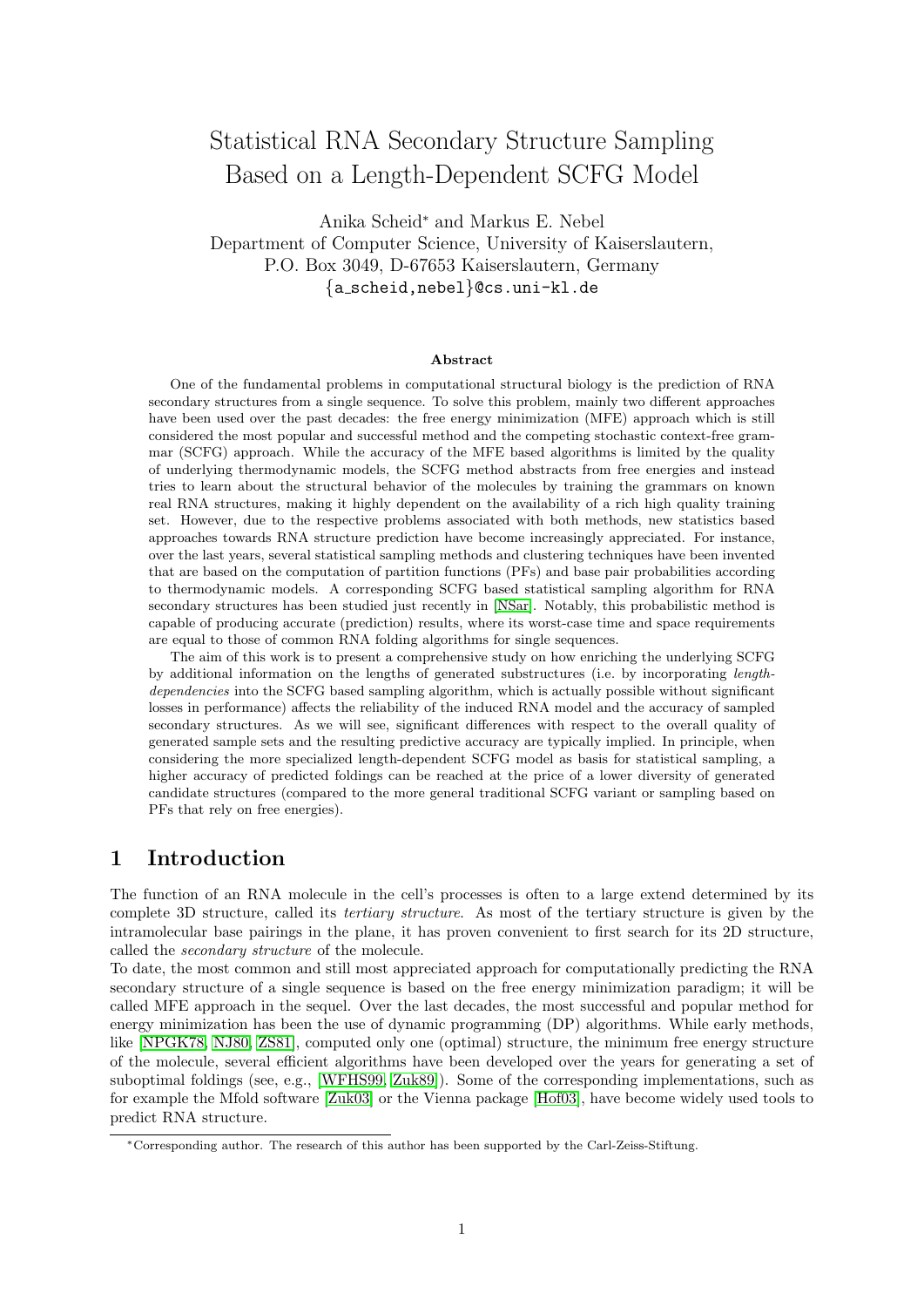However, one major problem of MFE based DP algorithms for RNA secondary structure prediction is that the predicted set of suboptimal foldings often contains many structures that are not significantly different. To obtain more variation in the set of suboptimal structures, as well as to address the problem of a statistical representation of probable foldings, a corresponding physics-based statistical sampling algorithm has been introduced [\[DL03\]](#page-19-3). This algorithm can be seen as a sampling extension of the partition function (PF) approach for computing base pair probabilities as introduced in [\[McC90\]](#page-19-4), which then described a novel (albeit still physics-based) alternative to the common MFE approach and laid the foundation for statistical characterizations of the equilibrium ensemble of RNA secondary structures. Similar to its MFE counterpart, the algorithm for calculating the PFs and base pair probabilities is realized by DP routines that take cubic time and require quadratic storage.

Another well-established approach towards the computational prediction of the secondary structure of a single RNA molecule is based on stochastic context-free grammars (SCFGs). Briefly, SCFGs are an extension to the concept of traditional context-free grammars (CFGs) in a sense that they do not only model the class of objects (language) to be generated, but also define a (usually non-uniform) probability distribution on its elements. Just like MFE methods, the corresponding algorithms are traditionally realized by DP routines that run in cubic time and require quadratic storage, but in contrast to physicsbased methods, the main focus of attention is laid on the typical structural composition of foldings. Examples for successful applications of this alternative methodology can be found, for instance, in [\[DE04\]](#page-19-5), where an efficient implementation is given by the popular Pfold tool [\[KH99,](#page-19-6) [KH03\]](#page-19-7).

Notably, SCFGs try to learn about the typical behavior of a particular class of RNAs from statistical grounds. This is realized by employing appropriate training procedures for estimating probabilities for the distinct production rules (i.e. for calculating estimates for the respective grammar parameters). In fact, as there is no lab-based prior to the grammar parameters like the standard Turner model [\[MSZT99\]](#page-19-8) for MFE and PF approaches, the corresponding distribution has to be derived from a collection of reallife RNA data (RNA sequences with annotated secondary structures) when considering such probabilistic prediction methods. Note that in the case of SCFGs, one actually uses generative parameter training, whereas for more complex probabilistic models, like for instance *conditional log-linear model (CLLMs)*, which usually have the power to represent more complex scoring schemes (e.g., a Mfold-like energy based one as considered in [\[DWB06\]](#page-19-9)), one needs to employ discriminative training methods.

Principally, generative (SCFG based) training can easily be realized by counting the observed frequencies of applications of the distinct production rules of an unambiguous SCFG (yielding a maximum likelihood estimator), by expectation maximization or similar methods from machine-learning. That way, the resulting estimates of the grammar parameters are adapted to a particularly considered data set. As for these data, we again have two different choices: First, we may consider a training set where only structures of a single biological class (e.g., tRNA) are contained. Then, we may expect that all structural properties (including aspects which are caused by interaction with proteins or by other non-energetic details of RNA folding) that are typical to this class are trained into the respective parameter values. For a general model of RNA folding, this has to be assumed some sort of "over-specialization", since we cannot expect the model to generalize well to new data from a different class. Second, we may use a rich training set of mixed biological classes. In that case, the danger of a potential lack of generalization is much smaller, but we lose the chance to capture some class-specific properties of the structures within our model.

In both cases, the main problem that comes inherently with the SCFG approach for modeling RNA structures and limits the performance of the corresponding computational prediction methods is that it is obviously highly dependent on the availability of a rich, reliable training set in order to minimize the danger of *overfitting*. In statistics, the term overfitting is used to express that a statistical model describes random error or noise instead of the underlying relationship, caused by the fact that there are too many parameters relative to the number of observations. Hence, in our context overfitting potentially occurs when the number of grammar parameters to be estimated is too large for the training data, that is if the considered RNA data are not rich enough to reliably estimate the distinct parameters. Obviously, this might especially be the case when using an excessively complex SCFG design that distinguishes between all different features in RNA structure aiming at a highly realistic model (for which a large number of parameters needs to be determined).

Nevertheless, it should be mentioned that the dependence of the resulting accuracy on the used model parameters is not only a major problem in case of probabilistic approaches, but it indeed also limits the performance of physics-based methods. In fact, the (usually many hundreds of) thermodynamic parameters used in standard state-of-the-art energy models are mostly estimated from experimental results (on the basis of diverse structural RNAs), but folding processes of RNA molecules are usually to a large part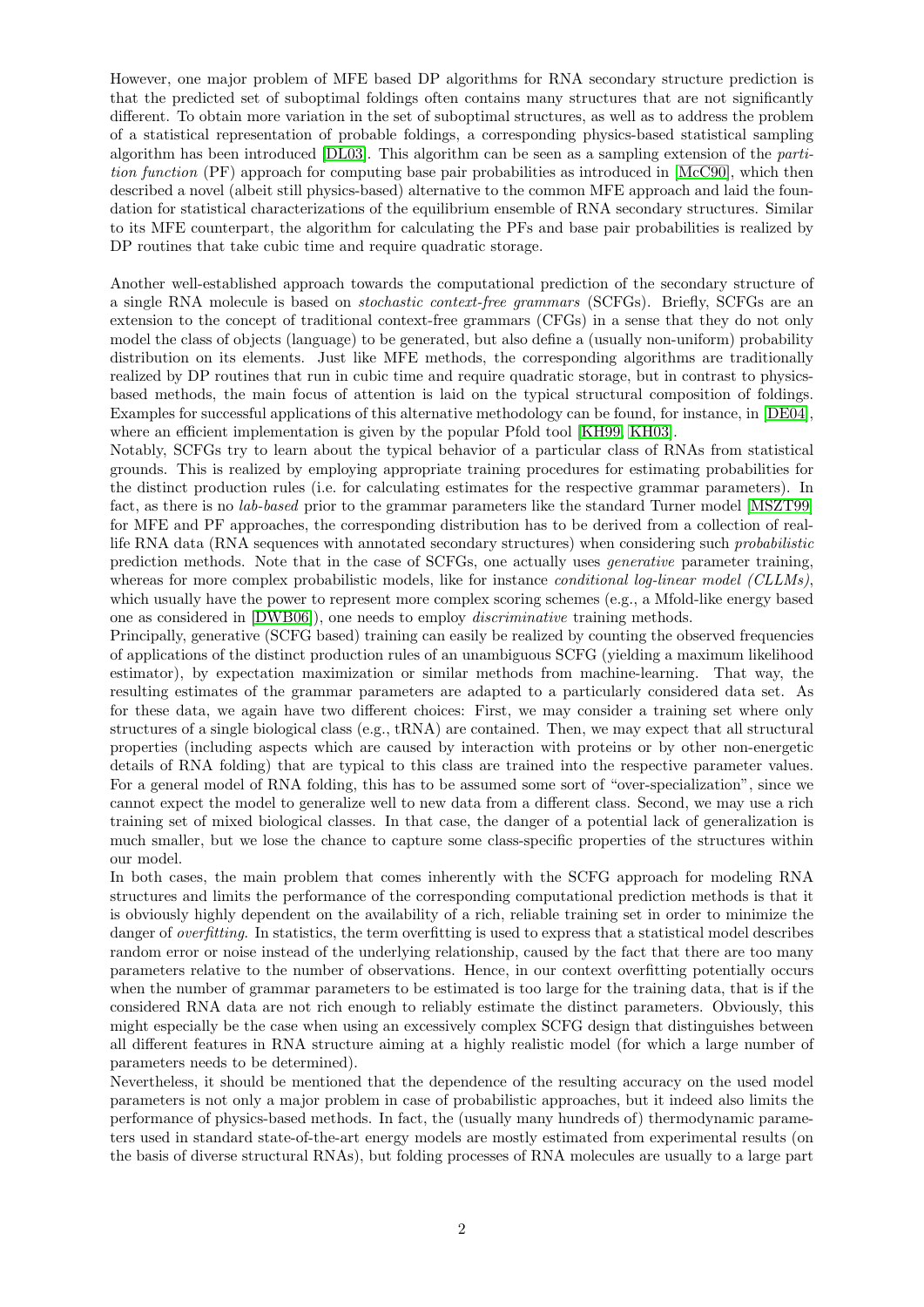controlled by a number of additional non-energetic effects. The corresponding needed information on folding kinetics, that is certain important chemical aspects (like for example the influence of proteins/enzymes or the effect of co-transcriptional folding) can simply not be incorporated into physics-based models, since energy parameters are actually measured in vitro. Therefore, one increasingly accepted solution to these problems is to estimate the thermodynamic parameters from pure RNA structure databases (of one particular type of RNAs, respectively) via Bayesian statistical inference (where the experimentally derived Turner parameter values can be used for prior specification), see for example [\[Din06\]](#page-19-10). Obviously, such a Bayesian inference approach makes it possible to derive energy parameters that are suited for structure prediction (if the original type of the input sequence is known, the corresponding estimates ought to be used, in analogy to probabilistic methods). However, the accuracy of the estimated parameters unsurprisingly also strongly depends on the quality of the employed data.

Finally, note that for a long time SCFGs for RNA secondary structures have seemingly been chosen rather arbitrarily, whereas recently a number of more sophisticated<sup>[1](#page-2-0)</sup> SCFG designs have been presented (see, e.g., [\[NS11,](#page-20-5) [NSW11,](#page-20-6) [NSar\]](#page-20-0)). Particularly, the one from [\[NSar\]](#page-20-0) has been constructed as an exact probabilistic counterpart to the standard energy model employed for example in the Sfold software, such that it could adequately be used in order to directly and reliably compare probabilistic (generative), discriminative and thermodynamic approaches. Note that aiming at more informative investigation results, the considered SCFG has been used as basis for a probabilistic statistical sampling algorithm that incorporates only comprehensive structural features and – instead of the recent thermodynamic parameters (as done in Sfold) – additional information obtained from known databases of RNA structures. In particular, the strategy studied in [\[NSar\]](#page-20-0) relies on a probabilistic approach in order to compute sampling probabilities corresponding to those defined in [\[DL03\]](#page-19-3) that are used for Sfold's stochastic traceback step. The sampling of base pairs and unpaired base(s) basically works in the same way, that is structures are sampled rigorously from a particular distribution of all feasible foldings for a given sequence as induced by the appropriately trained SCFG. Notably, the probabilities needed for sampling are calculated using only the considered grammar parameters (trained beforehand on a suitable database) and a collection of inside and outside probabilities (computed for a given input sequence).

Just like its PF counterpart, the SCFG based method generates a sample that is guaranteed to be statistically reproducible and representative, where both approaches have the same worst-case time and space requirements. However, the SCFG method can be used with less restrictions (one can allow hairpin loops of sizes less than three, non-canonical base pairs and bulge / interior loops of arbitrary length, due to the departure from thermodynamic models). Moreover, when comparing the results of both sampling methods, significant differences can be observed, as shown in [\[NSar\]](#page-20-0). One of the potentially most interesting ones is that the accuracy of shape predictions and the diversity within sample sets can be significantly improved by using the SCFG method instead of the PF variant.

Note that one basic fact in connection with SCFG approaches is that at any point, the probability for generating a particular structure motif (as modeled by the grammar) is given by the corresponding estimated parameter value (of the corresponding production rule), which does actually not depend on the length of the generated substructure, although in reality it often does. For example, the probability for leaving a particular fragment unpaired instead of folding at least one additional base pair on it (resulting for instance in a simple hairpin loop instead of a more stable paired substructure) is identical for any fragment length, but in nature short fragments are much more likely to be left unpaired than longer ones (as it is usually energetically more favorable to fold additional base pairs if possible).

In order to model this native behavior of RNA molecules, it seems reasonable to additionally include length-dependencies into traditional SCFG models. To the best of our knowledge, this idea has first been applied in [\[NE07\]](#page-19-11) in connection with database similarity searching based on *covariance models (CMs)*. Briefly, CMs are profile SCFGs (a particular SCFG architecture) for cleanly describing both the secondary structure and the primary sequence consensus of an RNA (see, e.g., [\[RD94\]](#page-20-7)). Principally, in [\[NE07\]](#page-19-11), it is described how to accelerate CM searches by using a banded DP strategy (a standard approach in many areas of sequence analysis), which actually for each node calculates the probability of generating a subsequence of a particular length.

However, with respect to traditional probabilistic RNA secondary structure prediction methods, one might easily consider an appropriate length-dependent stochastic context-free grammar (LSCFG), as formally introduced in [\[WN11\]](#page-20-8). Basically, LSCFGs exactly address the problem sketched above, that is they are defined as an extension to the concept of conventional SCFGs such that the probabilities of the

<span id="page-2-0"></span> $1By$  means of ability to model the diverse structural motifs by different productions with corresponding distinct parameters, on a par with modern thermodynamic models.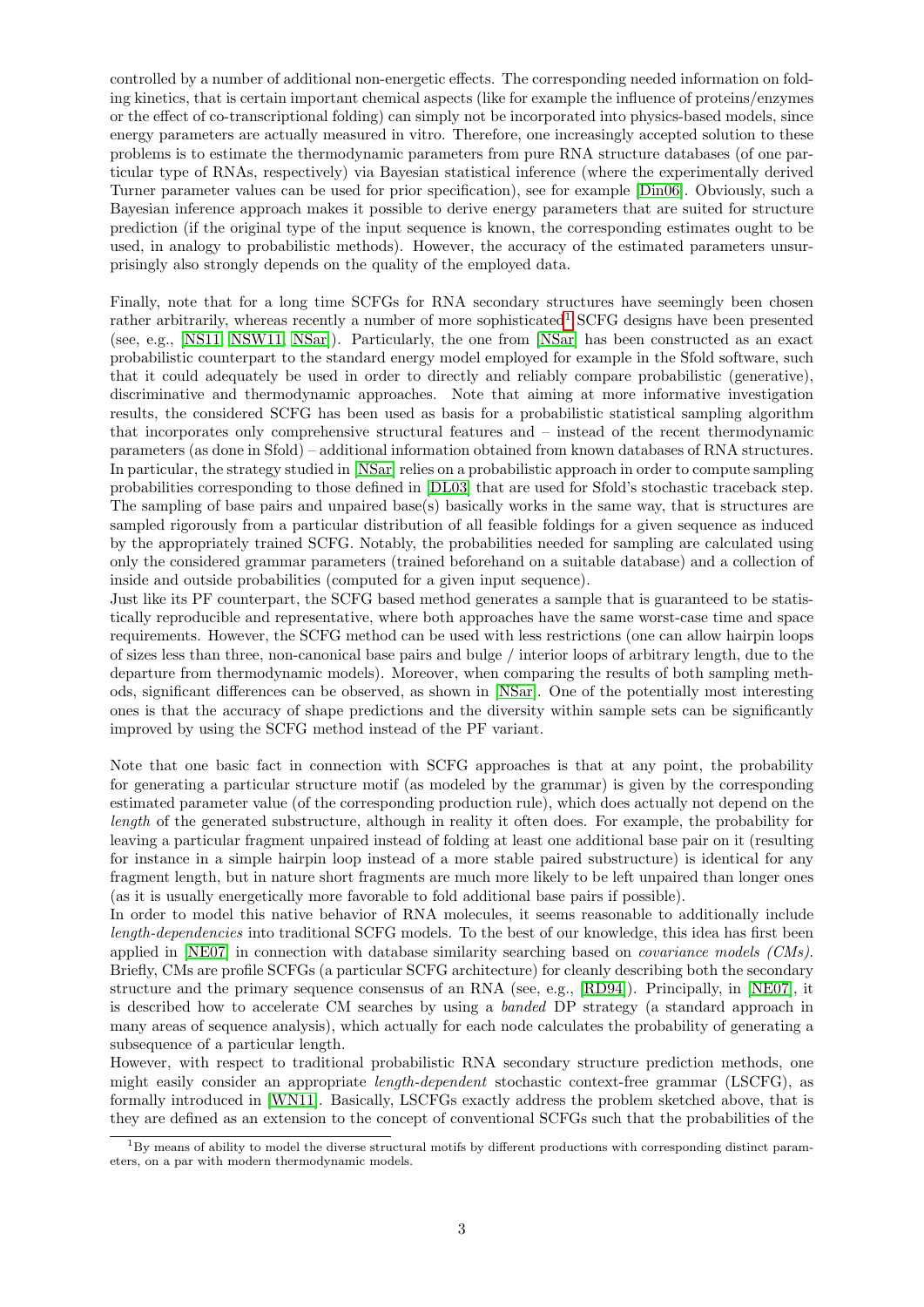productions depend on the length of the generated subword. One important aspect is that in general, LSCFG based algorithms can be implemented to have the same worst-case time and space requirements as their length-independent counterparts. Furthermore, due to the larger number of grammar parameters implied, algorithms implementing LSCFG models are obviously not only more explicit (due to the higher level of specialization), but unfortunately also more prone to overfitting than the corresponding traditional SCFG variants.

Nevertheless, motivated by the idea discussed in [\[Mai07\]](#page-19-12) of improving the SCFG approach for RNA secondary structure prediction by explicitly considering the lengths of particular substructures, the main objectives of this paper are given as follows: First, we want to investigate to which extend the additional incorporation of length-dependencies into a sophisticated SCFG changes the quality of the induced probabilistic RNA model. Our second aim is to quantify the differences in resulting accuracy that can be observed when applying both probabilistic models (length-dependent and traditional one) to identical inputs. For our examinations, we decided to rely on the elaborate SCFG design from [\[NSar\]](#page-20-0) and analogously use it as the basis for a probabilistic statistical sampling algorithm, since this effectively makes it possible to perform comprehensive comparisons of both variants (SCFG and LSCFG based) with respect to different meaningful applications that can immediately be considered in connection with sampling approaches. In fact, we will present a fundamental analysis of the resulting sample sets from different relevant perspectives in order to see if the incorporation of additional length information into SCFGs eventually yields a quality improvement.

The plan for the rest of the paper is given as follows: Section [2](#page-3-0) formally introduces the considered (L)SCFG model for RNA secondary structures. The needed modifications of the original sampling algorithm from [\[NSar\]](#page-20-0) to manage the additional length-dependencies are described in Section [3.](#page-7-0) Section [4](#page-8-0) discusses the potentials and possible drawbacks of extending the underlying sophisticated SCFG model to a length-dependent one. Particularly, Section [4](#page-8-0) contains important results concerning the quality of the underlying probabilistic model with respect to both overfitting and lack of generalization. Furthermore, it examines if adding length-dependency actually improves the accuracy of predictions obtained from statistical sampling and the overall quality of generated sample sets (with respect to the produced shapes). For this purpose, corresponding results obtained by the length-dependent and the traditional version of the probabilistic sampling approach are opposed to each other. Additionally, all results are compared to corresponding ones obtained with the competing PF approach implemented in the well-established Sfold program for further judgements. Finally, Section [5](#page-18-0) concludes this paper.

# <span id="page-3-0"></span>2 Considered (L)SCFG Model

The aim of this section is to introduce the (length-dependent) SCFG model that will be used as foundation of the (extended) probabilistic statistical sampling method studied within this article.

## 2.1 Underlying Traditional SCFG Model

First, note that in this work, we decided to not recall all basic definitions and concepts regarding (stochastic) context-free grammars and languages. For a fundamental introduction on stochastic context-free languages, see for example [\[HF71\]](#page-19-13). However, a formal definition is given as follows:

**Definition 2.1** ([\[FH72\]](#page-19-14)). A stochastic context-free grammar (SCFG) is a 5-tuple  $G = (I, T, R, S, Pr)$ , where I (respectively T) is an alphabet (finite set) of intermediate (respectively terminal) symbols  $(I \text{ and } I)$ T are disjoint),  $S \in I$  is a distinguished intermediate symbol called *axiom*,  $R \subset I \times (I \cup T)^*$  is a finite set of production rules and Pr is a mapping from R to [0, 1] such that each rule  $f \in R$  is equipped with a probability  $p_f := \Pr(f)$ . The probabilities are chosen in such a way that for all  $A \in I$  the equality  $\sum_{f\in R} p_f\cdot \delta_{Q(f),A}=1$  holds. Here,  $\delta$  is Kronecker's delta and  $Q(f)$  denotes the source of the production f, i.e. the first component A of a production rule  $(A, \alpha) \in R$ . In the sequel, we will write  $p_f : A \to \alpha$ instead of  $f = (A, \alpha) \in R$ ,  $p_f = Pr(f)$ .

It is worth mentioning that if a formal language is modeled by a consistent SCFG, then the probability distribution on the production rules of the SCFG implies a probability distribution on the words of the generated language and thus on the modeled structures<sup>[2](#page-3-1)</sup>.

<span id="page-3-1"></span><sup>&</sup>lt;sup>2</sup>To ensure that a SCFG gets consistent, one can for example assign relative frequencies to the productions, which are computed by counting the production rules used in the leftmost derivations of a finite training set of words from the generated language [\[CG98\]](#page-19-15).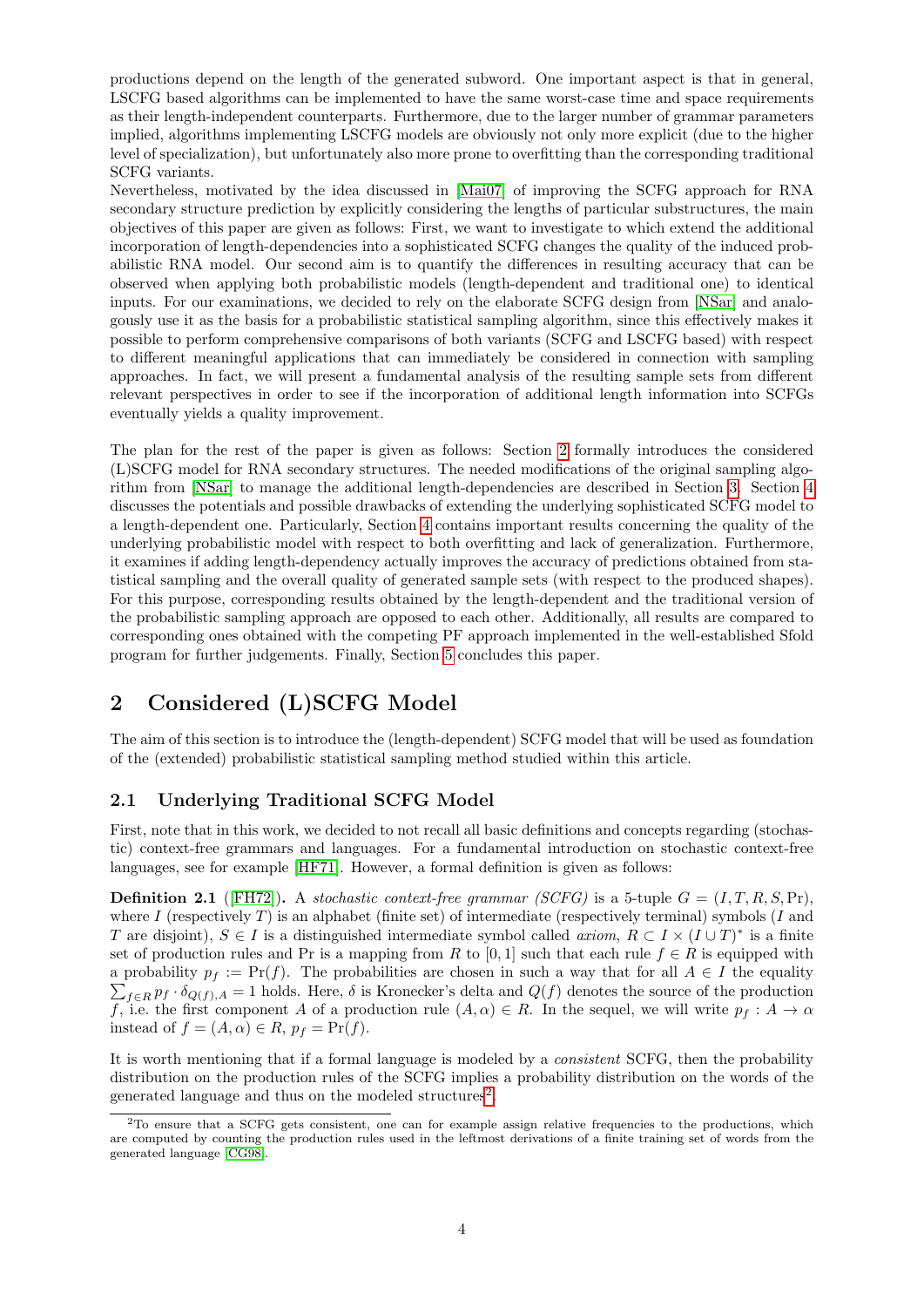As already mentioned, in [\[NSar\]](#page-20-0), a sophisticated SCFG mirror of the thermodynamic model applied in the Sfold package has been constructed. This elaborate SCFG design serves as foundation for the corresponding SCFG based sampling method and actually differentiates between all mutually and exclusive cases that have to be considered for the derivation of the needed sampling probabilities (by employing distinct production rules for generating the diverse motifs). Actually, these conditional sampling probabilities directly correspond to those used in [\[DL03\]](#page-19-3) for the PF approach, expect for a slight difference as regards bulge and interior loops such that the restriction of limiting their lengths<sup>[3](#page-4-0)</sup> can be dropped. Formally, that sophisticated grammar models (a subset of) the formal language of all correctly bracketed words (according to two structural parameters  $\min_{HL}$  and  $\min_{hel}$ ) over the alphabet  $\{(), \circ\}$ , where () and • represents a base pair and unpaired base, respectively (see [\[VC85\]](#page-20-9)). It is actually given as follows:

**Definition 2.2** ([\[NSar\]](#page-20-0)). The (unambiguous) SCFG  $\mathcal{G}_s$  generating exactly all feasible secondary struc-tures<sup>[4](#page-4-1)</sup> is given by  $\mathcal{G}_s = (\mathcal{I}_{\mathcal{G}_s}, \Sigma_{\mathcal{G}_s}, \mathcal{R}_{\mathcal{G}_s}, S)$ , where  $\mathcal{I}_{\mathcal{G}_s} = \{S, T, C, A, P, L, F, H, G, B, M, O, N, U, Z\}$ ,  $\Sigma_{\mathcal{G}_s} = \{(), \ldots\}$  and for  $m_h := \min_{HL} \geq 1$  and  $m_s := \min_{\text{hel}} \geq 1$ ,  $\mathcal{R}_{\mathcal{G}_s}$  contains exactly the following rules:

 $p_1 : S \to T$ ,  $\rightsquigarrow$  initiate exterior loop  $p_2: T \to C$ ,  $p_3: T \to A$ ,  $p_4: T \to CA$ ,  $p_5: T \to AT$ ,  $p_6: T \to CAT$ ,  $\leadsto$  shape of exterior loop  $p_7: C \to ZC$ ,  $p_8: C \to Z$ ,  $\rightsquigarrow$  strands in exterior loop  $p_9: A \to (\binom{m_s}{\cdot} \binom{m_s}{\cdot}, \rightsquigarrow$  initiate helix  $p_{10} : P \to (L)$ ,  $\rightsquigarrow$  extend helix  $p_{11}: L \to F$ ,  $p_{12}: L \to P$ ,  $p_{13}: L \to G$ ,  $p_{14}: L \to M$ ,  $\rightsquigarrow$  initiate any loop  $p_{15}: F \to Z^{m_h-1}H$ ,  $\leadsto$  start hairpin loop  $p_{16}: H \to ZH$ ,  $p_{17}: H \to Z$ ,  $\rightsquigarrow$  extend hairpin loop  $p_{18} : G \to BA$ ,  $p_{19} : G \to AB$ ,  $p_{20} : G \to BAB$ ,  $\rightsquigarrow$  shape of bulge/interior loop  $p_{21}: B \to ZB$ ,  $p_{22}: B \to Z$ ,  $\rightsquigarrow$  strands in bulge/interior loop  $p_{23}: M \rightarrow UAO$ ,  $\rightsquigarrow$  first substructure of multiple loop  $p_{24}: O \rightarrow UAN$ ,  $\rightsquigarrow$  second substructure of multiple loop  $p_{25}: N \to UAN$ ,  $p_{26}: N \to U$ ,  $\leadsto$  kth substructure of multiple loop,  $k \geq 3$  $p_{27}: U \to ZU$ ,  $p_{28}: U \to \epsilon$ ,  $\leadsto$  strands in multiple loop  $p_{29}: Z \rightarrow \bullet$ .  $\rightsquigarrow$  unpaired base

Note that the unambiguity of such rather complex grammars can readily be proven by describing the construction of their rule sets, as done for example in [\[NSW11\]](#page-20-6). Briefly, one starts with a rather simple and small (so-called *lightweight*) grammar that models only the basic structure motifs and specializes it (by replacing single productions that model one particular type of substructure by a bunch of corresponding new productions for generating the respective special types of substructures to be considered) until all substructures that need to be distinguished are represented by separate rules (and parameters). In order to avoid ambiguity, we only have to take care that at any point (where a more general old rule is replaced by a set of more specialized new ones), none of the considered alternative structure motifs can be constructed from more than one production.

Finally, it should be mentioned that in [\[NSar\]](#page-20-0), the parameters for the corresponding SCFG model (for secondary structures on RNA sequences) are given by products of *transition probabilities* for the productions in  $\mathcal{R}_{\mathcal{G}_s}$  and *emission probabilities* for the four possible choices of unpaired bases (here represented by  $\bullet$ ) and for the 16 different base pairs (that are represented by ()). Note that this separation into rule and emission probabilities eventually allows us to only consider the productions of the unambiguous grammar  $\mathcal{G}_s$  modeling the class of all feasible secondary structures, although we actually had to deal with the larger set of productions of a corresponding ambiguous grammar  $\mathcal{G}_r$  generating any possible RNA sequence (where the derivation trees uniquely correspond to the different secondary structures for that

<span id="page-4-0"></span><sup>&</sup>lt;sup>3</sup>When applying the PF approach, one has to choose a constant value for the parameter  $\max_{BL}$  which defines the maximum allowed size of single-stranded regions in bulge and interior loops, as this ensures a cubic worst-case time complexity. For applications,  $\max_{BL} = 30$  is a common choice.

<span id="page-4-1"></span><sup>&</sup>lt;sup>4</sup>Feasible structures contain neither hairpin loops consisting of less than  $\min_{HL}$  unpaired nucleotides nor helices formed by less than min<sub>hel</sub> consecutive base pairs. In literature, commonly used choices for these parameters are given by min<sub>HL</sub>  ${1, 3}$  and  $min_{hel} \in {1, 2}.$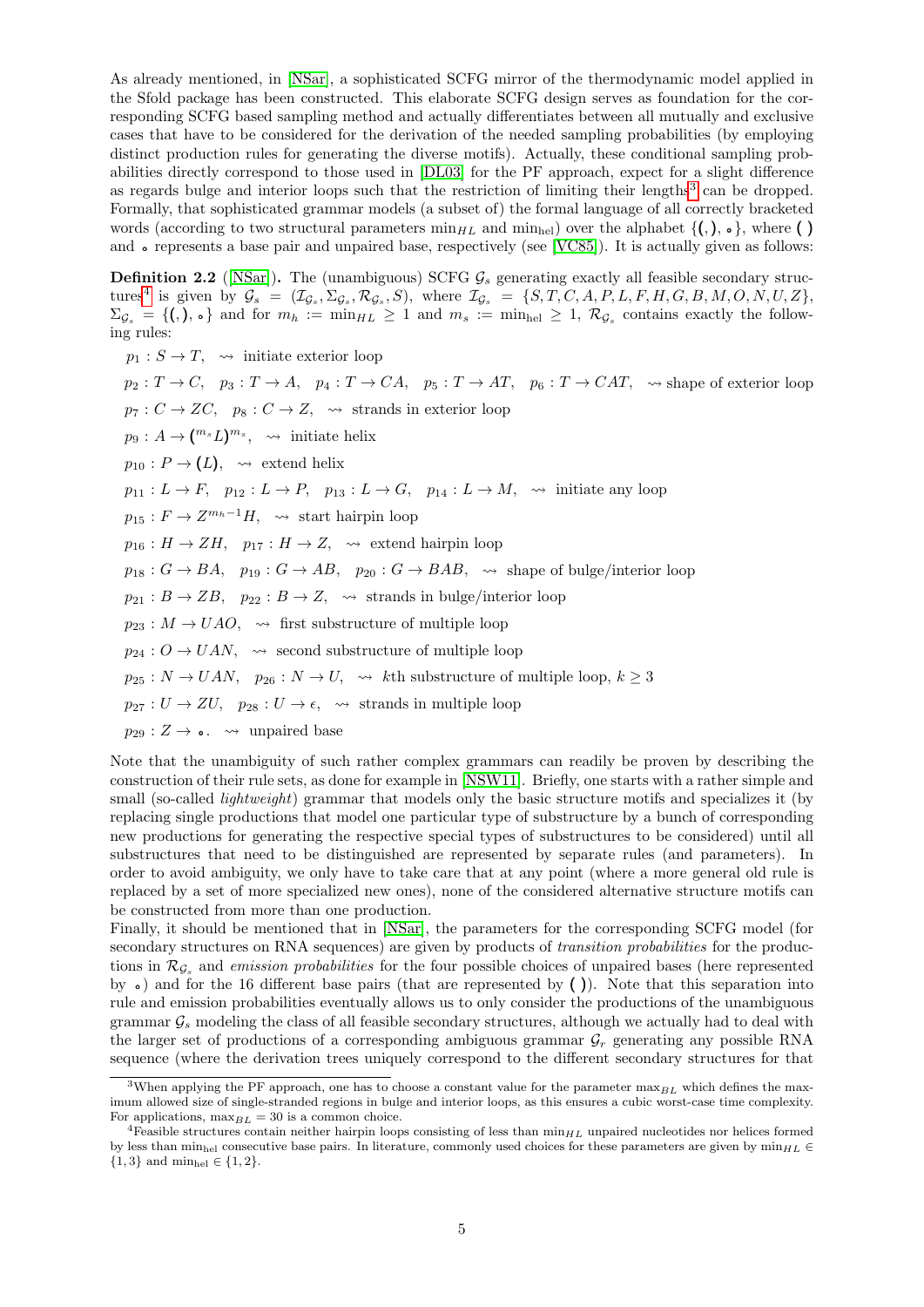sequence). Notably, if all emissions (for unpaired bases and base pairs, respectively) come from the same distribution (i.e., for any considered loop type, one uses the same emission probabilities for unpaired bases located within and base pairs closing a corresponding loop), this separation usually reduces the number of free parameters that need to be estimated by corresponding training procedures in a very significant way. Hence, under that assumption (which by the way has become custom in connection with RNA modeling in order to minimize the danger of overfitting), the number of free parameters that have to be trained in our case is limited by  $card(\mathcal{R}_{\mathcal{G}_s}) - card(\mathcal{I}_{\mathcal{G}_s}) + card(\Sigma_{\mathcal{G}_r}) + card(\Sigma_{\mathcal{G}_r})^2 = 29 - 15 + 4 + 16 = 34$ .

### 2.2 Incorporation of Length-Dependencies

As already indicated in Section [1,](#page-0-0) in an attempt to improve the ability of the underlying stochastic model to capture typical structural features of a particular RNA family within its parameters, we want to additionally incorporate length-dependencies according to the following definition:

**Definition 2.3** ([\[WN11\]](#page-20-8)). A length-dependent stochastic context-free grammar (LSCFG) is defined as a SCFG  $G = (I, T, R, S, Pr)$  with the following exceptions:

- Pr :  $R \times N \rightarrow [0, 1]$  now takes a second argument (length of subword generated).
- The constraint on the probabilities changes to:  $\forall A \in I \ \forall n \in \mathbb{N} : \sum_{A \to \alpha \in R} \Pr(A \to \alpha, n) \in \{0, 1\}.$
- Additionally, we introduce a probability distribution  $Pr(n)$  on the lengths of the words in  $\mathcal{L}(G)$ , i.e.  $\sum_{n\in\mathbb{N}}$ :  $T^n\cap\mathcal{L}(G)\neq\emptyset$   $\Pr(n)=1$ .
- Let len( $A \to \alpha$ ) denote the length of a specific rule application  $A \to \alpha$  in a parse tree, which is defined as the length of the (terminal) subword finally generated from  $A \to \alpha$ . Furthermore, for  $\alpha \in (I \cup T)^*$  and  $n \in \mathbb{N}$ , we denote by  $c_{\alpha,n}$  the number of different assignments of lengths to the symbols of  $\alpha$  that satisfy:
	- Terminals are always assigned a length of 1.
	- A nonterminal B can be assigned any length l for which there is  $w \in T<sup>l</sup>$  such that  $Pr(B \Rightarrow$  $w$ ) > 0.
	- The assigned lengths add up to  $n$ .

The probability of a parse tree for a word of length n is then  $Pr(n)$  times the product of the probabilities of all rule applications  $A \to \alpha$  in the tree multiplied by  $\frac{1}{c_{\alpha,\text{len}(A\to\alpha)}}$ .

Note that the factors  $1/c_{\alpha,len(A\to\alpha)}$  and Pr(n) are necessary to ensure a probability distribution on the language that is generated by the LSCFG (see [\[WN11\]](#page-20-8) for details). In fact, considering a conventional SCFG, the probability of a parse tree  $\delta$  is given by

$$
\prod\nolimits_{A\to\alpha\text{ applied in }\delta}\Pr(A\to\alpha),
$$

whereas for the corresponding LSCFG, the probability of a parse tree  $\delta$  for a terminal word  $w \in T^n$  is defined by

$$
\Pr(n) \cdot \prod_{A \to \alpha \text{ applied in } \delta} \Pr(A \to \alpha, \text{len}(A \to \alpha)) \cdot 1_{c_{\alpha, \text{len}(A \to \alpha)}}.
$$

As proposed in [\[WN11\]](#page-20-8), we will confine ourselves with grouping the lengths together in several intervals which allows us to store the needed transition probabilities as a vector and thus makes it possible to retrieve them in algorithms and applications without further computational efforts. Obviously, the needed emission probabilities for unpaired bases and base pairs, respectively, can be stored and retrieved in the same way. As we will see later, when choosing appropriate intervals, this restriction is – under certain circumstances – still powerful enough to yield a significant improvement over traditional SCFGs with respect to the prediction accuracy of statistical sampling and the quality of the generated sample sets. However, if lengths are to be grouped into intervals, we have to deal with the fact that not all such groupings yield a consistent grammar. Nevertheless, the following definition of consistency offers a sufficient condition that they do (see [\[WN11\]](#page-20-8) for details).

<span id="page-5-0"></span>**Definition 2.4** ([\[WN11\]](#page-20-8)). Let  $G = (I, T, R, S)$  a CFG and Q a partitioning of N. We call Q consistent with G if it satisfies  $\forall q \in Q, i, j \in q : \exists A \rightarrow \alpha \in R, w_i \in T^i : \alpha \Rightarrow^* w_i \cap \exists w_j \in T^j : \alpha \Rightarrow^* w_j$ .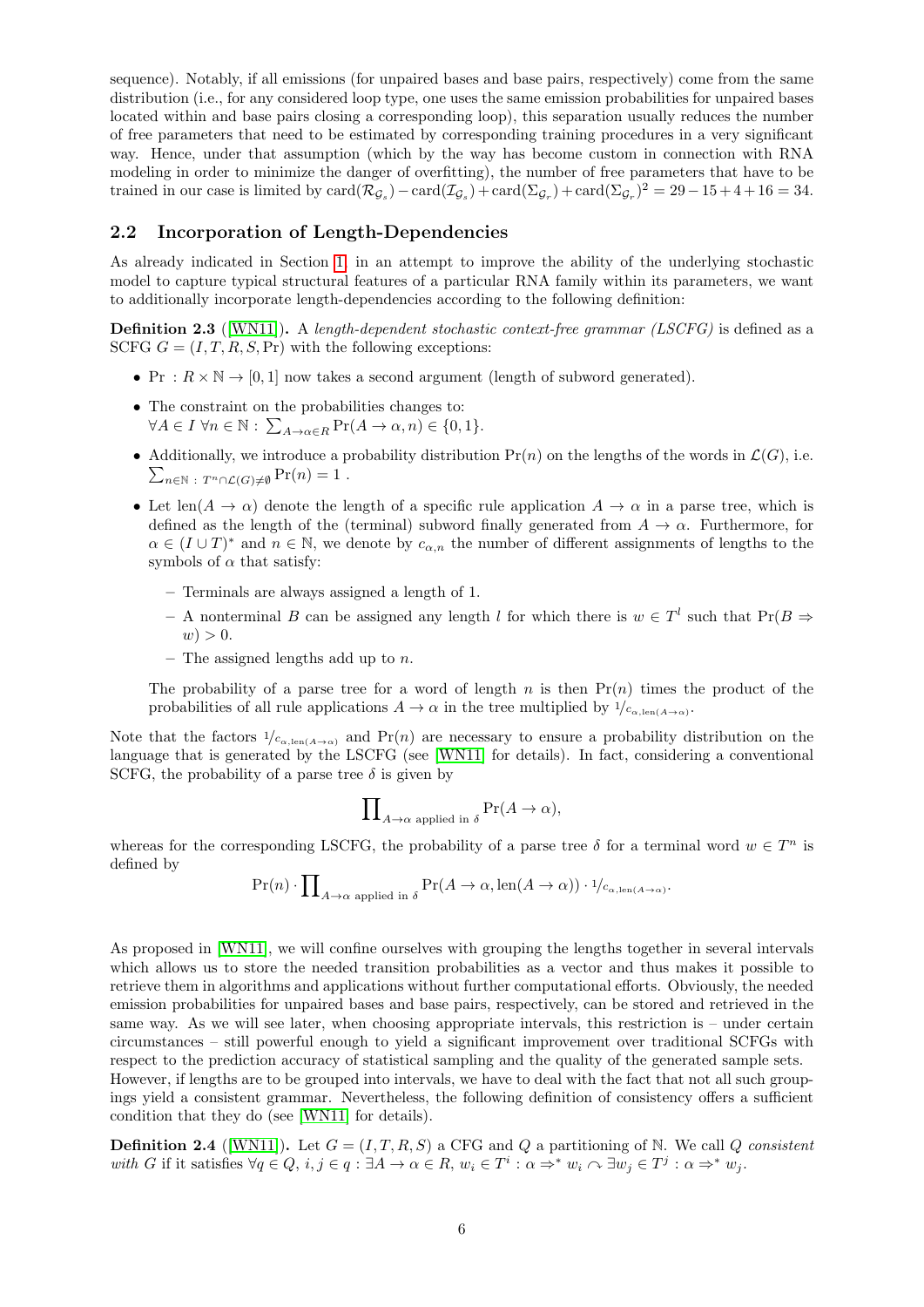This means to satisfy that condition, we may not group lengths together for which different subsets of the considered rule set can eventually yield a terminal word of the respective length; the partitioning into sets of one element each (which corresponds to not grouping lengths into intervals) is trivially always consistent.

It should be clear that the danger of overfitting of the induced model is much more present if lengthdependent probabilities rather than their traditional length-independent counterparts are considered, since then the observations made for a particular structural motif have to be splitted into distinct subsets of observations according to the corresponding lengths (or length intervals). In fact, LSCFGs typically imply significantly greater numbers of free parameters than the corresponding conventional SCFGs, where the actual numbers indeed increase with growing complexity (by means of number of distinguished length intervals) of the considered partitioning of N.

### 2.3 Finding Appropriate Length Intervals

In order to find appropriate length intervals for applications based on grammar  $\mathcal{G}_s$ , we first partition the productions in  $R_{\mathcal{G}_s}$  into subsets, where each subset generates terminal words of different lengths. Let  $m_p := (2 \cdot m_s + m_h)$  denote the minimum allowed size of a paired substructure. Furthermore, recall that in this paper, we will only consider the common choices of  $m_h = \min_{HL} \in \{1, 3\}$  and  $m_s = \min_{hel} \in \{1, 2\}.$ Then, we obtain the following:

| Lengths                              |              |                                   |                                                | Rules that can actually produce a terminal word of these lengths |
|--------------------------------------|--------------|-----------------------------------|------------------------------------------------|------------------------------------------------------------------|
| $= 0$                                |              | $p_{28}: U \rightarrow \epsilon,$ |                                                |                                                                  |
| > 0                                  |              | $p_{26}: N \to U$ ,               |                                                |                                                                  |
| $=1$                                 |              | $p_8: C \rightarrow Z$ ,          | $p_{17}: H \rightarrow Z$ ,                    | $p_{22}: B \rightarrow Z$ ,                                      |
|                                      |              | $p_{29}: Z \rightarrow \bullet$ , |                                                |                                                                  |
| $\geq 1$                             |              | $p_1: S \to T$ ,                  | $p_2: T \to C$                                 | $p_{27}: U \rightarrow ZU$ ,                                     |
| $\geq 2$                             |              | $p_7: C \rightarrow ZC$ ,         | $p_{16}: H \rightarrow ZH$ ,                   | $p_{21}: B \rightarrow ZB$ ,                                     |
| $> m_h$                              | $\in [1; 3]$ | $p_{11}: L \rightarrow F$ ,       | $p_{15}: F \rightarrow \overline{Z^{m_h-1}H},$ |                                                                  |
| $\geq m_h + 2 \in [3; 5]$            |              | $p_{10}: P \to (L),$              | $p_{12}: L \to P$ ,                            |                                                                  |
| $\geq m_p$                           | $\in$ [3; 7] | $p_3: T \to A$ ,                  | $p_9: A \rightarrow ({}^{m_s}L)^{m_s},$        |                                                                  |
|                                      |              | $p_{24}: O \rightarrow UAN$ ,     | $p_{25}: N \rightarrow UAN$ ,                  |                                                                  |
| $\geq m_p + 1 \in [4; 8]$            |              | $p_4: T \rightarrow CA$ ,         | $p_5: T \rightarrow AT$ ,                      |                                                                  |
|                                      |              | $p_{13}: L \to G$ ,               | $p_{18}: G \rightarrow BA$ ,                   | $p_{19}: G \rightarrow AB$ ,                                     |
| $\geq m_p+2$                         | $\in [5;9]$  | $p_6: T \rightarrow CAT$          | $p_{20}: G \rightarrow BAB$ ,                  |                                                                  |
| $\geq 2 \cdot m_p \quad \in [6; 14]$ |              | $p_{14}: L \rightarrow M$ ,       | $p_{23}: M \rightarrow UAO.$                   |                                                                  |

Consequently, a partitioning Q of N that is consistent with  $\mathcal{G}_s$  (according to Definition [2.4\)](#page-5-0) can be given as follows:

$$
Q = \{ [0; 0], [1; 1], [2; \max(2, m_h - 1)] \} \cup
$$
  
\n
$$
\{ [m_h; m_h], [m_h + 1; m_h + 1], [m_h + 2; \max(m_h + 2, m_p - 1)] \} \cup
$$
  
\n
$$
\{ [m_p; m_p], [m_p + 1; m_p + 1], [m_p + 2; 2 \cdot m_p - 1], [2 \cdot m_p; \infty] \}.
$$

However, for the sake of simplicity, it would be more convenient to consider only a grouping of lengths into intervals that is appropriate for all our different structural parameter choices. In order to keep the estimated probabilities accurate, we decided to make the intervals longer as the considered subwords get longer, for the following two reasons: First, since typically any training set contains fewer data points per length as the length gets longer and second, since the influence a change in length has on the probabilities of productions most likely depends on the relative change rather than the absolute one. Therefore, we decided to use the successively increasing intervals [i; i] for  $0 \le i \le 40$ , [i;  $i+1$ ] for  $41 \le i \le 59$ , [i;  $i+2$ ] for 61  $\le i \le 82$ ,  $[i; i+3]$  for  $85 \le i \le 97$ ,  $[i; i+4]$  for  $101 \le i \le 136$ ,  $[i; i+9]$  for  $141 \le i \le 191$  and  $[i; i+19]$ for  $201 \le i \le 281$ , together with the longer intervals [301; 330], [331; 360], [361; 390], [391; 430], [431; 470],  $[471; 510]$  $[471; 510]$  $[471; 510]$ ,  $[511; 560]$ ,  $[561; 610]$ ,  $[611; 670]$ ,  $[671; 730]$ ,  $[731; 800]$ ,  $[801; 900]$ ,  $[901; 1000]$ , and  $[1001; \infty]$ <sup>5</sup>. Obviously, this partitioning of N (into 105 distinct length intervals) is consistent with  $\mathcal{G}_s$  for all considered structural parameter choices and thus in any case yields a consistent LSCFG  $\mathcal{G}_s$ .

Finally, note that under the common assumption that all emissions come from the same distribution, there are accordingly at most  $(\text{card}(\mathcal{R}_{\mathcal{G}_s}) - \text{card}(\mathcal{I}_{\mathcal{G}_s})) \cdot 105 + \text{card}(\Sigma_{\mathcal{G}_r}) \cdot 1 + \text{card}(\Sigma_{\mathcal{G}_r})^2 \cdot 105 = (29 - 15) \cdot 105 +$  $4+16\cdot 105=1470+4+1680=3154$  free parameters that need to be estimated for the LSCFG  $\mathcal{G}_s$  when

<span id="page-6-0"></span> $5$ Note that these are basically the same intervals as used in [\[WN11\]](#page-20-8) for the length-dependent grammars and have thus proven convenient.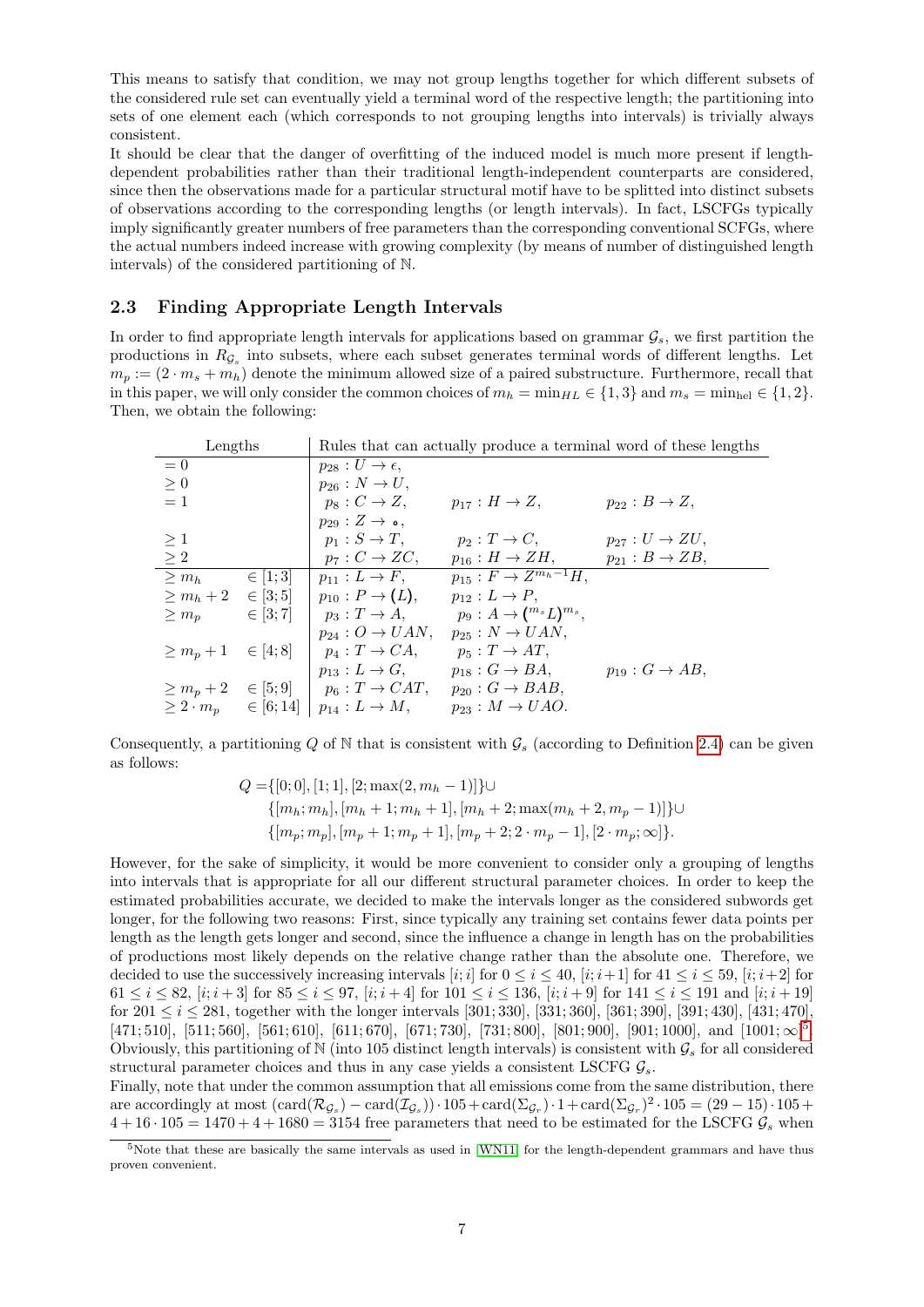considering these 105 appropriate length intervals. This number is obviously indeed to a large extend greater than the corresponding parameter number (of at most 34) implied in case of the conventional SCFG  $\mathcal{G}_s$ . However, it should be mentioned that the actual number of relevant (i.e., being greater than 0) free parameters will usually be much smaller, since a potentially significant amount of the lengthdependent probabilities will inevitably always be equal to zero (independent on the used training data). This is due to the partitioning of data points according to different lengths and the constraints imposed by the structural parameters  $\min_{h \in \mathcal{H}} \text{ and } \min_{H,L}$ . For instance, as regards multiloops, we might only obtain  $Pr(L \to M, l) \neq 0$  for  $l \geq 2 \cdot m_p$ , whereas for  $l < 2 \cdot m_p$ ,  $Pr(L \to M, l) = 0$  must always hold.

## <span id="page-7-0"></span>3 Algorithm

In this section, we will describe how to modify the routines and formal definitions proposed in [\[NSar\]](#page-20-0) in order to obtain a corresponding statistical sampling method for RNA secondary structures according to the length-dependent SCFG model defined in the last section. Therefore, recall that in accordance with the popular PF variant presented in [\[DL03\]](#page-19-3), the SCFG based sampling method has two basic steps. Its first step (preprocessing) computes the inside and outside probabilities for all substrings of an RNA sequence based on the considered SCFG. In the second step (structure sampling), base pairs (and unpaired bases) are randomly drawn according to the conditional sampling probabilities for the considered fragment (that are calculated by using only the inside and outside values derived in step one and the probabilities of the grammar rules) in order to sample complete secondary structures.

### 3.1 Computation of Inside and Outside Probabilities

In [\[NSar\]](#page-20-0), all inside and outside probabilities have been computed based on an Earley-style parser<sup>[6](#page-7-1)</sup>. Notably, if grammar parameters are separated into transitions and emissions, then probabilistic Earley parsing can easily be applied to work for all SCFGs (length-dependent or not) by a few simple modifications of the corresponding subroutines. Basically, instead of considering both the transition and emission probabilities already in the initial prediction steps, one has to multiply in the right rule probabilities (multiplied by corresponding factors) in the completion steps and the corresponding emission probabilities in the scanner steps, respectively. Under the assumption that the lengths are grouped together in several intervals, these modifications do not influence the run-time significantly (we only need an additional parameter for probability lookup).

A formal and more detailed description on how the inside and outside variables for a given input sequence can be computed with a special variant of an Earley-style parser based on the (L)SCFG  $\mathcal{G}_s$  can be found in Section [Sm](#page-0-0)-I<sup>[7](#page-7-2)</sup>.

### 3.2 Computation of Sampling Probabilities and Structure Sampling

Furthermore, note that the equations defining the needed sampling probabilities for all considered cases as presented in [\[NSar\]](#page-20-0) depend not only on inside and outside values for the given RNA sequence, but also on probabilities  $Pr(\text{rule})$  of production rules  $\text{rule} \in \mathcal{R}_{\mathcal{G}_s}$  of the underlying SCFG. Thus, in order to obtain the respective sampling probabilities based on the corresponding LSCFG model, besides computing the inside and outside probabilities in a slightly different way as described previously, we additionally have to consider length-dependent rule probabilities (multiplied by corresponding factors) instead of their traditional length-independent counterparts in the respective definitions.

The corresponding sampling algorithm and the use of the diverse sampling probabilities (derived lengthdependently or conventionally) remain the same as proposed in [\[NSar\]](#page-20-0). Thus, all in one, by using the LSCFG approach instead of the corresponding length-independent variant, we can produce a statistical sample of the complete ensemble of all possible structures for a given sequence without significant losses in performance. However, when comparing the results of both SCFG methods, significant differences can be observed, as we will see in the next section.

<span id="page-7-1"></span> $6$ The authors actually relied on the formalism presented in [\[Goo98,](#page-19-16) [Goo99\]](#page-19-17) for describing parsers which is called semiring parsing for the inside outside calculations, as this approach also works for SCFGs like  $G_s$  that are not in Chomsky normal form (CNF).

<span id="page-7-2"></span><sup>7</sup>All references starting with Sm are references to the supplementary material to this paper, available at http:///wwwagak.cs.uni-kl.de/publications/.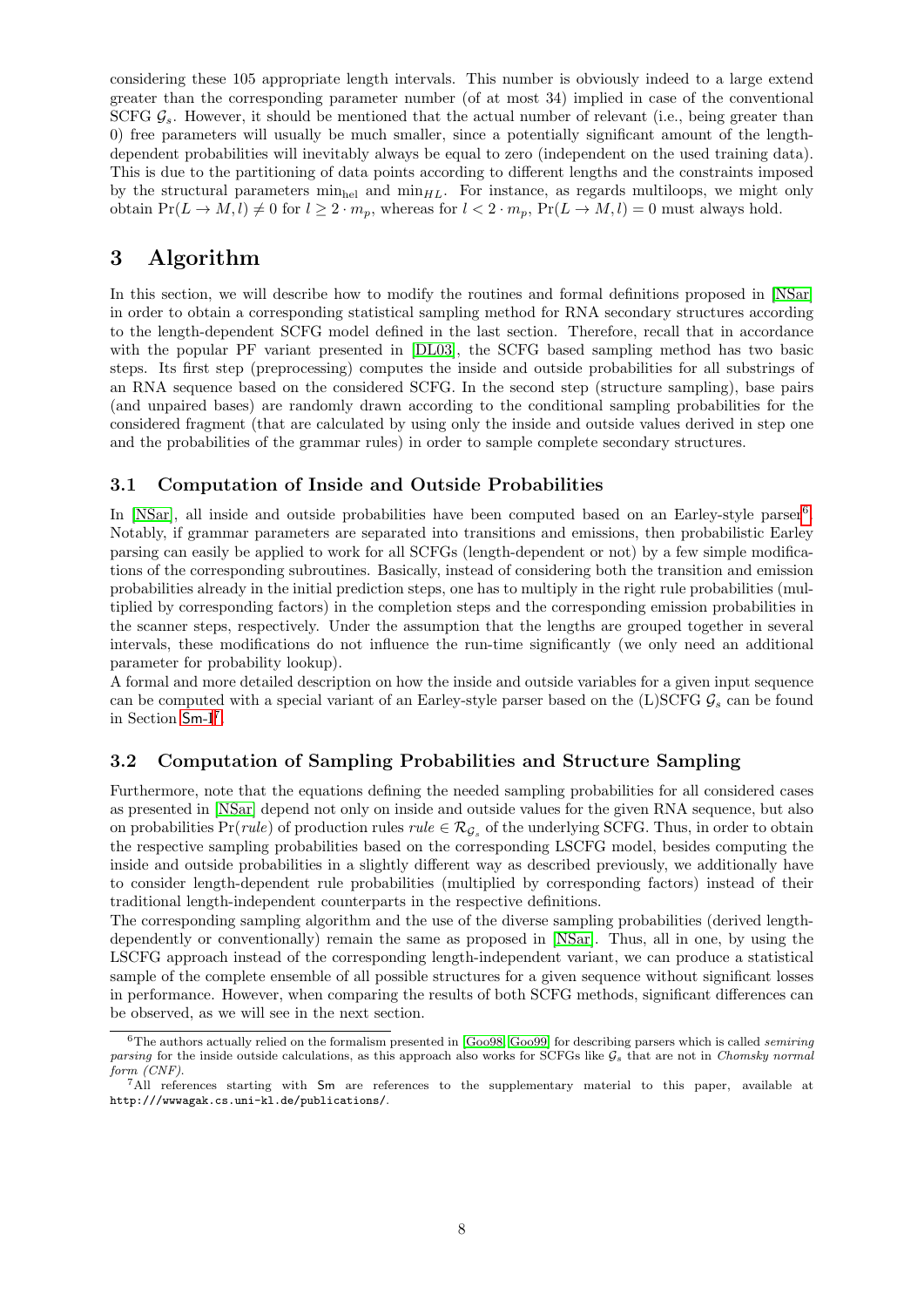# <span id="page-8-0"></span>4 Applications and Discussion

The purpose of this section is to explore the benefits and potential drawbacks of enriching the sophisticated SCFG design introduced in [\[NSar\]](#page-20-0) with additional information on the lengths of generated subwords (corresponding to particular RNA substructures).

In principle, the main question is to what extend are the sampling quality and the predictive power of the corresponding sampling variants affected by relying on the more elaborate LSCFG model (with a resulting comparatively huge number of more specific parameters) instead of on the conventional SCFG model (that implies only a rather moderate parameter number). It would also be interesting to see how much the performances of the traditional and the length-dependent SCFG variant (with the more generalized and specialized transition and emission probabilities, respectively) differ from that of the popular PF approach (that employs many hundreds of mostly experimentally obtained thermodynamic parameters). Therefore, we decided to consider a number of meaningful applications in connection with sampling approaches to the generated samples and for any of those applications oppose the results obtained with the proposed LSCFG based sampling approach to corresponding outputs of the simple SCFG variant from [\[NSar\]](#page-20-0) and the PF method as described in  $[DL03]^{8}$  $[DL03]^{8}$  $[DL03]^{8}$  $[DL03]^{8}$ .

## 4.1 Considered RNA Data and Probabilistic Parameters

In order to obtain an adequate basis for the investigations that will be performed within this section, we took the same sets of real world RNA data as were used for the corresponding applications in [\[NSar\]](#page-20-0): First, a (very rich) tRNA database (of 2163 distinct structures with lengths in [64, 93]) obtained from [\[SHB](#page-20-10)+98]. Second, a (not quite so rich) 5S rRNA database (of 1149 distinct sequences with lengths in [102, 135]) retrieved from [\[SBEB02\]](#page-20-11). And last but not least, a (rather sparse) mixed structural database (of 151 distinct RNA molecules with lengths in [23, 568]) as collected in [\[DWB06\]](#page-19-9). Note that the latter will be denoted by  $S-151Rf$ am database in the sequel and is ought to illustrate quality differences of the corresponding results compared to the rich (and pure) tRNA and 5S rRNA data sets.

<span id="page-8-3"></span>

| Training data          | Model        | Structural Constraints                                     | $num_{tr}$ | $\text{num}_{em}^{unp}$ | $\text{num}_{em}^{bp}$ |
|------------------------|--------------|------------------------------------------------------------|------------|-------------------------|------------------------|
| tRNA                   | <b>SCFG</b>  | $\min_{HL} \in \{1, 3\}, \min_{hel} = 1$                   | 28         |                         | 15                     |
|                        |              | $\min_{HL} \in \{1, 3\}, \min_{hel} = 2$                   | 27         | 4                       | 14                     |
|                        | LSCFG        | $\min_{HL} = 1$ , $\min_{hel} = 1$                         | 334        | 4                       | 162                    |
|                        |              | $\min_{HL} = 1$ , $\min_{hel} = 2$                         | 281        | 4                       | 155                    |
|                        |              | $\min_{HL} = 3, \min_{hel} = 1$                            | 332        | 4                       | 162                    |
|                        |              | $\min_{HL} = 3$ , $\min_{hel} = 2$                         | 279        | 4                       | 155                    |
| 5S rRNA                | <b>SCFG</b>  | $\min_{HL} \in \{1,3\}, \min_{hel} \in \{1,2\}$            | 28         | 4                       | 16                     |
|                        | <b>LSCFG</b> | $\min_{HL} = 1$ , $\min_{hel} = 1$                         | 392        | $\overline{4}$          | 572                    |
|                        |              | $\min_{HL} = 1$ , $\min_{hel} = 2$                         | 357        | 4                       | 565                    |
|                        |              | $\min_{HL} = 3$ , $\min_{hel} = 1$                         | 390        | 4                       | 572                    |
|                        |              | $\min_{HL} = 3, \min_{hel} = 2$                            | 355        | 4                       | 565                    |
| $\overline{S-1}51Rfam$ | <b>SCFG</b>  | $\overline{\min_{HL}} \in \{1,3\}, \min_{hel} \in \{1,2\}$ | 29         | 4                       | 6                      |
|                        | <b>LSCFG</b> | $\min_{HL} = 1$ , $\min_{hel} = 1$                         | 1171       | 4                       | 477                    |
|                        |              | $\min_{HL} = 1$ , $\min_{hel} = 2$                         | 1055       | 4                       | 446                    |
|                        |              | $\min_{HL} = 3$ , $\min_{hel} = 1$                         | 1155       | 4                       | 470                    |
|                        |              | $\min_{HL} = 3$ , $\min_{hel} = 2$                         | 1022       | 4                       | 434                    |

Table 1: Numbers of relevant parameters (transition and emission probabilities being greater than zero) that are obtained from training the respective database (in the traditional or length-dependent way). Here, num<sub>tr</sub> denotes the number of relevant transition probabilities. Accordingly, num<sub>em</sub> and num<sub>em</sub> denote the numbers of relevant emission probabilities of unpaired bases and base pairs, respectively.

As already mentioned, we implemented length-dependency by grouping the lengths into distinct intervals, such that the probabilities change only from one interval to the other but not within them. In fact, we used the 105 reasonable intervals<sup>[9](#page-8-2)</sup> presented at the end of Section [2.](#page-3-0) Table [1](#page-8-3) shows that quite different numbers

<span id="page-8-1"></span><sup>&</sup>lt;sup>8</sup>It should be mentioned that for our examinations, we have implemented our own version of Sfold's sampling procedure. For this implementation, we decided to use the thermodynamic parameters from Mathews et al. [\[MSZT99\]](#page-19-8), which were also used for version 3.0 of the Mfold software [\[Zuk03\]](#page-20-4)

<span id="page-8-2"></span><sup>9</sup>Note that since the interval lengths grow with increasing subword length, we can hope for accurate estimated probabilities. Furthermore, as all molecules in the considered benchmark sets are shorter than 1000 nucleotides, the probabilities of the last interval do not influence our results.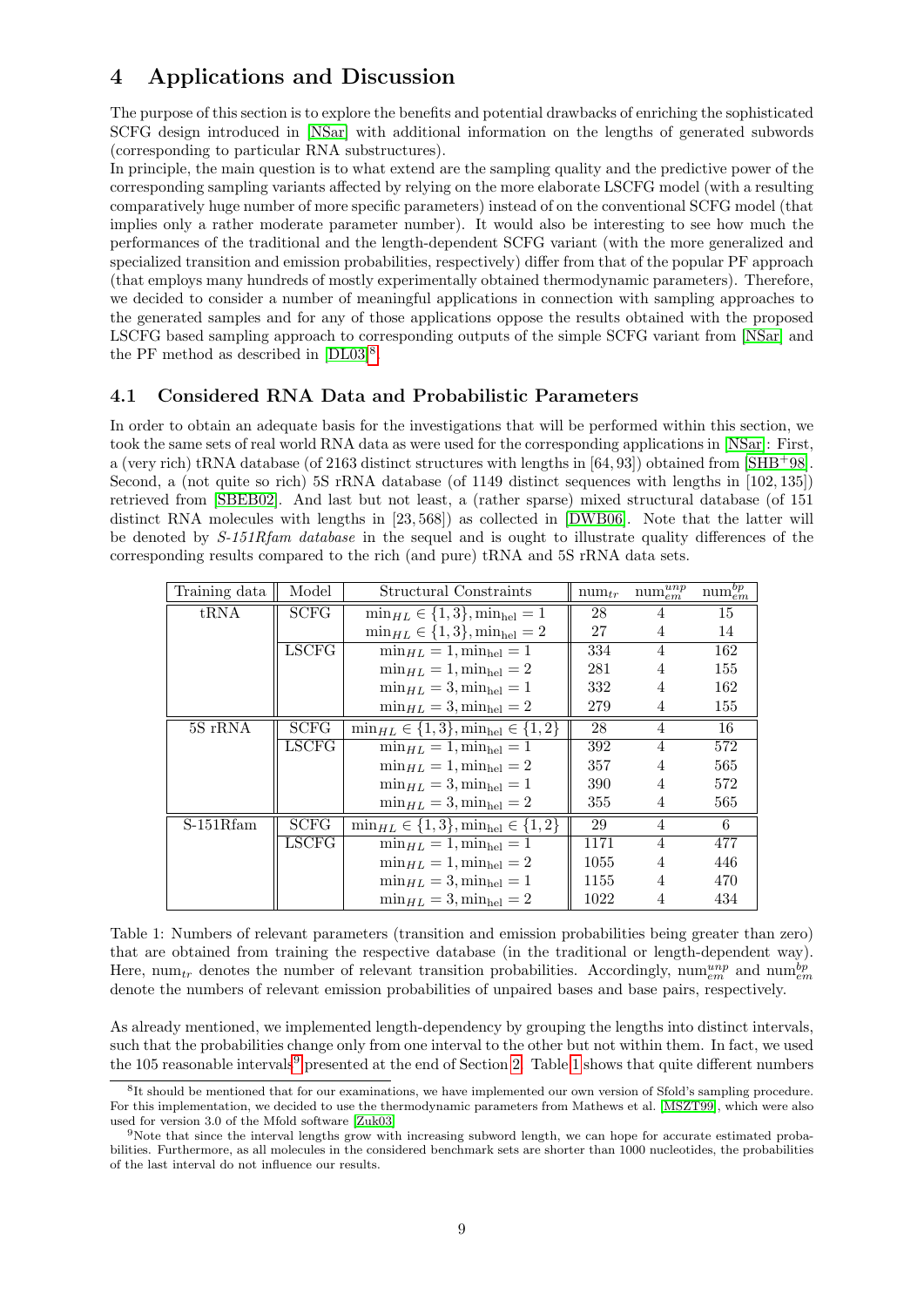<span id="page-9-0"></span>

Figure 1: Loop profiles for E.coli tRNA<sup> $Ala$ </sup>, obtained with the PF approach and the length-dependent SCFG variant. Hplot and Mplot display the probability that an unpaired base lies in a hairpin and multibranched loop, respectively. Results for the PF approach (for  $\max_{BL} = 30$ ) are displayed by the thin black lines. For the SCFG approach, we chose  $\min_{hel} = 1$  (thick gray lines) and  $\min_{hel} = 2$  (thick dashed darker gray lines), combined with  $\min_{HL} = 3$ , respectively. The corresponding probabilities for the correct structure of  $E.\text{coli tRNA}^{Ala}$  are also displayed (by black points).

of relevant length-dependent (rule and emission) probabilities result when training our grammar on the three different data sets, respectively. However, although the numbers of relevant grammar parameters are unsurprisingly to a large extend greater when considering the LSCFG model rather than the traditional length-independent variant, they are indeed of a considerably smaller (in case of tRNAs and 5S rRNAs) or at least only of a similar (in case of the S-151Rfam data) order of magnitude than the numbers of energy parameters employed in standard thermodynamic models. Hence, if statistical parameter learning makes sense in connection with free energy approaches (which it obviously does, since it has become increasingly appreciated), then it should also yield reasonable results in case of LSCFG based probabilistic methods. Motivated by this assumption, we decided to start our examinations in the next section by considering one of the most intuitive applications in connection with statistical sampling methods that is of great practical interest.

### 4.2 Probability Profiling for Specific Loop Types

As starting point for our examinations, a statistical sample of all possible secondary structures for a given RNA sequence shall be used for sampling estimates of the probabilities of any structural motifs. In particular, we will consider probability profiles of unpaired bases in each specific loop type of RNA secondary structure. This means for each nucleotide position  $i, 1 \leq i \leq n$ , of a given RNA sequence of length  $n$ , we compute the probabilities that i is an unpaired base within a specific loop type; these probabilities are given by the observed frequency in a sample set of secondary structures for the given sequence.

To compare the sampling results obtained with the presented LSCFG approach to those for the PF variant, we decided to consider the corresponding probability profiles for *Escherichia coli* tRNA<sup> $A la$ </sup>, which are shown in Figure [3](#page-33-0) of Section [Sm](#page-3-0)-II. The probably most interesting ones are also displayed in Figure [1](#page-9-0) which perfectly exhibit the cloverleaf structure of tRNAs, enhancing the corresponding profiles for the length-independent SCFG variant (these are presented in Figure [2](#page-10-0) and Figure [4](#page-35-0) of Section [Sm](#page-3-0)-II for convenience).

It is obvious that the statistical samples generated by the (L)SCFG approach are significantly more accurate than those obtained with the PFs. Furthermore, comparing the plots in Figure [1](#page-9-0) to those in Figure [2](#page-10-0) that were computed without considering length-dependency, we see that the sampling results can indeed be improved by incorporating additional length information into the underlying SCFG model; the correct cloverleaf structure of the considered tRNA is almost exactly reached in all sampled structures.

Nevertheless, before we proceed with applications of the considered sampling approaches to RNA structure prediction, we first want to discuss some important results with respect to the quality of particular probabilistic structure models (induced by the three considered RNA classes, respectively) underlying the proposed LSCFG based sampling method.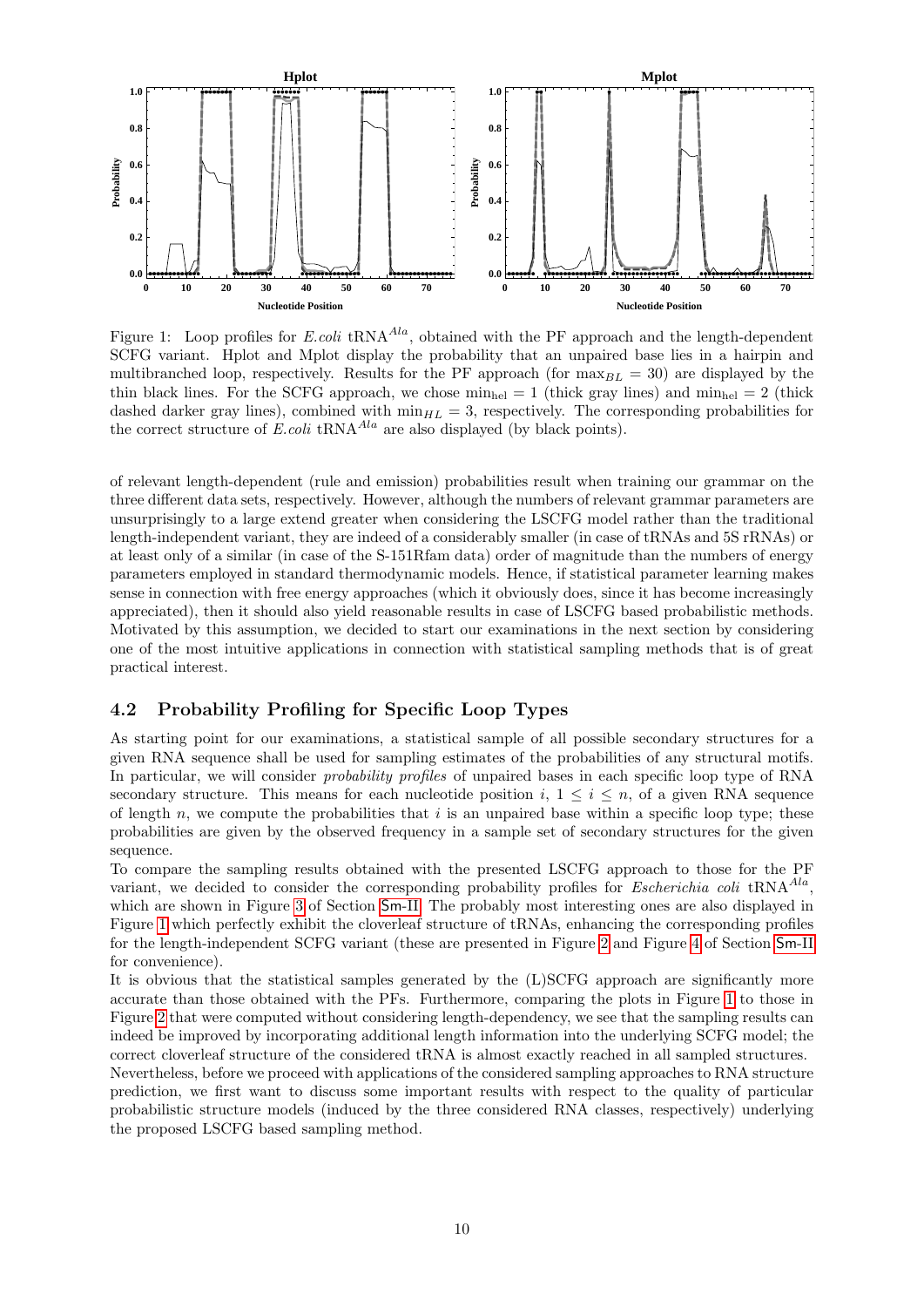<span id="page-10-0"></span>

Figure 2: Loop profiles for E.coli tRNA<sup> $A la$ </sup> corresponding to those presented in Figure [1,](#page-9-0) obtained with the PF approach and the traditional SCFG variant that does not incorporate length-dependencies.

### <span id="page-10-2"></span>4.3 The Problem of Overfitting and the Lack of Generalization

Analogous to [\[NSar\]](#page-20-0), we will address two possible issues of our sophisticated LSCFG in connection with this study: the problem of overfitting and the lack of generalization. With respect to the latter, it seems important to mention that the profiling results for Escherichia coli tRNA $^{A}$ a eventually validate two obvious assumptions: First, if our LSCFG is trained on trusted tRNAs only, it should inevitably produce the typical tRNA cloverleaf shape more often than the alternative PF variant that is not suited to a specific class of RNA structures. Second, as the additional consideration of length-dependencies yields more specialized probabilities for the distinct structural motifs and tRNA molecules naturally show a low structural variety, the LSCFG based profiles should inherently show the cloverleaf structure more explicitly.

Consequently, it is likely that the higher accuracy reached by the LSCFG model could be an artefact caused by lack of generalization of the underlying stochastic structure model. To get evidence of the correctness of this assumption, we took the random sequence sets from [\[NSar\]](#page-20-0)[10](#page-10-1) and applied the different sampling approaches. The results are collected in Table [2.](#page-11-0)

Undoubtably, the presented statistics demonstrate that the LSCFG variant mainly samples cloverleaf structures, even if the signal towards cloverleaf is low or does actually not exist ( $\min_{h\in I} = 0$  means completely random sequences, that is no signal). This yields the assumption that incorporating lengthdependencies into the underlying sophisticated SCFG model in fact causes lack of generalization, as the cloverleaf shape is always preferred over others, regardless of the signal induced by the actual sequence composition. Hence, there is some reason to believe that the accuracy gain of the LSCFG sampling approach (at least for tRNA profiling) is due to the high degree of specialization of the underlying stochastic structure model (very explicitly tailored to a certain shape), which bares an undesirable lack of generalization (to possible but usually less likely other shapes). Since we most likely observe such effects in connection with tRNA and its invariant cloverleaf shape, we skipped similar investigations for the other cases.

Nevertheless, in order to investigate if overfitting may be a problem for the subsequent examinations, i.e. to see if our different data sets are rich enough to reliably derive the parameters of our grammar even in the length-dependent case, we performed the following experiments (similar to [\[NSar\]](#page-20-0)): For each of the three considered structural RNA databases, we selected a random 90% portion of the original database (such that the resulting sample size equals that of training sets used for 10-fold cross-validation experiments which will be intensively performed in the sequel) and re-estimated the probabilities of all grammar rules (for any of the previously chosen length intervals, respectively). Since the number of feasible structures that can be considered for training is reduced by prohibiting small hairpin loops and isolated base pairs, we decided to rely on the most realistic restrictions of  $\min_{h \in \mathbb{R}} = 2$  and  $\min_{HL} = 3$  for our SCFG  $\mathcal{G}_s$  in order to obtain the potentially most meaningful results.

The corresponding re-estimation process was iterated 100 times for any database, resulting in a sample of 100 parameter sets, respectively, each of them consisting of exactly card $(\mathcal{R}_{\mathcal{G}_s})$  sets of length-dependent

<span id="page-10-1"></span><sup>&</sup>lt;sup>10</sup>For any fixed value of min<sub>hel</sub>, the corresponding set has been generated by randomly creating secondary structures (with corresponding sequences) having the cloverleaf shape, where all four helices (the stem and the three adjacent helices of the multiloop) are formed by exactly minhel consecutive (canonical) base pairs.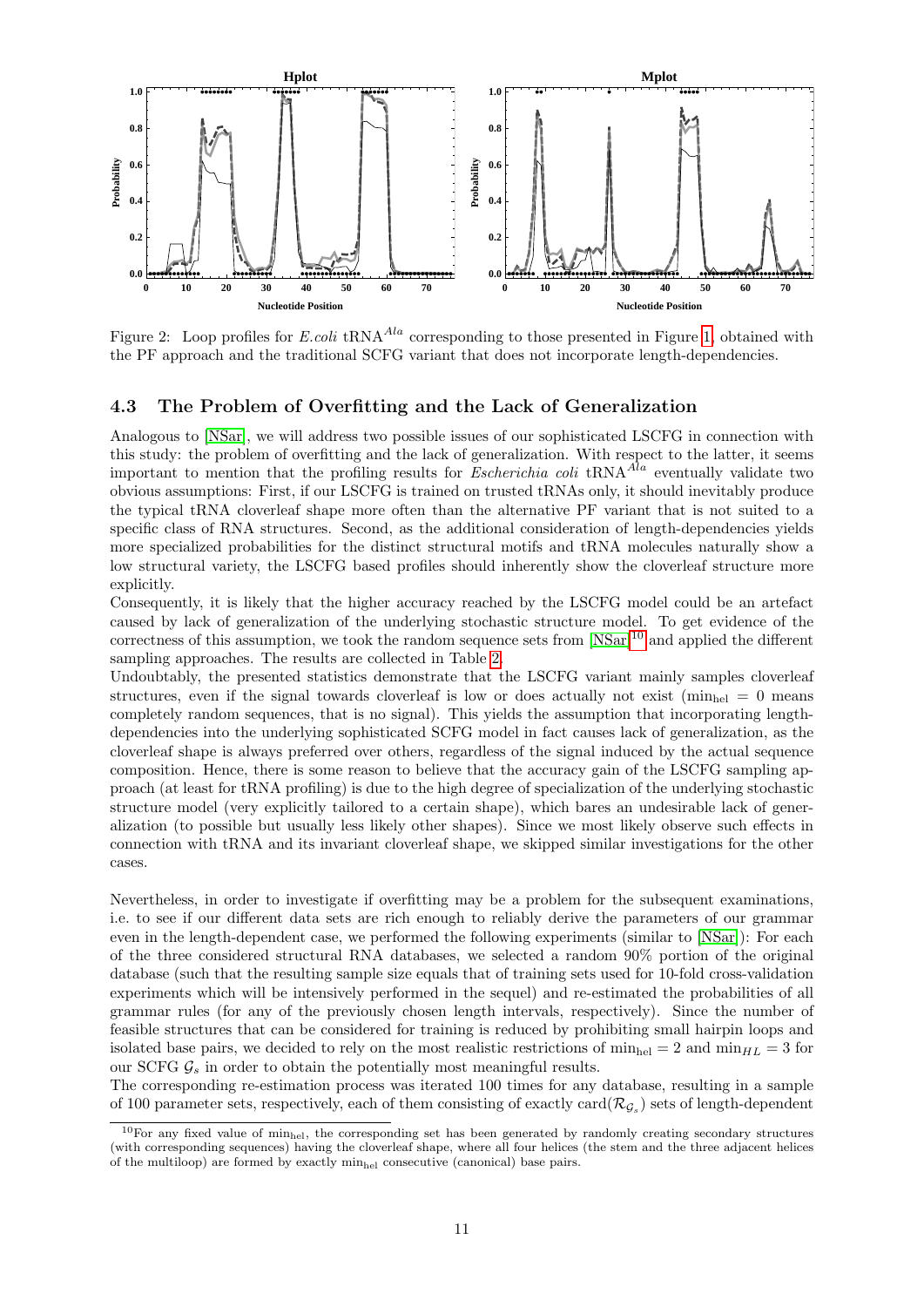<span id="page-11-0"></span>

| Approach     | $min_{hel}$    | num <sub>d</sub> | $c_d$   | $c_{\rm MF}$ | $\ensuremath{\mathbf{c}}_\ensuremath{\mathrm{CL}}$ | $num_{MF}$       |
|--------------|----------------|------------------|---------|--------------|----------------------------------------------------|------------------|
| PF           | $\overline{0}$ | 36               | 8333.33 | 94085        | 3331                                               | 6                |
|              | $\mathbf{1}$   | 34               | 8823.53 | 87785        | 5338                                               | 6                |
|              | $\overline{2}$ | 35               | 8571.43 | 96083        | 2745                                               | 6                |
|              | 3              | 37               | 8108.11 | 95332        | 4492                                               | 6                |
|              | $\overline{4}$ | 30               | 10000.  | 107881       | 9967                                               | 6                |
|              | $\overline{5}$ | 29               | 10344.8 | 111716       | 20875                                              | 3                |
|              | 6              | 33               | 9090.91 | 102788       | 49733                                              | $\overline{2}$   |
|              | $\overline{7}$ | 27               | 11111.1 | 94859        | 94859                                              | $\boldsymbol{0}$ |
| SCFG         | $\overline{0}$ | 858              | 349.65  | 26341        | 14114                                              | $\overline{5}$   |
|              | $\mathbf{1}$   | 916              | 327.511 | 22643        | 15596                                              | 4                |
|              | $\overline{2}$ | 915              | 327.869 | 21258        | 13912                                              | 4                |
|              | 3              | 895              | 335.196 | 20175        | 16207                                              | $\overline{2}$   |
|              | $\overline{4}$ | 914              | 328.228 | 19828        | 17784                                              | $\overline{2}$   |
|              | $\overline{5}$ | 844              | 355.45  | 20560        | 20560                                              | $\boldsymbol{0}$ |
|              | 6              | 747              | 401.606 | 34753        | 34753                                              | $\overline{0}$   |
|              | 7              | 658              | 455.927 | 59644        | 59644                                              | $\boldsymbol{0}$ |
| <b>LSCFG</b> | $\overline{0}$ | 28               | 10714.3 | 92727        | 92727                                              | $\boldsymbol{0}$ |
|              | $\mathbf{1}$   | 28               | 10714.3 | 91276        | 91276                                              | $\boldsymbol{0}$ |
|              | $\overline{2}$ | 25               | 12000.  | 88660        | 88660                                              | $\overline{0}$   |
|              | 3              | 27               | 11111.1 | 94323        | 94323                                              | $\overline{0}$   |
|              | $\overline{4}$ | 27               | 11111.1 | 94536        | 94536                                              | $\overline{0}$   |
|              | $\overline{5}$ | 27               | 11111.1 | 100720       | 100720                                             | $\overline{0}$   |
|              | 6              | 27               | 11111.1 | 107157       | 107157                                             | $\overline{0}$   |
|              | $\overline{7}$ | 26               | 11538.5 | 115788       | 115788                                             | $\overline{0}$   |

Table 2: Results derived from random data sets, where  $\min_{\text{hel}}$  (defining the minimum allowed length of helical regions) has been used as structural constraint for the generation of random sequences with corresponding (more or less strong) signals towards a cloverleaf structure.  $num<sub>d</sub>$  denotes the number of distinct shapes (here, abstract shapes of level 5 according to  $[JRG08]$ ) in all samples and  $c<sub>d</sub>$  the average count of one of these distinct shapes. Furthermore,  $c_{MF}$  and  $c_{CL}$  represent the count of the most frequent and cloverleaf shape in all samples, whereas  $\text{num}_{MF}$  denotes the number of distinct shapes that are observed more frequently than the cloverleaf. For any setting of  $\min_{h \in I}$ , all tabulated values were computed from a corresponding random data set of cardinality 300 (containing 10 random sequences for any length  $n \in \{64, \ldots, 93\}$  according to the length range observed from our tRNA database), respectively. A sample size of 1000 structures and  $\max_{BL} = 30$  has been chosen for either approach.

probabilities  $p_i(I)$  for the distinct length intervals I rather than of one single (conventional, i.e. lengthindependent) probability value  $p_i$ ,  $1 \leq i \leq \text{card}(\mathcal{R}_{\mathcal{G}_s})$ . Therefore, for each of the distinguished lengthdependent grammar parameters  $p_i(I)$ , we determined its variance along the constructed sample of size 100 and subsequently computed the maximum variance (observed for a particular length interval I) among all variances  $\mathbb{V}[p_i(I)]$  implied by production rule  $f_i$ , for  $1 \leq i \leq \text{card}(\mathcal{R}_{\mathcal{G}_s})$ . Formally, for each set of length-dependent probabilities corresponding to grammar parameter  $p_i$ ,  $1 \leq i \leq \text{card}(\mathcal{R}_{\mathcal{G}_s})$ , we calculated  $\max_I \mathbb{V}[p_i(I)]$ . The resulting values are collected in Table [3.](#page-12-0)

Note that the variances 0 in most cases result for production rules finishing the generation of unpaired regions (for example  $p_8 : C \to Z$  or  $p_{28} : U \to \epsilon$ ), since those can only produce words of one particular length (1 or 0), whereas longer words (unpaired regions) are generated by the corresponding alternative productions with same left-hand side (for example  $p_7 : C \to ZC$  or  $p_{27} : U \to ZU$ ), and the weights on the production rules must indeed sum up to unity for any considered length interval. Thus, since we use unary intervals for lengths 0 and 1, respectively, for any production ending a run of unpaired bases, a probability of 1 is predetermined, yielding variance 0. For basically the same reason, there must result a variance of 0 for production  $p_{29} : Z \to \infty$ , i.e. this observation is due to the fact that this rule unexceptionally generates words of length 1 (an arbitrary unpaired base) and there exist no other alternatives for the corresponding premise implying words of that particular length.

However, all the other (maximum) variances presented in Table [3](#page-12-0) (at least for tRNAs and 5S rRNAs) are rather small, too. Therefore, we may assume that overfitting is not really an issue in connection with our sophisticated SCFG and the training sets used (at least for the rich tRNA and 5S rRNA data), even in the case of length-dependent parameter estimation procedures. It remains to mention that the tabulated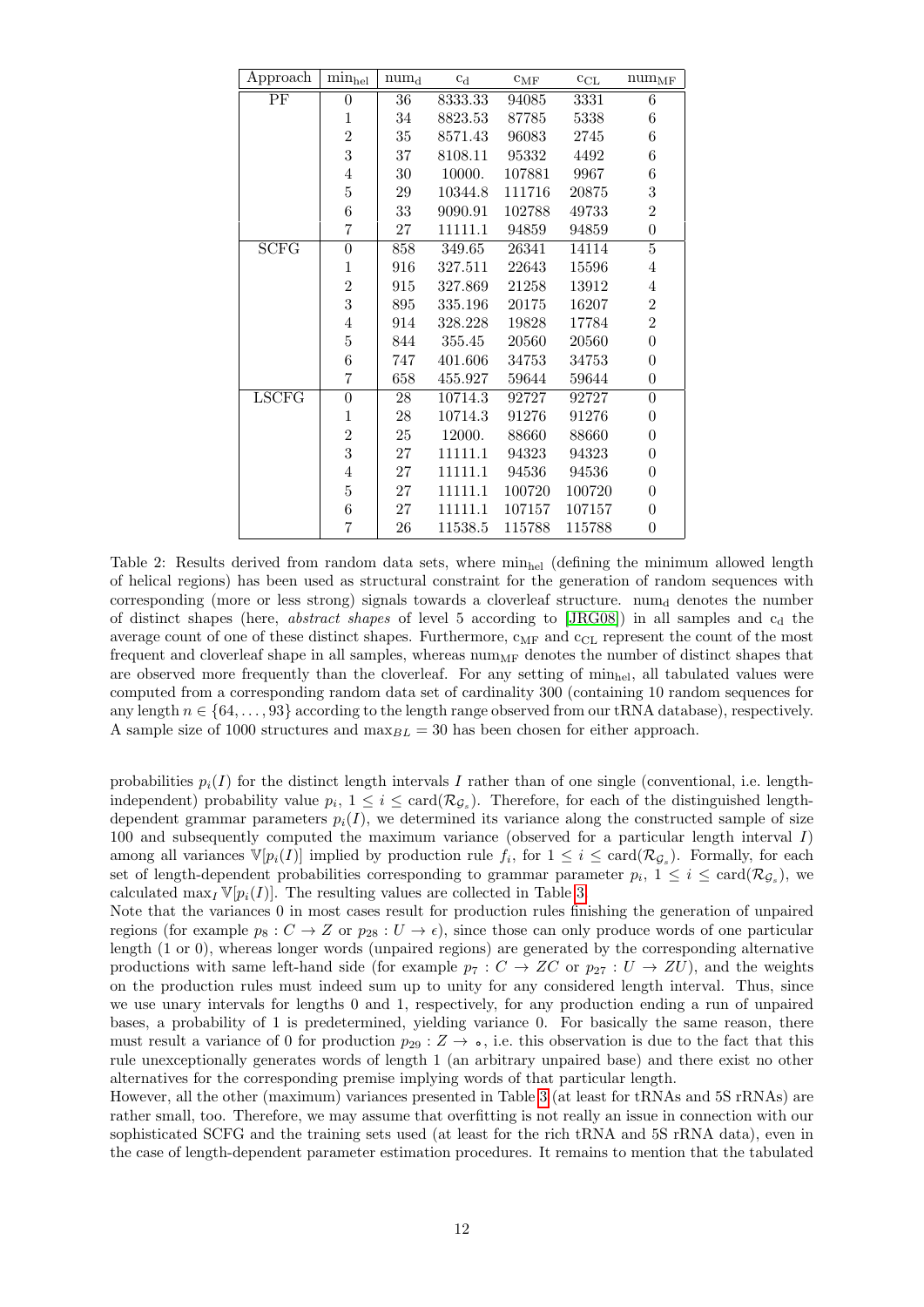<span id="page-12-0"></span>

| $\max_I \mathbb{V}[\cdot(I)]$ | $t\overline{RNA}$                  | $5S$ rRNA               | S-151Rfam                          |
|-------------------------------|------------------------------------|-------------------------|------------------------------------|
| $p_1$                         | $1.\overline{1372 \times 10^{-4}}$ | $4.6414 \times 10^{-5}$ | $2.\overline{1343 \times 10^{-2}}$ |
| $p_2$                         | $7.1533\times10^{-5}$              | $7.0953\times10^{-5}$   | $4.8821\times10^{-3}$              |
| $p_3$                         | $7.0888\times10^{-7}$              | $2.4405 \times 10^{-5}$ | $1.8768\times10^{-3}$              |
| $p_4$                         | $2.0229\times10^{-7}$              | $7.7689\times10^{-6}$   | $1.0272\times10^{-3}$              |
| $p_5$                         | $3.5269\times10^{-5}$              | $2.5606 \times 10^{-5}$ | $2.4133\times10^{-3}$              |
| $p_6$                         | $4.9101\times10^{-6}$              | $6.4274 \times 10^{-6}$ | $4.9589\times10^{-3}$              |
| p <sub>7</sub>                | $1.1616 \times 10^{-5}$            | $3.0681\times10^{-5}$   | $1.7759\times10^{-4}$              |
| $p_8$                         | 0                                  | 0                       |                                    |
| $p_9$                         | $4.9153\times10^{-6}$              | $3.5895 \times 10^{-5}$ | $6.0461\times10^{-3}$              |
| $p_{10}$                      | $5.5523 \times 10^{-6}$            | $1.5978\times10^{-5}$   | $2.9525\times10^{-3}$              |
| $p_{11}$                      | $2.6480\times10^{-6}$              | $5.7427\times10^{-6}$   | $8.8191 \times 10^{-4}$            |
| $p_{12}$                      | $6.1203\times10^{-6}$              | $1.5467 \times 10^{-5}$ | $1.7275\times10^{-3}$              |
| $p_{13}$                      | $1.6234\times10^{-7}$              | $6.3548\times10^{-6}$   | $3.1334\times10^{-4}$              |
| $p_{14}$                      | $2.9152\times10^{-6}$              | $3.2344 \times 10^{-6}$ | $6.5392\times10^{-5}$              |
| $p_{15}$                      | $3.1928\times10^{-6}$              | $1.0465\times10^{-4}$   | $2.0547\times10^{-3}$              |
| $p_{16}$                      | $1.9113\times10^{-6}$              | $6.4819 \times 10^{-6}$ | $1.1604 \times 10^{-4}$            |
| $p_{17}$                      | 0                                  | $\overline{0}$          | $\mathbf{0}$                       |
| $p_{18}$                      | 0                                  | $1.0346\times10^{-4}$   | $1.6601\times10^{-3}$              |
| $p_{19}$                      | $\Omega$                           | $8.9041 \times 10^{-5}$ | $2.0498\times10^{-3}$              |
| $p_{20}$                      | $1.8388\times10^{-3}$              | $1.1285\times10^{-4}$   | $9.3347\times10^{-3}$              |
| $p_{21}$                      | $4.1771\times10^{-5}$              | $6.9182\times10^{-7}$   | $7.3819\times10^{-5}$              |
| $p_{22}$                      | O                                  | $\Omega$                | $\Omega$                           |
| $p_{23}$                      | $9.5068\times10^{-5}$              | $4.1479 \times 10^{-5}$ | $3.6034\times10^{-2}$              |
| $p_{24}$                      | $5.1666 \times 10^{-5}$            | $6.1313 \times 10^{-4}$ | $5.1346\times10^{-2}$              |
| $p_{25}$                      | $1.6458\times10^{-5}$              | $\overline{0}$          | $1.7848 \times 10^{-3}$            |
| $p_{26}$                      | $1.2797\times10^{-6}$              | $1.7441\times10^{-4}$   | $1.6096\times10^{-2}$              |
| $p_{27}$                      | $8.0792\times10^{-7}$              | $4.0028\times10^{-6}$   | $6.0669\times10^{-4}$              |
| $p_{28}$                      | $\overline{0}$                     | 0                       | $\overline{0}$                     |
| $p_{29}$                      | $\overline{0}$                     | 0                       | $\overline{0}$                     |

Table 3: Truncated maximum variances of any set of grammar parameters (transition probabilities) for different length intervals, derived from 100 iterations of (length-dependently) training our SCFG  $\mathcal{G}_s$ on random subsets containing 90 percent of the original data, respectively, under the assumption of  $\min_{HL} = 3$  and  $\min_{hel} = 2$ .

(maximum) variances derived for the considered length-dependent grammar parameters are in most cases indeed larger than the corresponding variances for the conventional parameters which do not depend on the lengths of generated subwords (as can be observed by comparing Table [3](#page-12-0) to Table [13](#page-25-0) of Section [Sm](#page-3-0)-II). This to some extend proves the fact that length-dependent training procedures generally require richer training sets in order to estimate the grammar parameters (for any considered length interval) as reliably as in the traditional length-independent case.

### 4.4 Prediction Accuracy – Sensitivity and PPV

In order to investigate how the quality of predictions changes when using the (length-dependent) SCFG approach for computing the sampling probabilities, we decided to consider the common accuracy measures sensitivity and positive predictive value<sup>[11](#page-12-1)</sup>. In the context of RNA secondary structure prediction, they are usually defined as follows (see e.g.  $[BBC + 00]$  $[BBC + 00]$ ):

- sensitivity (Sens.) is the relative frequency of correctly predicted pairs among all position pairs that are actually paired in a stem of native foldings, whereas
- the positive predictive value (PPV) is defined as the relative frequency of correctly predicted pairs among all position pairs that were predicted to be paired with each other.

Formally, these measures are given by Sens. =  $TP \cdot (TP + FN)^{-1}$  and  $PPV = TP \cdot (TP + FP)^{-1}$ , where  $TP$  is the number of correctly predicted base pairs (*true positives*),  $FN$  is the number of base pairs in the native structure that were not predicted (*false negatives*) and  $FP$  is the number of incorrectly predicted base pairs (false positives).

For assessing the differences in the predictive accuracy of sample sets generated according to either approach, we decided to perform a suitable  $k$ -fold cross-validation for any of our three different RNA databases. Actually, we used the same partitions of the comprehensive tRNA and 5S rRNA databases into

<span id="page-12-1"></span> $11$ Note that the positive predictive value is often called *specificity*, although this measure formally obeys to a slightly different definition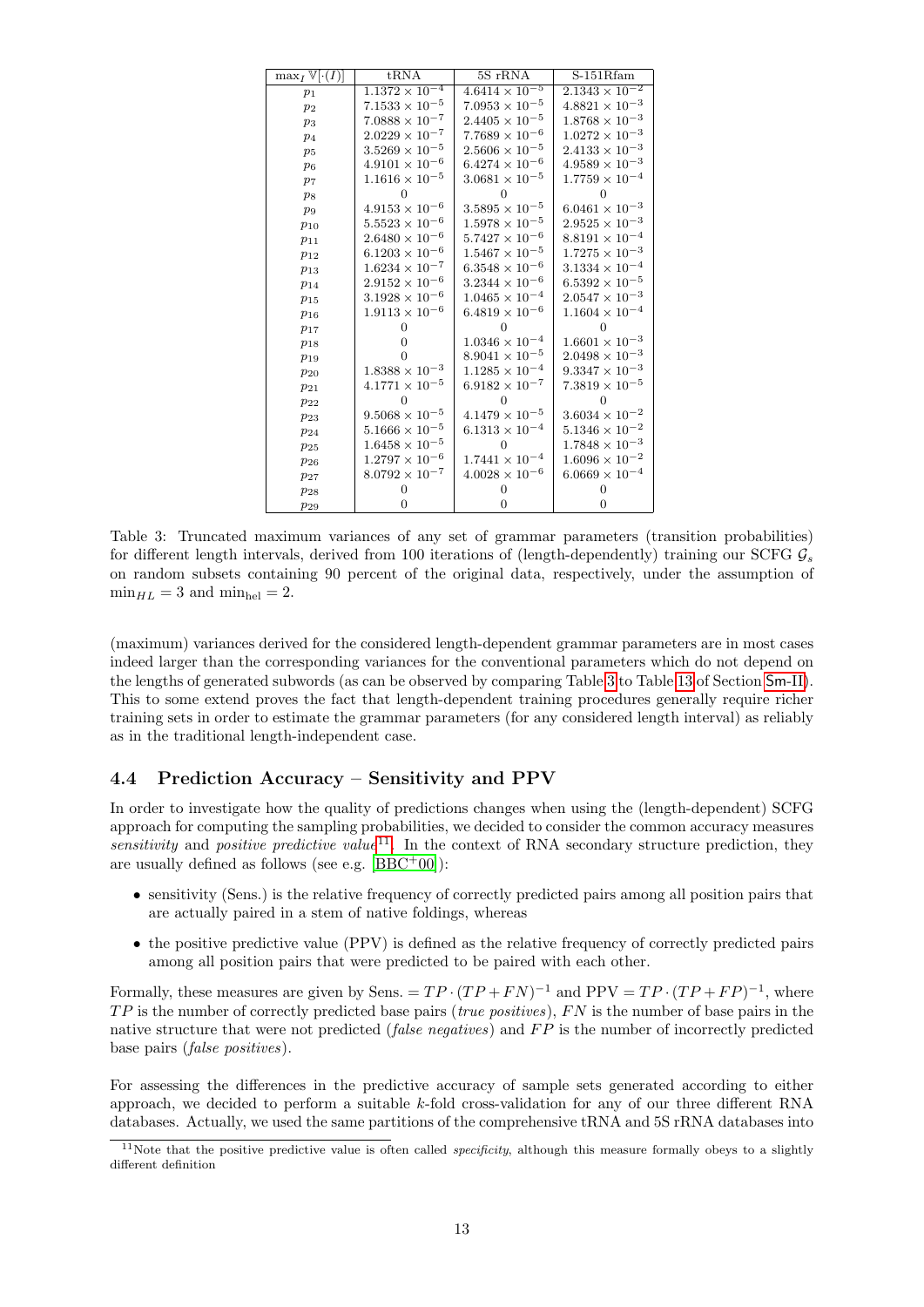$k = 10$  and of the mixed S-151Rfam database into  $k = 2$  approximately equal-sized folds as in [\[NSar\]](#page-20-0) and derived the corresponding  $k$ -fold cross-validations results, respectively. In particular, for any sequence, we sampled a set of 1000 structures and then applied different principles to obtain a corresponding structure prediction:

First, we assumed that the prediction for a given sequence is equal to the most frequently sampled secondary structure, which will be called *most frequent*  $(MF)$  structure in the sequel. This is convenient, since the sampling algorithm produces a statistically representative sample of secondary structures for a given RNA sequence, and thus, if the sample size is large enough, the most frequently sampled structure can be assumed to be highly probable among all structures for this sequence. For this reason, given the case that there is more than one most frequently sampled structure, we always chose one with the highest probability (according to the probability distribution implied by the respective approach).

As an alternative, we decided to additionally consider a maximum expected accuracy (MEA) structure of the generated sample set as prediction. Basically, the MEA structures for a given sequence are the ones among all candidate structures that maximize the number of correctly unpaired and paired positions with respect to the true folding of that sequence. However, contrary to this traditional definition (as employed in common DP approaches for predicting a single folding, like for instance Pfold [\[KH03\]](#page-19-7) and CONTRAfold [\[DWB06\]](#page-19-9)), we rely on the slightly modified version as proposed in [\[NSar\]](#page-20-0), where the base pairing probabilities  $p_{i,j}$  reflect the distribution observed in the sample set and not the distribution implied by the complete structure ensemble for the given input sequence.

Finally, we took the unique *centroid* structure of the generated sample set as predicted folding. Briefly, a centroid is defined as the single structure in the entire ensemble that has the minimum total base-pair distance to all other structures and thus best represents the central tendency of the structure set. This choice can thus be seen as purposive for sampling approaches like the ones opposed in this study, as the centroid reflects the overall behavior of the structures in a given sample set.

<span id="page-13-0"></span>

|              | Parameters                         | MF struct. |            |        | MEA struct. | Centroid |            |
|--------------|------------------------------------|------------|------------|--------|-------------|----------|------------|
| Approach     |                                    | Sens.      | <b>PPV</b> | Sens.  | <b>PPV</b>  | Sens.    | <b>PPV</b> |
| PF           | $\max_{BL} = 30$                   | 0.6565     | 0.5890     | 0.6434 | 0.6035      | 0.6159   | 0.6344     |
| <b>SCFG</b>  | $\min_{HL} = 1$ , $\min_{hel} = 1$ | 0.7791     | 0.8445     | 0.7324 | 0.8939      | 0.6754   | 0.9158     |
|              | $\min_{HL} = 1$ , $\min_{hel} = 2$ | 0.8004     | 0.8457     | 0.7685 | 0.8878      | 0.7113   | 0.9123     |
|              | $\min_{HL} = 3$ , $\min_{hel} = 1$ | 0.8545     | 0.8517     | 0.7848 | 0.9021      | 0.7304   | 0.9213     |
|              | $\min_{HL} = 3, \min_{hel} = 2$    | 0.8677     | 0.8593     | 0.8182 | 0.8953      | 0.7713   | 0.9168     |
| <b>LSCFG</b> | $\min_{HL} = 1$ , $\min_{hel} = 1$ | 0.8542     | 0.9535     | 0.8335 | 0.9736      | 0.8250   | 0.9783     |
|              | $\min_{HL} = 1$ , $\min_{hel} = 2$ | 0.8530     | 0.9502     | 0.8518 | 0.9613      | 0.8435   | 0.9657     |
|              | $\min_{HL} = 3, \min_{hel} = 1$    | 0.8602     | 0.9526     | 0.8371 | 0.9733      | 0.8278   | 0.9775     |
|              | $\min_{HL} = 3$ , $\min_{hel} = 2$ | 0.8575     | 0.9494     | 0.8562 | 0.9609      | 0.8477   | 0.9651     |

Table 4: Sensitivity and PPV values for our tRNA database (computed by 10-fold cross-validation procedures, using sample size 1000).

<span id="page-13-1"></span>

| Approach     | Parameters                         | MF struct. |            |        | MEA struct. | Centroid |            |
|--------------|------------------------------------|------------|------------|--------|-------------|----------|------------|
|              |                                    | Sens.      | <b>PPV</b> | Sens.  | <b>PPV</b>  | Sens.    | <b>PPV</b> |
| PF           | $\max_{BL} = 30$                   | 0.5897     | 0.5806     | 0.6015 | 0.6191      | 0.5789   | 0.6508     |
| <b>SCFG</b>  | $\min_{HL} = 1, \min_{hel} = 1$    | 0.4251     | 0.5362     | 0.3403 | 0.6967      | 0.2689   | 0.8044     |
|              | $\min_{HL} = 1, \min_{hel} = 2$    | 0.4542     | 0.5435     | 0.3638 | 0.6901      | 0.2727   | 0.8069     |
|              | $\min_{HL} = 3$ , $\min_{hel} = 1$ | 0.4728     | 0.5290     | 0.3544 | 0.7033      | 0.2764   | 0.8091     |
|              | $\min_{HL} = 3, \min_{hel} = 2$    | 0.5167     | 0.5577     | 0.3860 | 0.7010      | 0.2846   | 0.8140     |
| <b>LSCFG</b> | $\min_{HL} = 1$ , $\min_{hel} = 1$ | 0.8996     | 0.9408     | 0.8959 | 0.9513      | 0.8873   | 0.9574     |
|              | $\min_{HL} = 1, \min_{hel} = 2$    | 0.8726     | 0.9239     | 0.8714 | 0.9280      | 0.8673   | 0.9333     |
|              | $\min_{HL} = 3, \min_{hel} = 1$    | 0.8992     | 0.9405     | 0.8958 | 0.9509      | 0.8863   | 0.9568     |
|              | $\min_{HL} = 3, \min_{hel} = 2$    | 0.8721     | 0.9231     | 0.8712 | 0.9276      | 0.8667   | 0.9330     |

Table 5: Sensitivity and PPV values for our 5S rRNA database (computed by 10-fold cross-validation procedures, using sample size 1000).

All corresponding sensitivity and PPV measures are collected in Tables [4,](#page-13-0) [5](#page-13-1) and [6.](#page-14-0) Obviously, the results for tRNAs and 5S rRNAs lead to the conclusion that by using the LSCFG approach for statistical sampling, a significantly higher predictive accuracy can be reached than by sampling based on PFs.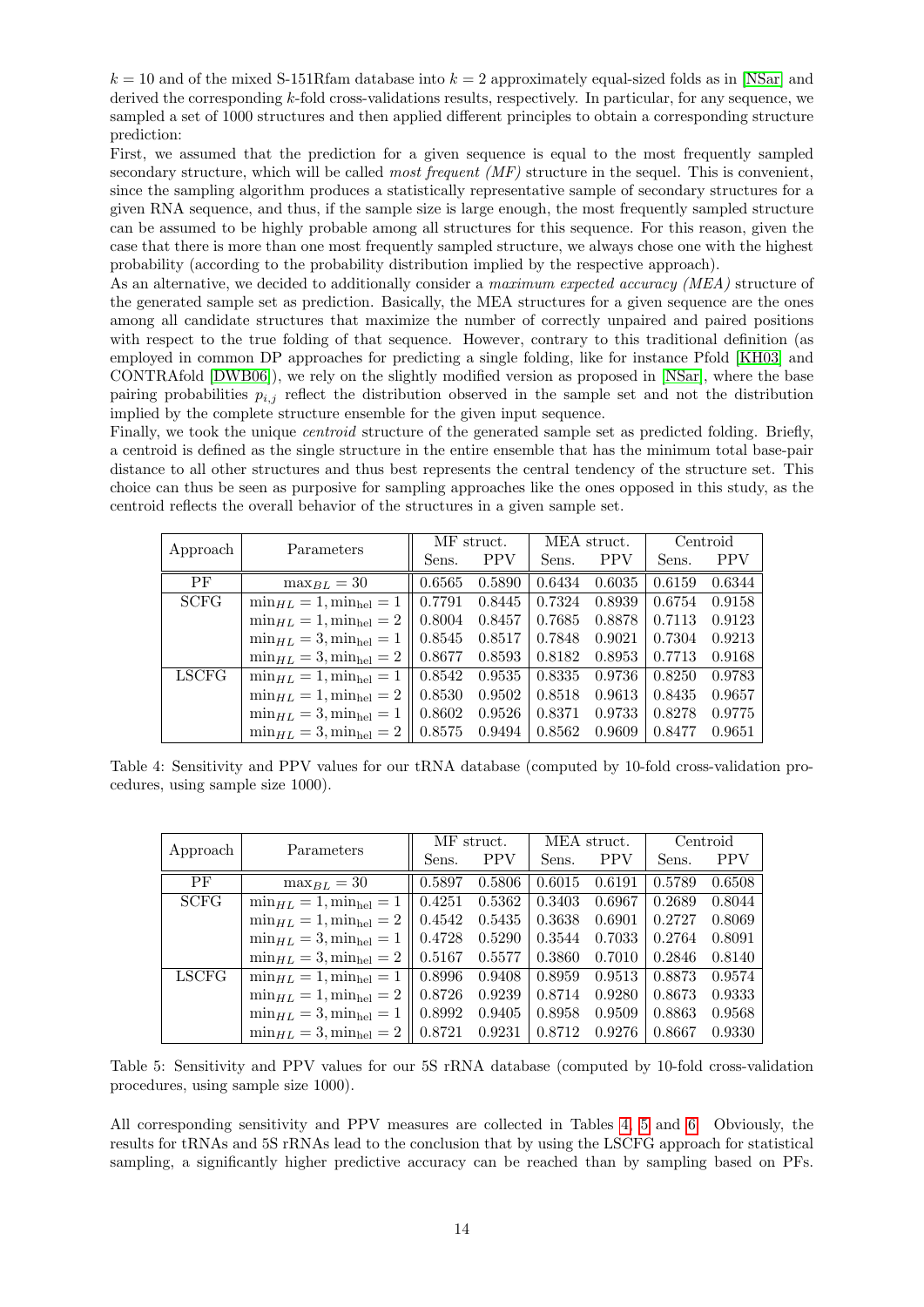<span id="page-14-0"></span>

|              |                                    | MF struct.    |            |        | MEA struct. | Centroid |            |
|--------------|------------------------------------|---------------|------------|--------|-------------|----------|------------|
| Approach     | Parameters                         | Sens.         | <b>PPV</b> | Sens.  | <b>PPV</b>  | Sens.    | <b>PPV</b> |
| <b>PF</b>    | $\max_{BL} = 30$                   | 0.6652        | 0.5188     | 0.6633 | 0.5450      | 0.6437   | 0.5799     |
| <b>SCFG</b>  | $\min_{HL} = 1$ , $\min_{hel} = 1$ | 0.4433        | 0.5447     | 0.3815 | 0.7386      | 0.3235   | 0.7749     |
|              | $\min_{HL} = 1$ , $\min_{hel} = 2$ | 0.4894        | 0.5551     | 0.4263 | 0.7181      | 0.3474   | 0.7743     |
|              | $\min_{HL} = 3, \min_{hel} = 1$    | 0.4852        | 0.5948     | 0.3935 | 0.7426      | 0.3352   | 0.7825     |
|              | $\min_{HL} = 3$ , $\min_{hel} = 2$ | $\mid 0.5171$ | 0.5661     | 0.4342 | 0.7228      | 0.3588   | 0.7683     |
| <b>LSCFG</b> | $\min_{HL} = 1$ , $\min_{hel} = 1$ | 0.1815        | 0.5422     | 0.1390 | 0.7523      | 0.1251   | 0.8003     |
|              | $\min_{HL} = 1$ , $\min_{hel} = 2$ | 0.1646        | 0.5322     | 0.1276 | 0.6706      | 0.1099   | 0.7114     |
|              | $\min_{HL} = 3, \min_{hel} = 1$    | 0.1761        | 0.5354     | 0.1396 | 0.7614      | 0.1238   | 0.8039     |
|              | $\min_{HL} = 3, \min_{hel} = 2$    | $\mid 0.1528$ | 0.5023     | 0.1230 | 0.6634      | 0.1094   | 0.7118     |

Table 6: Sensitivity and PPV values for the mixed S-151Rfam database (computed by two-fold crossvalidation procedures, using the same folds as in [\[DWB06\]](#page-19-9) and sample size 1000).

Moreover, we immediately observe that eventually the incorporation of length-dependencies into the SCFG approach can have a positive impact on the resulting prediction accuracy: Although the predictions for the longer and thus more variant 5S rRNAs are less accurate than for the shorter tRNAs when using the conventional SCFG approach, the consideration of length-dependent probabilities for the production rules (obtained by training them on real world data) makes the underlying SCFG model explicit enough to handle the larger variety of structure motifs and guarantees high quality prediction results.

However, as we expected, for the S-151Rfam database, the more specialized LSCFG approach yields the worst prediction results, whereas the highest accuracy for this mixed data set is reached with PF sampling that relies on thermodynamic parameters and is not suited for a particular RNA type. In fact, this observation is strongly related to the fact that the S-151Rfam data set is rather sparse and additionally contains structures that belong to distinct RNA types that obey to different structural properties, such that it can not be considered an optimal training basis. This problem is considerably increased by the partitioning of (the already rather few) data points according to the various interval lengths for our LSCFG variant (which is actually in accordance with the worse results for the S-151Rfam set compared to the rich and pure tRNA and 5S rRNA sets as presented in Table [3](#page-12-0) of Section [4.3\)](#page-10-2).

Altogether, we can assume that if a reasonable RNA secondary structure database (containing a sufficiently large number of known structures that are of the same or similar RNA types) can be used for estimating the parameters of the underlying LSCFG model, then even for RNA molecules with a high variability of typical structural features (for which the traditional SCFG method lacks the ability to identify the typical shape of the respective family by considering the estimated length-independent parameters), the predictive results might be of high quality and potentially manage to outperform predictions obtained with the PF variant that is based on the competing free energy approach.

<span id="page-14-1"></span>

| Approach     | Parameters                         | MEA struct. | Centroid |
|--------------|------------------------------------|-------------|----------|
| PF           | $\max_{BL} = 30$                   | 0.482435    | 0.526743 |
| <b>SCFG</b>  | $\min_{HL} = 1, \min_{hel} = 1$    | 0.828522    | 0.833894 |
|              | $\min_{HL} = 1$ , $\min_{hel} = 2$ | 0.830787    | 0.839843 |
|              | $\min_{HL} = 3$ , $\min_{hel} = 1$ | 0.855406    | 0.861640 |
|              | $\min_{HL} = 3$ , $\min_{hel} = 2$ | 0.857251    | 0.867135 |
| <b>LSCFG</b> | $\min_{HL} = 1$ , $\min_{hel} = 1$ | 0.936285    | 0.919736 |
|              | $\min_{HL} = 1, \min_{hel} = 2$    | 0.916900    | 0.910218 |
|              | $\min_{HL} = 3$ , $\min_{hel} = 1$ | 0.936337    | 0.920387 |
|              | $\min_{HL} = 3$ , $\min_{hel} = 2$ | 0.916641    | 0.910321 |

Table 7: AUC values for our tRNA database (computed by 10-fold cross-validation procedures, using sample size 1000).

All these observations may be affirmed on the basis of more reliable accuracy results which can be readily obtained by computing a collection of additional predictions from each of the generated sample sets along the following lines: According to [\[NSar\]](#page-20-0) (inspired by [\[DWB06\]](#page-19-9)), a trade-off parameter  $\gamma_{t-o} \in [0,\infty)$  that manages to control the balance between the sensitivity and PPV of the predicted foldings can easily be incorporated into the procedures for calculating the MEA and centroid structures of a given sample set.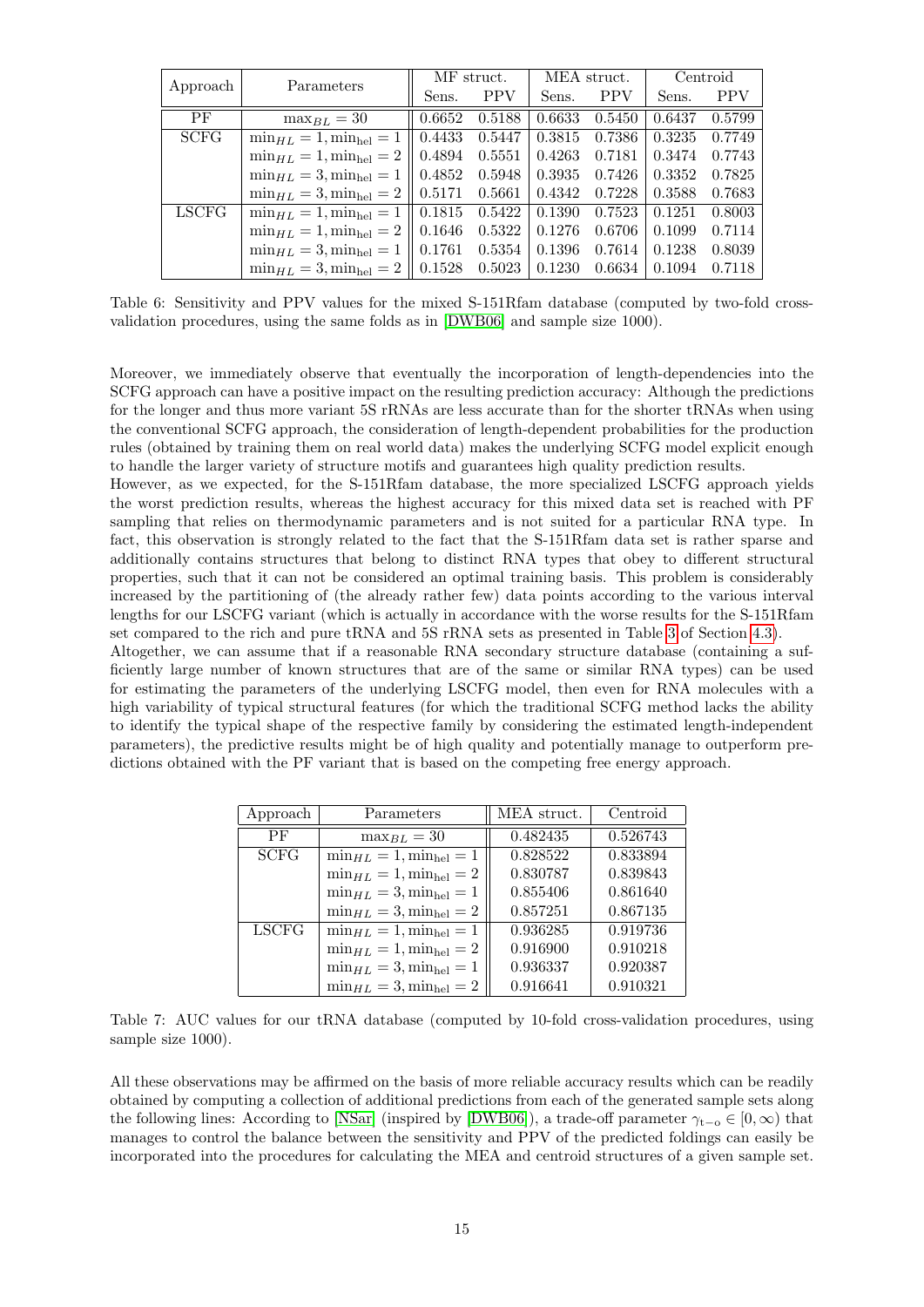<span id="page-15-0"></span>

| Approach     | Parameters                         | MEA struct. | Centroid |
|--------------|------------------------------------|-------------|----------|
| PF           | $\max_{B} I_{\ell} = 30$           | 0.481019    | 0.520171 |
| <b>SCFG</b>  | $\min_{HL} = 1$ , $\min_{hel} = 1$ | 0.409278    | 0.408549 |
|              | $\min_{HL} = 1, \min_{hel} = 2$    | 0.417286    | 0.418584 |
|              | $\min_{HL} = 3$ , $\min_{hel} = 1$ | 0.419116    | 0.417095 |
|              | $\min_{HL} = 3, \min_{hel} = 2$    | 0.433954    | 0.431642 |
| <b>LSCFG</b> | $\min_{HL} = 1, \min_{hel} = 1$    | 0.914801    | 0.918933 |
|              | $\min_{HL} = 1, \min_{hel} = 2$    | 0.854520    | 0.863009 |
|              | $\min_{HL} = 3$ , $\min_{hel} = 1$ | 0.914114    | 0.918600 |
|              | $\min_{HL} = 3$ , $\min_{hel} = 2$ | 0.853399    | 0.862744 |

<span id="page-15-1"></span>Table 8: AUC values for our 5S rRNA database (computed by 10-fold cross-validation procedures, using sample size 1000).

| Approach     | Parameters                         | MEA struct. | Centroid |
|--------------|------------------------------------|-------------|----------|
| PF           | $\max_{B} I_{\ell} = 30$           | 0.450688    | 0.497350 |
| <b>SCFG</b>  | $\min_{HL} = 1$ , $\min_{hel} = 1$ | 0.499491    | 0.507125 |
|              | $\min_{HL} = 1, \min_{hel} = 2$    | 0.506602    | 0.509403 |
|              | $\min_{HL} = 3$ , $\min_{hel} = 1$ | 0.507454    | 0.512327 |
|              | $\min_{HL} = 3, \min_{hel} = 2$    | 0.508762    | 0.514958 |
| <b>LSCFG</b> | $\min_{HL} = 1, \min_{hel} = 1$    | 0.270606    | 0.269354 |
|              | $\min_{HL} = 1, \min_{hel} = 2$    | 0.206630    | 0.208092 |
|              | $\min_{HL} = 3, \min_{hel} = 1$    | 0.271388    | 0.266478 |
|              | $\min_{HL} = 3, \min_{hel} = 2$    | 0.205790    | 0.209557 |

Table 9: AUC values for the mixed S-151Rfam database (computed by two-fold cross-validation procedures, using the same folds as in [\[DWB06\]](#page-19-9) and sample size 1000).

The corresponding results are referred to as  $\gamma_{t-o}$ -MEA and  $\gamma_{t-o}$ -centroid structures, respectively, where the default choice  $\gamma_{t-0} = 1$  has no effect and thus yields the previously described conventional results. Hence, by allowing  $\gamma_{t-0}$  to vary, it effectively becomes possible to find corresponding *receiver operating* characteristic (ROC) curves for MEA and centroid predictions, yielding much more meaningful accuracy measures as the common sensitivity and PPV values for one particular choice of  $\gamma_{t-0}$ .

In fact, for  $\gamma_{t-o} \in \{1.25^k \mid -12 \le k \le -1\} \cup \{2^k \mid 0 \le k \le 12\}$ , the respective estimated area under the curve  $(AUC)$  values observed for any of the considered databases are reported in Tables [7,](#page-14-1) [8](#page-15-0) and [9.](#page-15-1) Plots of some of the respective ROC curves can be found in Figures [5,](#page-36-0) [6](#page-37-0) and [7](#page-38-0) of Section [Sm](#page-3-0)-II). As intended, the provided AUC values allow for a more reliable comparison of the accuracies that can be reached by either approach on the basis of MEA and centroid structures for the produced samples, respectively, but eventually yield basically the same conclusions.

Finally, it remains to mention that according to the definitions of sensitivity and PPV, these two accuracy measures depend only on the numbers of correctly and incorrectly predicted base pairs (compared to the native structure). For biologists, however, it is usually much more important to get the correct *shape* of the native folding than to obtain high sensitivity and PPV when using computational prediction methods. For this reason, a corresponding discussion will follow in the next section.

### 4.5 Sampling Quality – Specific Values Related to Shapes

The proclaimed aim of this section is to compare sampling results generated by the PF, SCFG and LSCFG approaches with respect to an abstraction level (shapes of generated structures) that is of great relevance for biologists. Particularly, we will consider a number of specific values related to the abstract shapes of sampled structures to obtain further proof of the high quality of sample sets generated by the proposed LSCFG approach.

Principally, abstract shapes (see e.g. [\[GVR04\]](#page-19-20)) are morphic images of secondary structures, where each shape comprises a class of similar structures. There are five shape types for five different levels of abstraction, where the succeeding shape types are supposed to gradually increase abstraction by disregarding certain unpaired regions or combining nested helices. For the shape abstraction types as defined informally in [\[JRG08\]](#page-19-18) (and for secondary structures as additional type 0 shapes), it has been proven that this is the case indeed [\[NS09\]](#page-20-12).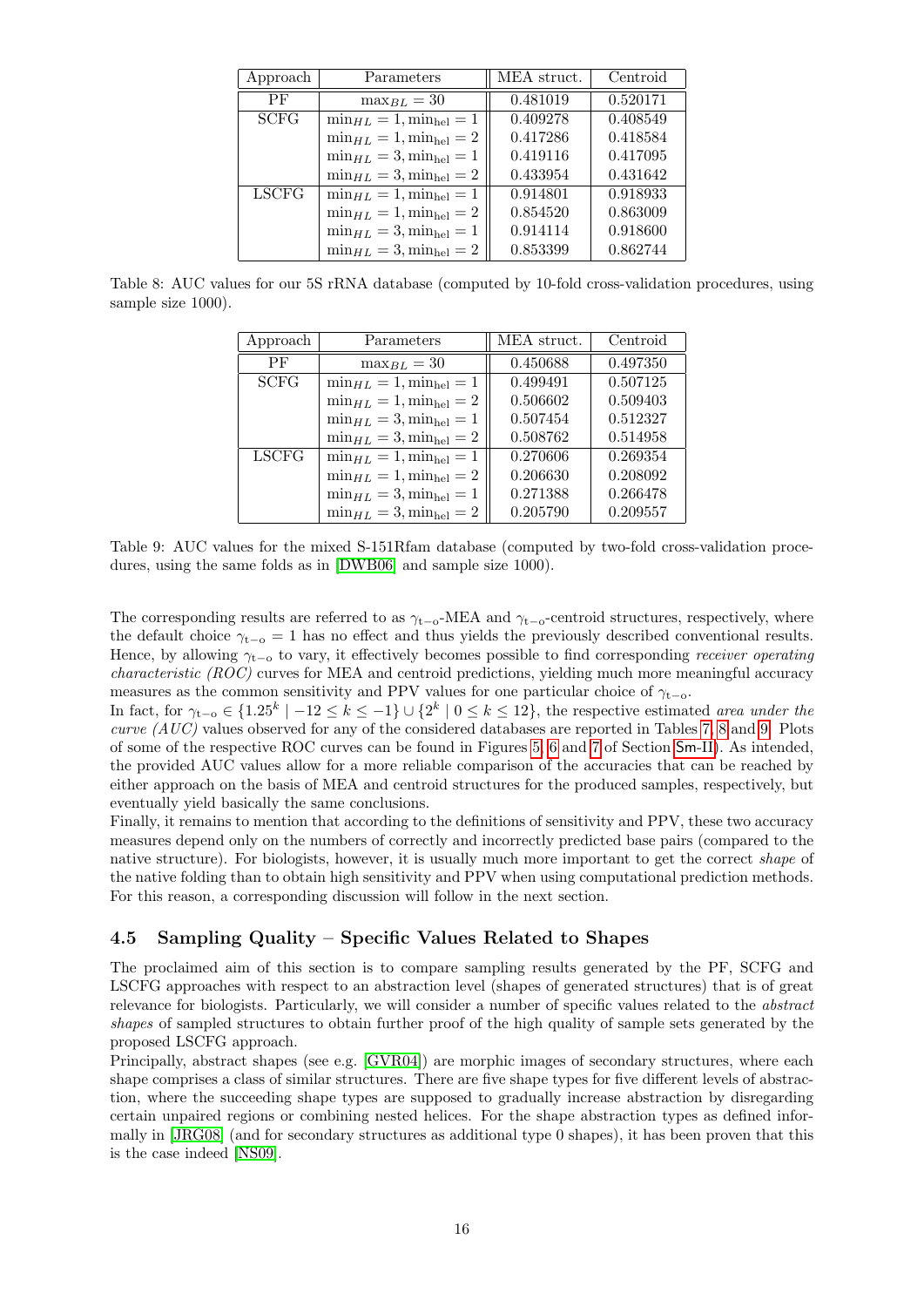In order to explore the sampling qualities that can be reached by the distinct sampling approaches, we decided to consider the following four specific values related to the shapes of sampled secondary structures:

- Frequency of prediction of correct shape  $(CSP_{freq})$ : In how many cases is the predicted shape (on different levels) equal to the correct one?
- Frequency of correct shape occurring in a sample  $\text{CSO}_{\text{freq}}$ : In how many cases can the correct shape be found in the generated sample?
- Number of occurrences of correct shape in a sample  $(\text{CS}_{num})$ : How many times can the correct shape be found in the generated sample?
- Number of different shapes in a sample  $(DS_{num})$ : How many different shapes can be found in the generated sample?

<span id="page-16-0"></span>

| Value                                 | Approach     | Parameters                         |          |              |                | Shape Level |        |        |
|---------------------------------------|--------------|------------------------------------|----------|--------------|----------------|-------------|--------|--------|
|                                       |              |                                    | $\Omega$ | $\mathbf{1}$ | $\overline{2}$ | 3           | 4      | 5      |
| $CSP_{freq}$                          | PF           | $\max_{BL} = 30$                   | 0.0633   | 0.1216       | 0.2071         | 0.2117      | 0.2639 | 0.3694 |
| $(MF$ struct.)                        | <b>SCFG</b>  | $\min_{HL} = 3, \min_{hel} = 1$    | 0.2450   | 0.4448       | 0.6417         | 0.6417      | 0.6422 | 0.7356 |
|                                       | <b>LSCFG</b> | $\min_{HL} = 3, \min_{hel} = 1$    | 0.3440   | 0.5137       | 0.6805         | 0.6805      | 0.6810 | 0.7628 |
| $\overline{\text{CSP}}_{\text{freq}}$ | PF           | $\max_{BL} = 30$                   | 0.0416   | 0.1049       | 0.1923         | 0.1960      | 0.2496 | 0.3559 |
| (MEA struct.)                         | <b>SCFG</b>  | $min_{HL} = 3, min_{hel} = 2$      | 0.1008   | 0.2917       | 0.5525         | 0.5525      | 0.5543 | 0.6241 |
|                                       | LSCFG        | $min_{HL} = 3, min_{hel} = 2$      | 0.2053   | 0.4115       | 0.6958         | 0.6958      | 0.6963 | 0.7869 |
| $\overline{\text{CSP}}_{\text{freq}}$ | PF           | $\max_{BL} = 30$                   | 0.0264   | 0.0800       | 0.1595         | 0.1627      | 0.1932 | 0.2677 |
| (Centroid)                            | <b>SCFG</b>  | $\min_{HL} = 3, \min_{hel} = 2$    | 0.0758   | 0.2150       | 0.4563         | 0.4563      | 0.4568 | 0.5003 |
|                                       | LSCFG        | $\min_{HL} = 3, \min_{hel} = 2$    | 0.1956   | 0.3824       | 0.6426         | 0.6426      | 0.6431 | 0.7240 |
| CSO <sub>freq</sub>                   | PF           | $\max_{BL} = 30$                   | 0.5196   | 0.6740       | 0.8160         | 0.8239      | 0.8798 | 0.9556 |
|                                       | <b>SCFG</b>  | $\min_{HL} = 3, \min_{hel} = 1$    | 0.7148   | 0.9459       | 0.9875         | 0.9880      | 0.9885 | 0.9991 |
|                                       | LSCFG        | $\min_{HL} = 3, \min_{hel} = 1$    | 0.8391   | 0.9441       | 0.9778         | 0.9783      | 0.9783 | 0.9986 |
| $\overline{\text{CS}}_{\text{num}}$   | PF           | $\max_{BL} = 30$                   | 21.073   | 58.200       | 136.67         | 140.63      | 205.54 | 328.56 |
|                                       | <b>SCFG</b>  | $\min_{HL} = 3, \min_{hel} = 2$    | 34.898   | 173.73       | 513.05         | 513.06      | 513.08 | 595.26 |
|                                       | LSCFG        | $\min_{HL} = 3$ , $\min_{hel} = 2$ | 104.09   | 300.04       | 730.09         | 730.09      | 730.54 | 826.21 |
| $DS_{num}$                            | PF           | $\max_{BL} = 30$                   | 355.32   | 130.22       | 81.796         | 33.125      | 22.585 | 4.8848 |
|                                       | <b>SCFG</b>  | $\min_{HL} = 3, \min_{hel} = 2$    | 592.84   | 103.04       | 18.921         | 18.921      | 18.921 | 12.053 |
|                                       | LSCFG        | $\min_{HL} = 3$ , $\min_{hel} = 2$ | 126.84   | 8.2815       | 2.7296         | 2.7296      | 2.7296 | 2.3869 |

Table 10: Results related to the shapes of selected predictions and sampled structures, obtained from our tRNA database (by 10-fold cross-validation procedures, using sample size 1000).

The respective results are collected in Tables [14](#page-26-0) to [19](#page-31-0) in Section [Sm](#page-3-0)-II. Some of the most interesting ones are also displayed in Tables [10,](#page-16-0) [11](#page-17-0) and [12.](#page-17-1) Note that all these specific values have been calculated from the predicted structures and the corresponding sample sets that were derived for the calculation of the sensitivity and PPV measures in the last section.

As regards the considered tRNAs and 5S rRNAs, the predicted shape is in most cases significantly more often equal to the correct one when using the SCFG approach (length-dependent or not) instead of the PF variant. That is, the frequency of correct structure predictions  $(CSP_{\text{freq}})$  is often higher when using the sophisticated SCFG instead of PFs, especially when length-dependence is considered. Moreover, the statistical samples generated with either of the two different SCFG approaches generally contain the correct shapes considerably more often than those obtained with the PF method, i.e. are more accurate as regards the frequency of correct structure occurrences  $(CSO_{freq})$ . Notably, again the best results are obtained with the LSCFG presented in this work (see Tables [10](#page-16-0) and [11\)](#page-17-0).

Furthermore, for tRNAs and 5Sr RNAs, the observed averaged number of correct shapes in a sample set  $(\text{CS}_{\text{num}})$  is in all cases to a large extend greater when using the LSCFG approach than when using the length-independent variant or the PF method. However, due to these observations it is not surprising that the observed averaged number of different shapes in a sample  $(DS_{num})$  is always significantly smaller when using the LSCFG approach rather than the PF and especially the traditional length-independent SCFG variant (for which the by far highest diversity within the sample set can be reached). This means by incorporating additional information on fragment lengths into the underlying sophisticated SCFG model, a higher predictive accuracy with respect to the shapes of generated structures (on all abstraction levels) can be reached, at the cost of a lower variability of the generated samples.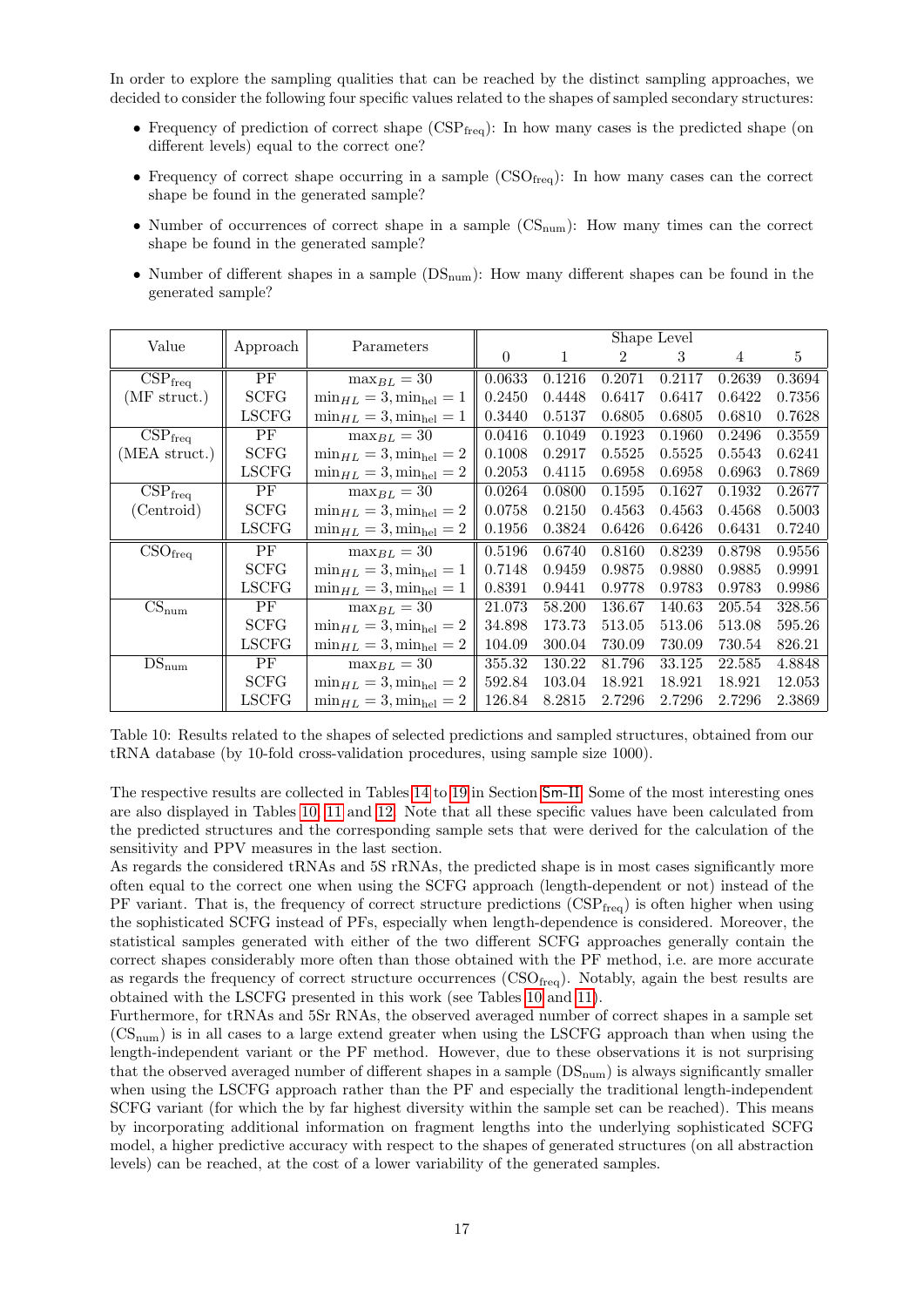<span id="page-17-0"></span>

| Value                                 | Approach     | Parameters                         |        |        |        | Shape Level |        |        |
|---------------------------------------|--------------|------------------------------------|--------|--------|--------|-------------|--------|--------|
|                                       |              |                                    | 0      | 1      | 2      | 3           | 4      | 5      |
| $CSP_{freq}$                          | PF           | $\max_{BL} = 30$                   | 0.0000 | 0.0009 | 0.0078 | 0.0513      | 0.0261 | 0.6353 |
| $(MF$ struct.)                        | <b>SCFG</b>  | $\min_{HL} = 3$ , $\min_{hel} = 2$ | 0.0009 | 0.0096 | 0.0244 | 0.0609      | 0.1027 | 0.8207 |
|                                       | LSCFG        | $\min_{HL} = 1, \min_{hel} = 1$    | 0.2002 | 0.4239 | 0.4700 | 0.4857      | 0.9426 | 0.9861 |
| $CSP_{freq}$                          | PF           | $\max_{BL} = 30$                   | 0.0000 | 0.0052 | 0.0139 | 0.0835      | 0.0696 | 0.6640 |
| (MEA struct.)                         | <b>SCFG</b>  | $\min_{HL} = 3$ , $\min_{hel} = 2$ | 0.0000 | 0.0009 | 0.0009 | 0.0035      | 0.0557 | 0.5387 |
|                                       | <b>LSCFG</b> | $\min_{HL} = 3, \min_{hel} = 1$    | 0.1062 | 0.4065 | 0.4456 | 0.4535      | 0.8990 | 0.9835 |
| $\overline{\text{CSP}}_{\text{freq}}$ | PF           | $\max_{BL} = 30$                   | 0.0000 | 0.0026 | 0.0104 | 0.0775      | 0.0731 | 0.7214 |
| (Centroid)                            | <b>SCFG</b>  | $min_{HL} = 3, min_{hel} = 2$      | 0.0000 | 0.0000 | 0.0000 | 0.0009      | 0.0139 | 0.1549 |
|                                       | LSCFG        | $\min_{HL} = 1, \min_{hel} = 1$    | 0.0966 | 0.2916 | 0.3238 | 0.3316      | 0.8703 | 0.9686 |
| $\overline{\text{CSO}}_{\text{freq}}$ | PF           | $\max_{BL} = 30$                   | 0.0009 | 0.1662 | 0.3063 | 0.7580      | 0.6883 | 0.9817 |
|                                       | <b>SCFG</b>  | $\min_{HL} = 3, \min_{hel} = 2$    | 0.0026 | 0.4509 | 0.6372 | 0.9904      | 0.9974 | 0.9991 |
|                                       | LSCFG        | $\min_{HL} = 1, \min_{hel} = 1$    | 0.6258 | 0.8912 | 0.9295 | 0.9504      | 0.9948 | 1.0000 |
| $CS_{num}$                            | PF           | $\max_{BL} = 30$                   | 0.0009 | 0.7571 | 3.4207 | 36.641      | 30.288 | 600.35 |
|                                       | <b>SCFG</b>  | $\min_{HL} = 3$ , $\min_{hel} = 2$ | 0.0026 | 1.3795 | 3.1949 | 36.673      | 71.080 | 609.58 |
|                                       | <b>LSCFG</b> | $\min_{HL} = 3, \min_{hel} = 1$    | 42.962 | 347.97 | 422.19 | 457.71      | 875.13 | 983.67 |
| $DS_{num}$                            | PF           | $\max_{BL} = 30$                   | 710.75 | 333.72 | 237.71 | 93.335      | 63.661 | 7.0951 |
|                                       | <b>SCFG</b>  | $\min_{HL} = 3, \min_{hel} = 2$    | 999.68 | 885.81 | 762.67 | 239.28      | 123.91 | 13.558 |
|                                       | LSCFG        | $\min_{HL} = 1, \min_{hel} = 2$    | 148.01 | 10.076 | 8.5355 | 4.4627      | 3.5160 | 1.1297 |

Table 11: Results related to the shapes of selected predictions and sampled structures, obtained from our 5S rRNA database (by 10-fold cross-validation procedures, using sample size 1000).

<span id="page-17-1"></span>

| Value                                 |              | Parameters                         |          |        |                | Shape Level |        |        |
|---------------------------------------|--------------|------------------------------------|----------|--------|----------------|-------------|--------|--------|
|                                       | Approach     |                                    | $\theta$ | 1      | $\overline{2}$ | 3           | 4      | 5      |
| $\overline{\text{CSP}}_{\text{freq}}$ | PF           | $\max_{BL} = 30$                   | 0.0661   | 0.1255 | 0.1586         | 0.2050      | 0.2183 | 0.4834 |
| $(MF$ struct.)                        | <b>SCFG</b>  | $\min_{HL} = 3, \min_{hel} = 2$    | 0.0530   | 0.1258 | 0.1522         | 0.1788      | 0.1985 | 0.4240 |
|                                       | <b>LSCFG</b> | $\min_{HL} = 3, \min_{hel} = 1$    | 0.0199   | 0.0532 | 0.0664         | 0.0730      | 0.0995 | 0.3179 |
| $\overline{\text{CSP}}_{\text{freq}}$ | PF           | $\max_{BL} = 30$                   | 0.0660   | 0.1123 | 0.1453         | 0.1984      | 0.2051 | 0.4902 |
| (MEA struct.)                         | <b>SCFG</b>  | $\min_{HL} = 1$ , $\min_{hel} = 2$ | 0.0264   | 0.1193 | 0.1391         | 0.1523      | 0.1789 | 0.4239 |
|                                       | <b>LSCFG</b> | $\min_{HL} = 3, \min_{hel} = 1$    | 0.0132   | 0.0397 | 0.0530         | 0.0596      | 0.0794 | 0.2118 |
| $\overline{\text{CSP}}_{\text{freq}}$ | PF           | $\max_{BL} = 30$                   | 0.0793   | 0.1321 | 0.1653         | 0.1917      | 0.2449 | 0.5100 |
| (Centroid)                            | <b>SCFG</b>  | $\min_{HL} = 3, \min_{hel} = 2$    | 0.0197   | 0.0927 | 0.1125         | 0.1390      | 0.1391 | 0.3577 |
|                                       | <b>LSCFG</b> | $\min_{HL} = 3, \min_{hel} = 1$    | 0.0066   | 0.0397 | 0.0530         | 0.0596      | 0.0728 | 0.1722 |
| $\overline{\text{CSO}}_{\text{freq}}$ | PF           | $\max_{BL} = 30$                   | 0.3638   | 0.4433 | 0.4766         | 0.5231      | 0.6488 | 0.7947 |
|                                       | <b>SCFG</b>  | $\min_{HL} = 1, \min_{hel} = 2$    | 0.2717   | 0.5630 | 0.6158         | 0.7284      | 0.8079 | 0.9605 |
|                                       | <b>LSCFG</b> | $\min_{HL} = 1, \min_{hel} = 1$    | 0.0463   | 0.2518 | 0.4041         | 0.5496      | 0.5960 | 0.8408 |
| $CS_{num}$                            | PF           | $\max_{BL} = 30$                   | 40.390   | 88.886 | 121.55         | 158.32      | 195.83 | 453.58 |
|                                       | <b>SCFG</b>  | $\min_{HL} = 3$ , $\min_{hel} = 2$ | 15.059   | 63.707 | 83.965         | 125.82      | 142.99 | 391.39 |
|                                       | <b>LSCFG</b> | $\min_{HL} = 1, \min_{hel} = 1$    | 4.6818   | 30.691 | 44.362         | 62.552      | 92.031 | 305.66 |
| $DS_{num}$                            | PF           | $\max_{BL} = 30$                   | 540.74   | 304.36 | 255.40         | 150.89      | 117.24 | 18.795 |
|                                       | <b>SCFG</b>  | $\min_{HL} = 3, \min_{hel} = 2$    | 840.03   | 522.53 | 452.04         | 307.61      | 273.92 | 77.536 |
|                                       | <b>LSCFG</b> | $\min_{HL} = 1$ , $\min_{hel} = 2$ | 568.66   | 172.46 | 143.60         | 72.662      | 57.327 | 9.5317 |

Table 12: Results related to the shapes of selected predictions and sampled structures, obtained from the S-151Rfam database (by 2-fold cross-validation procedures, using sample size 1000).

However, the results for the mixed S-151Rfam data set presented in Table [12](#page-17-1) show a completely different picture. Most importantly, the considered specific values related to shapes are basically in all cases better when length-dependencies are *not* considered, i.e. when sticking to the simple SCFG model. This actually resembles the observations made in the last section for the sensitivity and PPV measures and hence provides additional evidence that incorporating length-dependency into a SCFG model for RNA secondary structures results in a much stronger dependence on the availability of a rich and pure training set.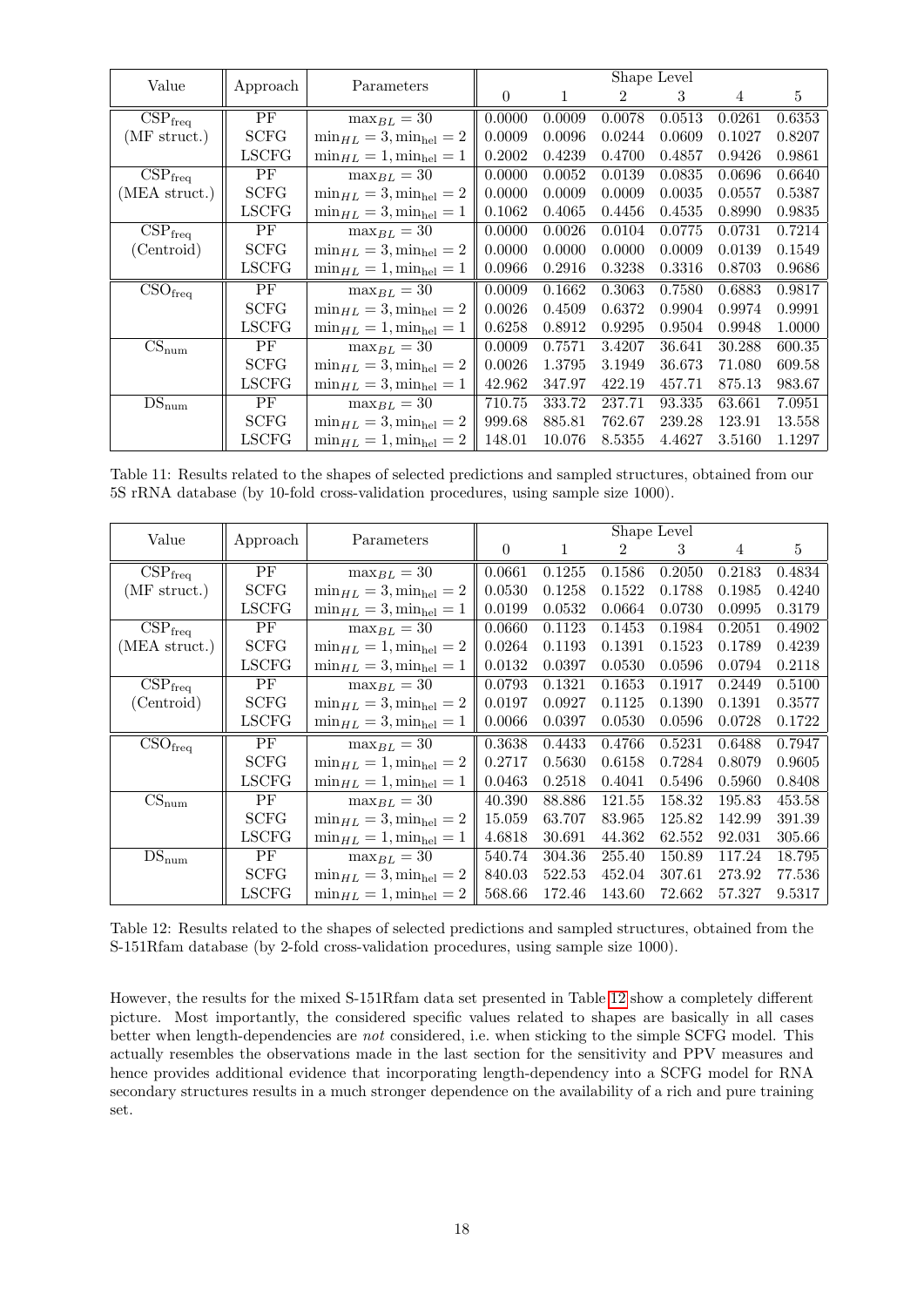# <span id="page-18-0"></span>5 Conclusions

In this article, we described how to extend the SCFG based statistical sampling method studied in [\[NSar\]](#page-20-0) to additionally incorporate length-dependencies, yielding a corresponding LSCFG variant that samples possible foldings of a given RNA molecule recursively from the induced probability distribution. In particular, we evaluated a LSCFG based algorithm capable of producing a statistically representative sample of secondary structures for a given RNA sequence in proportion to the distribution on the entire ensemble of feasible foldings, where the corresponding distribution is immediately implied by the learned lengthdependent grammar parameters. Just like the conventional variant originated from [\[NSar\]](#page-20-0), this LSCFG method represents a probabilistic counterpart to the energy-based PF variant of Sfold (where structures are sampled in proportion to their Boltzmann weights, guaranteeing a statistical representation of the Boltzmann-weighted ensemble).

By performing a comprehensive comparative study of results obtained with the LSCFG, the traditional SCFG and the PF variant, respectively, we showed that significant differences with respect to both predictive accuracy and overall quality of generated sample sets are implied. Actually, we can conclude that the ensemble distribution induced by the considered LSCFG approach is much more centered than that induced by the conventional SCFG variant, and even seems to be slightly more centered than the Boltzmann-distribution of possible structures. This effectively yields less variability during the sampling process, resulting in a less diverse sample set that might contain typical structures significantly more often than others. In principle, a higher prediction accuracy can be reached at the price of a lower diversity of structures within generated sample sets. This is due to the higher explicitness of the underlying SCFG model implied by training the probabilities of the production rules in a length-dependent way. However, since the prediction accuracy is extremely high, the low variety within generated samples allows for the usage of rather small sample sizes to obtain meaningful structure predictions for a given RNA sequence. This indeed means that only a few candidate structures need to be sampled in order to derive high quality predictions, in contrast to the traditional SCFG (and also to competing PF) approach where a comparatively large number of structures needs to be generated in order to guarantee that the proposed folding is sufficiently accurate (and reproducible).

A further positive aspect is that existing algorithms for calculating all inside and outside values and the formulae for computing the needed sampling probabilities for statistical sampling as proposed in [\[NSar\]](#page-20-0) can easily be modified by a few simple changes to cope with the extended SCFG model without significant losses in performance. Consequently, for particular RNA types, the extended LSCFG approach studied in this work might be able to improve the sampling quality (with respect to the investigated applications) over the conventional one, and especially over the PF variant, while the worst-case time and space complexities remain the same.

Taking all observations made throughout Section [4](#page-8-0) into account, we may conclude that by adding lengthdependency to the corresponding stochastic structure model (i.e. taking the lengths of generated substructures into account when learning the grammar parameters) can make a particular SCFG model (for a specific class of RNAs) more explicit and thus more powerful. As a consequence, the quality of generated samples with respect to the diverse applications investigated within this article becomes more independent of (the complexity of) the specified RNA type than when employing the simple SCFG variant (where the sampling quality seems to strongly depend on the structural variety and typical molecule length of the considered type of RNA). This overcomes the major drawback of probabilistic over energy-based statistical sampling techniques already formulated in [\[NSar\]](#page-20-0), namely that the extend of improvement that can be reached by SCFG based sampling over the sampling with PFs seems to strongly depend on the considered RNA type.

In contrast to this benefit, however, there are also a number of undesirable pitfalls that come with the additional incorporation of length-dependencies. In fact, a potential overfitting and lack of generalization of the probabilistic structure model seems to become more likely, the first mainly for rather sparse training sets that are subject to high structural diversity and the latter at least for low invariant RNA types like tRNAs that obey to a single typical shape like the cloverleaf structure. Furthermore, the higher dependence on the availability of a rich training set caused by extending the underlying sophisticated SCFG model to a more explicit length-dependent one reduces the applicability of the corresponding probabilistic sampling approach in practice, especially for molecules where there exists hardly knowledge on the typical structural behavior of their family (in the form of trusted RNA databases).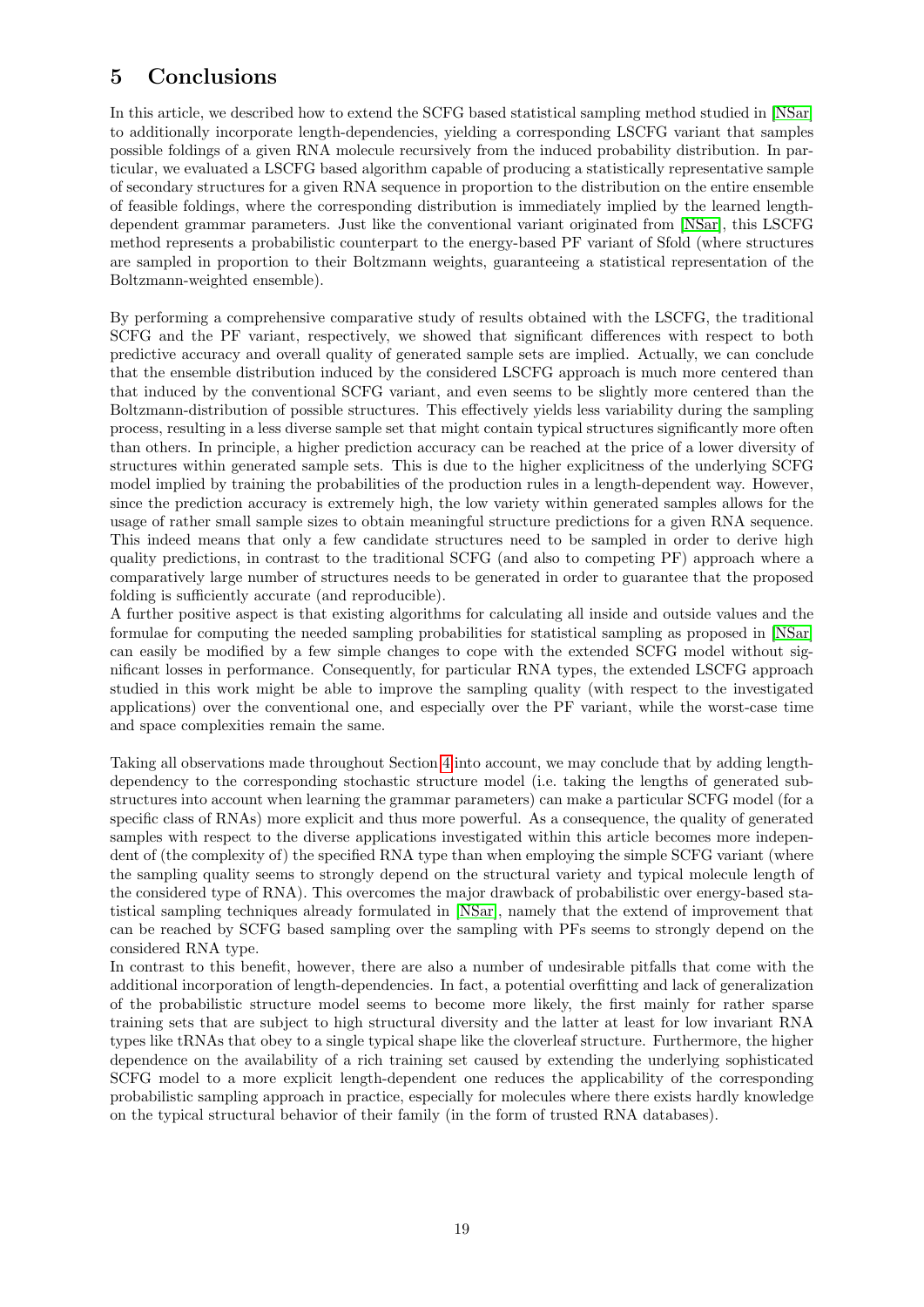## References

- <span id="page-19-19"></span>[BBC+00] P. Baldi, S. Brunak, Y. Chauvin, C. A. Andersen, and H. Nielsen. Assessing the accuracy of prediction algorithms for classification: an overview. Bioinformatics, 16(5):412–424, 2000.
- <span id="page-19-15"></span>[CG98] T. Chi and S. Geman. Estimation of probabilistic context-free grammars. Computational Linguistics, 24(2):299–305, 1998.
- <span id="page-19-5"></span>[DE04] Robin D. Dowell and Sean R. Eddy. Evaluation of several lightweight stochastic context-free grammars for RNA secondary structure prediction. BMC Bioinformatics, 5:71, 2004.
- <span id="page-19-10"></span>[Din06] Ye Ding. Statistical and bayesian approaches to RNA secondary structure prediction. RNA, 12:323–331, 2006.
- <span id="page-19-3"></span>[DL03] Ye Ding and Charles E. Lawrence. A statistical sampling algorithm for RNA secondary structure prediction. Nucleic Acids Research, 31(24):7280–7301, 2003.
- <span id="page-19-9"></span>[DWB06] Chuong B. Do, Daniel A. Woods, and Serafim Batzoglou. CONTRAfold: RNA secondary structure prediction without physics-based models. Bioinformatics, 22(14):e90–e98, 2006.
- <span id="page-19-14"></span>[FH72] K. S. Fu and T. Huang. Stochastic grammars and languages. International Journal of Computer and Information Sciences, 1(2):135–170, 1972.
- <span id="page-19-16"></span>[Goo98] Joshua T. Goodman. Parsing Inside-Out. PhD thesis, Harvard University, Cambridge, Massachusetts, May 1998.
- <span id="page-19-17"></span>[Goo99] Joshua Goodman. Semiring parsing. Computational Linguistics, 25(4):573–605, 1999.
- <span id="page-19-20"></span>[GVR04] Robert Giegerich, Biörn Voß, and Marc Rehmsmeier. Abstract shapes of RNA. Nucleic Acids Research, 32(16):4843–4851, 2004.
- <span id="page-19-13"></span>[HF71] T. Huang and K. S. Fu. On stochastic context-free languages. Information Sciences, 3:201– 224, 1971.
- <span id="page-19-2"></span>[Hof03] Ivo L. Hofacker. The vienna RNA secondary structure server. Nucleic Acids Research, 31(13):3429–3431, 2003.
- <span id="page-19-18"></span>[JRG08] Stefan Janssen, Jens Reeder, and Robert Giegerich. Shape based indexing for faster search of RNA family databases. BMC Bioinformatics, 9(131), 2008.
- <span id="page-19-6"></span>[KH99] B. Knudsen and J. Hein. RNA secondary structure prediction using stochastic context-free grammars and evolutionary history. Bioinformatics, 15(6):446–454, 1999.
- <span id="page-19-7"></span>[KH03] B. Knudsen and J. Hein. Pfold: RNA secondary structure prediction using stochastic contextfree grammars. Nucleic Acids Research, 31(13):3423–3428, 2003.
- <span id="page-19-12"></span>[Mai07] Robert S. Maier. Parametrized stochastic grammars for RNA secondary structure prediction. Information Theory and Applications Workshop, pages 256–260, 2007.
- <span id="page-19-4"></span>[McC90] J. S. McCaskill. The equilibrium partition function and base pair binding probabilities for RNA secondary structure. Biopolymers, 29:1105–1119, 1990.
- <span id="page-19-8"></span>[MSZT99] D. H. Mathews, J. Sabina, M. Zuker, and D. H. Turner. Expanded sequence dependence of thermodynamic parameters improves prediction of RNA secondary structure. J. Mol. Biol., 288:911–940, 1999.
- <span id="page-19-11"></span>[NE07] Eric P. Nawrocki and Sean R. Eddy. Query-dependent banding (QDB) for faster RNA similarity searches. PLoS Computational Biology, 3(3):e56, 2007.
- <span id="page-19-1"></span>[NJ80] R. Nussinov and A. B. Jacobson. Fast algorithms for predicting the secondary structure of single-stranded RNA. Proceedings of the National Academy of Science of the USA, 77(11):6309–6313, 1980.
- <span id="page-19-0"></span>[NPGK78] R. Nussinov, G. Pieczenik, J. R. Griggs, and D. J. Kleitman. Algorithms for loop matchings. SIAM Journal on Applied Mathematics, 35:68–82, 1978.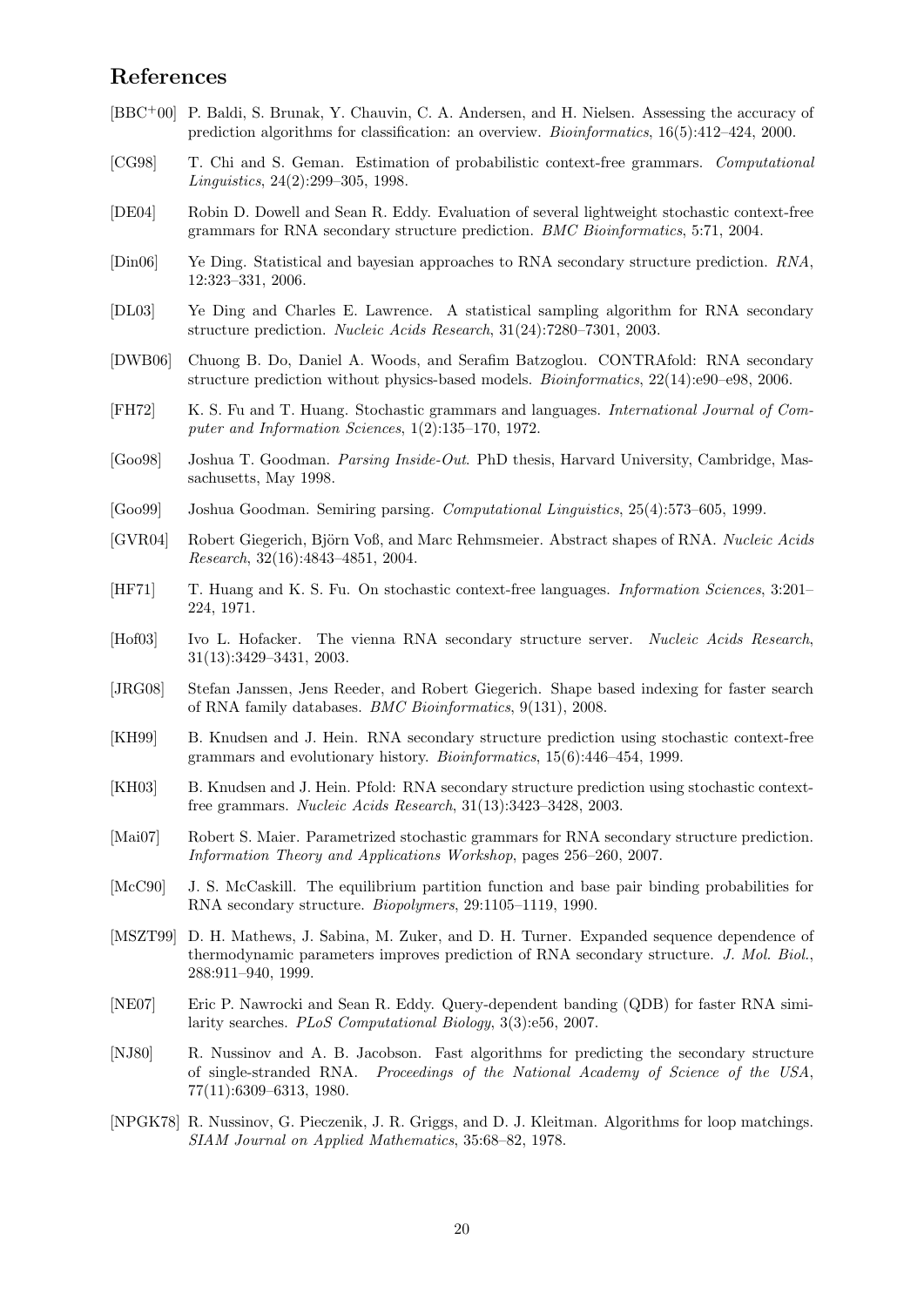- <span id="page-20-12"></span>[NS09] Markus E. Nebel and Anika Scheid. On quantitative effects of RNA shape abstraction. Theory in Biosciences, 128(4):211–225, 2009.
- <span id="page-20-5"></span>[NS11] Markus E. Nebel and Anika Scheid. Analysis of the free energy in a stochastic RNA secondary structure model. IEEE/ACM Transactions on Computational Biology and Bioinformatics, 8(6):1468–1482, 2011.
- <span id="page-20-0"></span>[NSar] Markus E. Nebel and Anika Scheid. Evaluation of a sophisticated SCFG design for RNA secondary structure prediction. Theory in Biosciences, to appear.
- <span id="page-20-6"></span>[NSW11] Markus E. Nebel, Anika Scheid, and Frank Weinberg. Random generation of RNA secondary structures according to native distributions. Algorithms for Molecular Biology, 6(24), 2011.
- <span id="page-20-7"></span>[RD94] Sean R.Eddy and Richard Durbin. RNA sequence analysis using covariance models. Nucleic Acids Research, 2(11):2079–2088, 1994.
- <span id="page-20-11"></span>[SBEB02] Maciej Szymanski, Miroslawa Z. Barciszewska, Volker A. Erdmann, and Jan Barciszewski. 5s ribosomal RNA database. Nucleic Acids Res., 30:176–178, 2002.
- <span id="page-20-10"></span>[SHB+98] M. Sprinzl, C. Horn, M. Brown, A. Ioudovitch, and S. Steinberg. Compilation of tRNA sequences and sequences of tRNA genes. Nucleic Acids Res., 26:148–153, 1998.
- <span id="page-20-9"></span>[VC85] G. Viennot and M. Vauchaussade De Chaumont. Enumeration of RNA secondary structures by complexity. Mathematics in medicine and biology, Lecture Notes in Biomathematics, 57:360–365, 1985.
- <span id="page-20-2"></span>[WFHS99] S. Wuchty, W. Fontana, I. Hofacker, and P. Schuster. Complete suboptimal folding of RNA and the stability of secondary structures. Biopolymers, 49:145–165, 1999.
- <span id="page-20-8"></span>[WN11] Frank Weinberg and Markus E. Nebel. Applying length-dependent stochastic context-free grammars to RNA secondary structure prediction. Algorithms, 4(4):223–238, 2011.
- <span id="page-20-1"></span>[ZS81] M. Zuker and P. Stiegler. Optimal computer folding of large RNA sequences using thermodynamics and auxiliary information. Nucleic Acids Research, 9:133–148, 1981.
- <span id="page-20-3"></span>[Zuk89] M. Zuker. On finding all suboptimal foldings of an RNA molecule. Science, 244:48–52, 1989.
- <span id="page-20-4"></span>[Zuk03] M. Zuker. Mfold web server for nucleic acid folding and hybridization prediction. Nucleic Acids Res., 31(13):3406–3415, 2003.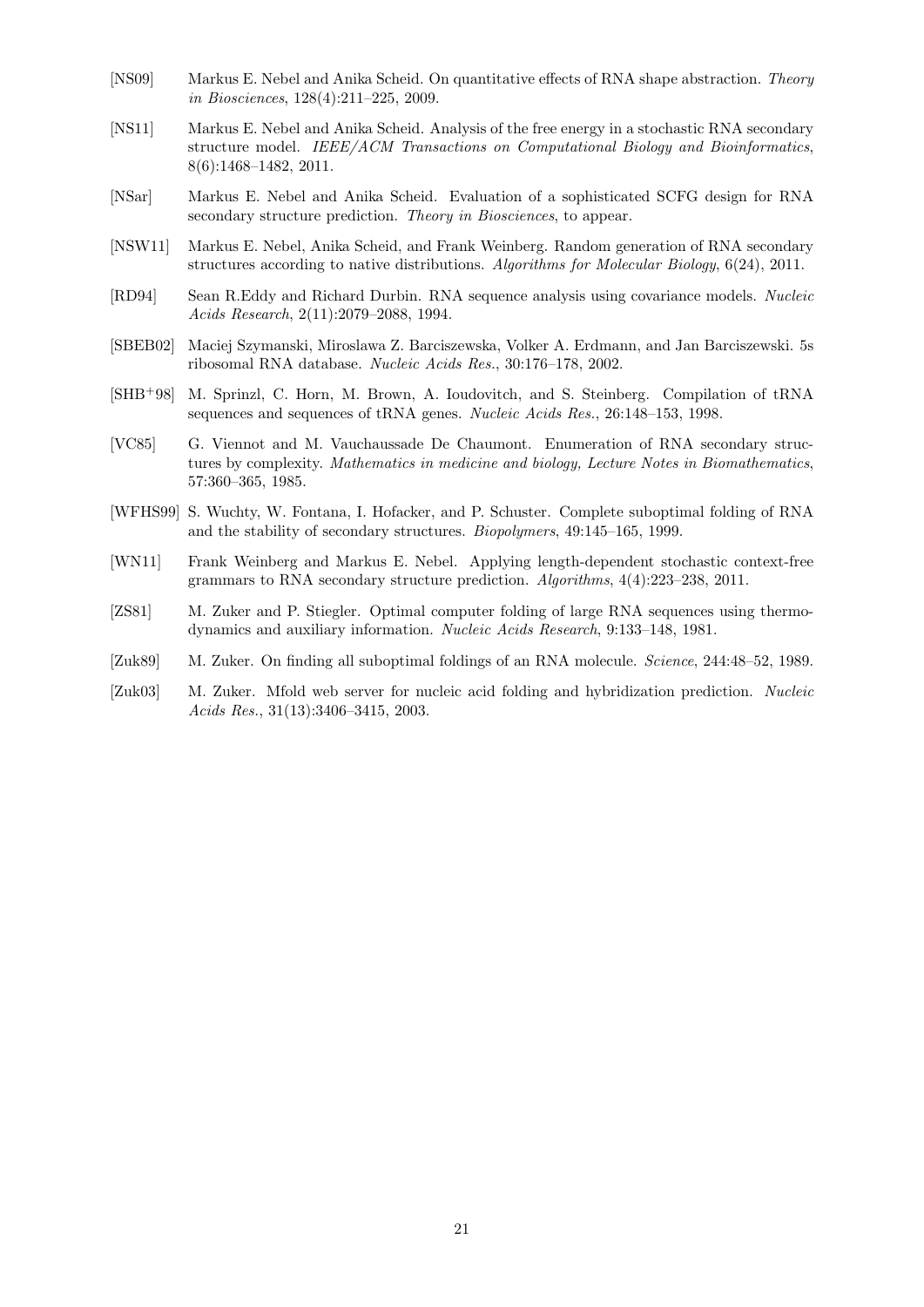# Supplementary Material

# Sm-I Computing Inside and Outside Probabilities

In order the determine all inside and outside variables for a given sequence  $r$ , we decided to use the LSCFG  $\mathcal{G}_s$  as the basis for a special version of Earley's algorithm. In particular, we chose to rely on the formalism presented in [\[Goo98,](#page-19-16) [Goo99\]](#page-19-17) for describing parsers, which is called semiring parsing.

### Sm-I.1 Notations

Let  $\mathcal{R}_{\mathcal{G}_s,\bullet}$  denote the set containing exactly the so-called *dotted* rules that are considered by Earley's algorithm for grammar  $\mathcal{G}_s$ . Accordingly, by  $\mathcal{R}_{\mathcal{G}_s,\bullet}(rule)$  we denote the set of all dotted rules corresponding to the original rule  $rule \in \mathcal{R}_{\mathcal{G}_s}$ . Moreover, for any  $A \in \mathcal{I}_{\mathcal{G}_s}$ , let  $\mathcal{R}_A = \{rule \in \mathcal{R}_{\mathcal{G}_s, \bullet} \mid rule = A \to \gamma \bullet \}.$ Briefly, the corresponding semiring parser computes inside and outside values for so-called *items* [i, ind(rule), j], where for a given input word r of length n, i and j,  $1 \le i, j \le n+1$ , define positions in r (from in front of the first character to after the last character) and  $ind(\text{rule})$  denotes the index of production  $rule \in \mathcal{R}_{\mathcal{G}_s,\bullet}$  in an appropriate ordering of  $\mathcal{R}_{\mathcal{G}_s,\bullet}$ . Particularly, an item of the form  $[i, \text{ind}(A \to \alpha \bullet \beta), j]$  asserts that  $A \Rightarrow \alpha \beta \stackrel{*}{\Rightarrow} r_i \dots r_{j-1} \beta$ .

Note that eventually, the needed inside and outside values  $\alpha_A(i,j) = \Pr(A \Rightarrow_{lm}^* r_i \dots r_j)$  and  $\beta_A(i,j) =$  $Pr(S \Rightarrow_{lm}^* r_1 \dots r_{i-1} A r_{j+1} \dots r_n), A \in \mathcal{I}_{\mathcal{G}_s}$  and  $1 \leq i, j \leq n$ , can easily be derived from the corresponding results for items  $[i, ind(A \rightarrow \gamma \bullet), j].$ 

### Sm-I.2 Ordering of Items

In order to guarantee the correctness of the respective algorithms for calculating the inside and outside values of all items  $[i, ind(rule), j], i, j \in \{1, ..., n+1\}$  and  $rule \in \mathcal{R}_{\mathcal{G}_s}$ , the items have to be ordered such that no item precedes any other item on which it depends. Obviously, we can use the same ordering as defined in [\[NSar\]](#page-20-0), that is:

- First and last parameters  $i, j \in \{1, \ldots, n+1\}$  are ordered according to the consideration of items induced by Earley's algorithm and
- an appropriate ordering of the considered rule set  $\mathcal{R}_{\mathcal{G}_s, \bullet}$  is given by indices  $(p, q)$ , where  $p \in$  $\{1,\ldots,\text{card}(\mathcal{R}_{\mathcal{G}_s})\}\$ and  $q \in \{0,\ldots,k(p)\}\$  with  $k(p)$  denoting the conclusion length of the production  $rule \in \mathcal{R}_{\mathcal{G}_s}$  indexed by p.

Particularly, the grammar rules are ordered by first index  $p \in \{1, ..., \text{card}(\mathcal{R}_{\mathcal{G}_s})\}\$  as follows:

| Index $p$ Rule $r$ |                                  | Index $p$ Rule $r$ |                                                | Index $p$ Rule $r$ |                              | Index $p$ Rule $r$ |                                    |
|--------------------|----------------------------------|--------------------|------------------------------------------------|--------------------|------------------------------|--------------------|------------------------------------|
|                    | $1 \quad Z \rightarrow \bullet,$ |                    | 2 $\overline{A\rightarrow ({}^{m_s}L)^{m_s}},$ |                    | $3 \quad P \rightarrow (L),$ |                    |                                    |
|                    | $4\quad C\rightarrow ZC,$        |                    | $5\quad C\rightarrow Z,$                       |                    | $6 \quad H \rightarrow ZH,$  |                    | 7 $H \rightarrow Z$ ,              |
|                    | $8 \quad B \to ZB$ ,             |                    | $9 \quad B \to Z$ ,                            |                    | $10 \quad U \rightarrow ZU,$ |                    | $11 \quad U \rightarrow \epsilon,$ |
|                    | $12 \quad T \rightarrow C$ ,     |                    | 13 $T \rightarrow A$ ,                         |                    | 14 $T \rightarrow CA$ ,      |                    |                                    |
|                    | 15 $T \rightarrow AT$ ,          |                    | 16 $T \rightarrow CAT$ ,                       |                    | 17 $F \to Z^{m_h-1}H$ .      |                    |                                    |
|                    | 18 $G \rightarrow BA$ ,          |                    | 19 $G \rightarrow AB$ ,                        |                    | 20 $G \rightarrow BAB$ ,     |                    |                                    |
|                    | 21 $M \rightarrow UAO$ ,         |                    | 22 $O \rightarrow UAN$ ,                       |                    | 23 $N \rightarrow UAN$ ,     |                    | 24 $N \rightarrow U$ ,             |
|                    | $25 \quad L \rightarrow F,$      |                    | 26 $L \rightarrow P$ ,                         |                    | 27 $L \rightarrow G$ ,       |                    | 28 $L \rightarrow M$ ,             |
|                    | 29 $S \rightarrow T$ .           |                    |                                                |                    |                              |                    |                                    |

For any  $rule \in \mathcal{R}_{\mathcal{G}_s}$  with first index  $p \in \{1, ..., \text{card}(\mathcal{R}_{\mathcal{G}_s})\}$ , the corresponding  $k(p) + 1$  dotted rules in  $\mathcal{R}_{G_s,\bullet}(rule)$  are ordered according to the actual positions of symbol  $\bullet$ , such that  $q \in \{0,\ldots,k(p)\}\$ corresponds to the dotted rule  $rule \in \mathcal{R}_{G_s,\bullet}(rule)$  in which symbol  $\bullet$  occurs after the qth symbol in the conclusion.

### Sm-I.3 Inside and Outside Values of Items

The corresponding modified versions of the inside and outside algorithms from [\[NSar\]](#page-20-0) are given by Algorithms [1](#page-0-1) and [2.](#page-0-1) These two modified algorithms show how to perform the complete inside computation and – once the inside values are computed – how to calculate the corresponding outside values of all items.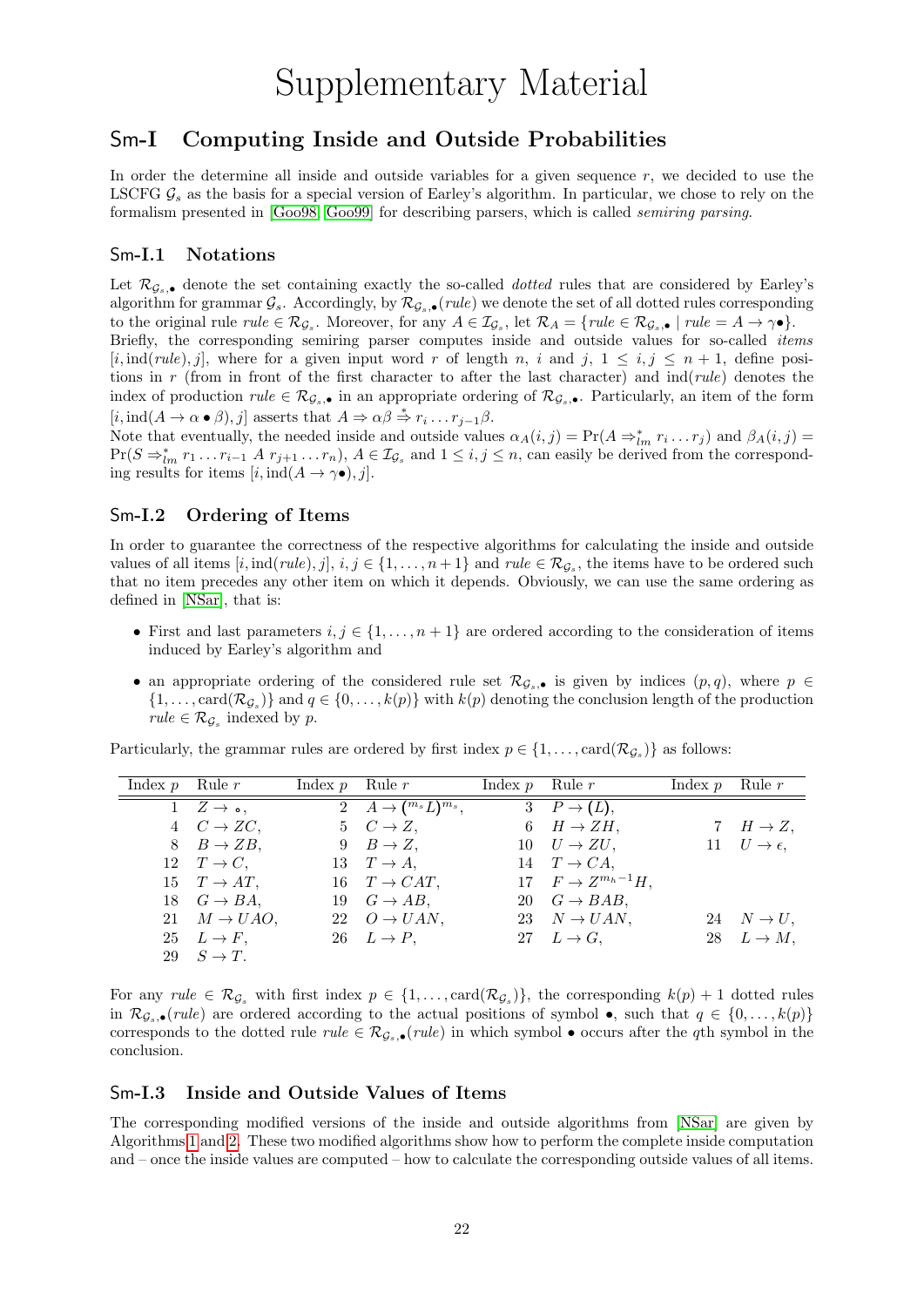**Require:** RNA sequence r of length  $n \geq 1$ , set  $\mathcal{R}_{G_s,\bullet}$  of production rules used by Earley's algorithm, and rule probabilities  $P(\text{rule}, l)$  of the productions  $\text{rule} \in \mathcal{R}_{\mathcal{G}_s}$ , as well as emission probabilities  $P(x, l)$  of unpaired bases  $x \in \{a, c, g, u\}$  and emission probabilities  $P(x_1x_2, l)$  of base pair  $x_1x_2 \in \{a, c, g, u\}^2$ , all trained on the same RNA structure data. for  $i = 1 ... n + 1$  do for  $i = j \dots 1$  do for  $p=1\dots\mathrm{card}(\mathcal{R}_{\mathcal{G}_s})$  do for  $q = 0...k(p)$  do  $rule = ind^{-1}(p,q)$  /\* $rule \in \mathcal{R}_{\mathcal{G}_s,\bullet}$  is the rule having index  $(p,q)$  in our ordering.\*/ if  $rule = A \rightarrow \alpha w_{i-1} \bullet \beta$  then  $/*$  Scanning:  $*/$ if  $w_{j-1} =' \bullet'$  then  $IN[i,(p,q),j] = P(r_{j-1}, 1) \cdot IN[i,(p,q-1), j-1]$ else if  $w_{j-1} = '$  (' then  $IN[i,(p,q), j] = IN[i,(p, q - 1), j - 1]$ else if  $w_{j-1} = '$ )' then  $IN[i,(p,q), j] = P(r_i r_{j-1},(j-1) - i + 1) \cdot IN[i,(p,q-1),j-1]$ end if if  $q = k(p)$  /\*rule =  $A \rightarrow \alpha w_{i-1}$ •, i.e. rule is completed in this scanning step.\*/ then  $IN[i,(p,q), j] = IN[i,(p,q), j] \cdot P(A \to \alpha w_{j-1}, \text{len}(A \to \alpha w_{j-1}) = (j-1) - i + 1)$ end if else if  $rule = B \rightarrow \bullet \gamma$  then /\* Prediction: \*/ if  $\gamma = \epsilon$  /\*rule is  $\epsilon$ -rule.\*/ then  $IN[j,(p,q), j] = P(B \rightarrow \gamma, 0)$ else  $IN[j,(p,q), j] = 1$ end if else if  $rule = A \rightarrow \alpha B \bullet \beta$  then /\* Completion: \*/  $IN[i,(p,q),j] = \sum_{i \leq k \leq j} (IN[i,(p,q-1),k] \cdot (\sum_{rule_B \in \mathcal{R}_B} IN[k,ind(rule_B),j]) )$ if  $q = k(p)$  /\*rule =  $\overline{A} \rightarrow \alpha B \bullet$ , i.e. rule is completed.\*/ then  $IN[i,(p,q), j] = IN[i,(p,q), j] \cdot P(A \to \alpha B, \text{len}(A \to \alpha B) = (j-1) - i + 1)$ end if end if end for end for end for end for

Note that for the sake of simplicity and in order to demonstrate that both algorithms work in either case (length-dependent or not), we used the following notation:

$$
P(A \to \alpha, l) := \begin{cases} Pr(A \to \alpha, l) \cdot 1/c_{\alpha, l} & \text{if length-dependent,} \\ Pr(A \to \alpha) & \text{else.} \end{cases}
$$

 $P(x, l)$  and  $P(x_1x_2, l)$  are defined accordingly. However, it should be mentioned that in our algorithms, we are actually using the probability  $P(A \to {m_s}L)^{m_s}, j - i + 1) \cdot P(x_ix_j, j - i + 1) \cdot P(x_{i+1}x_{j-1}, j - i + 1)$  $(1-2)\cdot P(x_{i+2}x_{j-2}, j-i+1-4)\cdots P(x_{i+(m_s-1)}x_{j-(m_s-1)}, j-i+1-2\cdot (m_s-1))$  for the initialization of a helix (of minimum allowed size  $m_s := \min_{\text{hel}}$ ) with first base pair i.j, which is not quite right. In fact, going strictly with the formal definition, we would have to consider the term  $P(A \to {m_s}L)^{m_s}, j - i +$ 1)  $\cdot P(x_i x_{i+1} x_{i+2} \ldots x_{i+(m_s-1)} x_{j-(m_s-1)} \ldots x_{j-2} x_{j-1} x_j, j-i+1)$  which means if min<sub>hel</sub> > 1 is chosen, we would have to derive and use an additional set of emission probabilities for any possible combination of minhel consecutive base pairs. Nevertheless, this inaccuracy can easily be corrected by modifying our grammar definition such that production  $p_9: A \to (\binom{m_s}{m_s} C^{m_s}$  can be simulated by the composition of new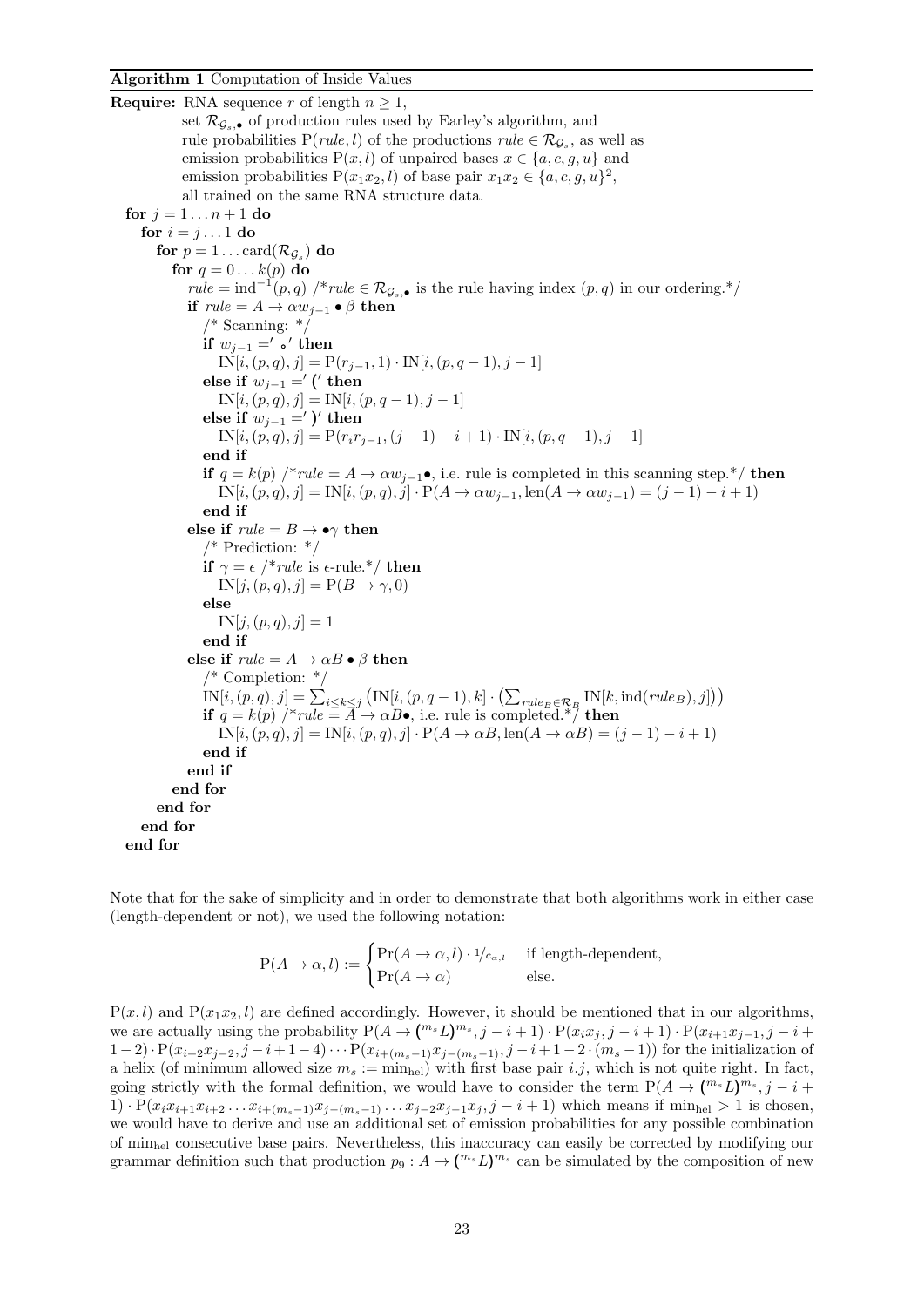**Require:** RNA sequence r of length  $n \geq 1$ , set  $\mathcal{R}_{G_s,\bullet}$  of production rules used by Earley's algorithm, and rule probabilities  $P(\text{rule}, l)$  of the productions  $\text{rule} \in \mathcal{R}_{\mathcal{G}_s}$ , as well as emission probabilities  $P(x, l)$  of unpaired bases  $x \in \{a, c, g, u\}$  and emission probabilities  $P(x_1x_2, l)$  of base pair  $x_1x_2 \in \{a, c, g, u\}^2$ , all trained on the same RNA structure data, and also the corresponding inside values (computed by Algorithm [1\)](#page-0-1). OUT[1, ind( $S \rightarrow T\bullet$ ),  $n+1$ ] = 1 for  $j = n + 1...1$  do for  $i = 1 \ldots j$  do for  $p=\text{card}(\mathcal{R}_{\mathcal{G}_s})\ldots 1$  do for  $q = k(p) \dots 0$  do  $rule = ind^{-1}(p,q)$  /\*rule  $\in \mathcal{R}_{\mathcal{G}_s, \bullet}$  is the rule having index  $(p,q)$  in our ordering.\*/ if  $rule = A \rightarrow \alpha w_i \bullet \beta$  then /\* Scanning (reverse): \*/ if  $w_j =' \circ'$  then  $OUT[i,(p, q - 1), j] = P(r_j, 1) \cdot OUT[i,(p, q), j + 1]$ else if  $w_j = '$  (' then  $OUT[i,(p, q - 1), j] = OUT[i,(p, q), j + 1]$ else if  $w_j = '$  )' then  $\text{OUT}[i,(p,q-1), j] = \text{P}(r_ir_j, j-i+1) \cdot \text{OUT}[i,(p,q), j+1]$ end if if  $q = k(p)$  /\*rule = A  $\rightarrow \alpha w_j \bullet$ , i.e. rule is completed in this scanning step.\*/ then  $\text{OUT}[i,(p,q-1), j] = \text{OUT}[i,(p,q-1), j] \cdot \text{P}(A \rightarrow \alpha w_i, \text{len}(A \rightarrow \alpha w_i) = j - i + 1)$ end if else if  $rule = B \rightarrow \bullet \gamma$  then /\* Prediction (reverse): \*/ do nothing else if  $rule = A \rightarrow \alpha B \bullet \beta$  then /\* Completion (reverse): \*/ if  $q = k(p)$  /\*rule =  $A \rightarrow \alpha B \bullet$ , i.e. rule is completed.\*/ then  $fact = P(A \rightarrow \alpha B, len(A \rightarrow \alpha B) = (j - 1) - i + 1)$ else  $fact = 1$ end if for  $k = i \dots j$  do  $OUT[i,(p, q - 1), k] =$  $\text{OUT}[i,(p,q-1),k] + \big(\text{OUT}[i,(p,q),j] \cdot \big( \sum_{rule_B \in \mathcal{R}_B} \text{IN}[k,\text{ind}(rule_B),j] \big) \big) \cdot \text{fact}$ for  $rule_B \in \mathcal{R}_B$  do  $OUT[k,ind(rule_B), j] =$  $OUT[k,ind(rule_B), j] + (OUT[i,(p,q), j] \cdot IN[i,(p,q-1), k]) \cdot fact$ end for end for end if end for end for end for end for

productions  $p_9: A \rightarrow (A_1), 1: A_1 \rightarrow (A_2), 1: A_2 \rightarrow (A_3), \ldots, 1: A_{m_s-1} \rightarrow (L)$ . Then, our algorithms work conform with the formal definition.

Finally, note that by factoring in the rule probability  $P(A \to \alpha, l)$  of production  $A \to \alpha \in \mathcal{R}_{\mathcal{G}_s}$  in the last scanning or completion steps of the corresponding items  $[i, ind(A \rightarrow \alpha \bullet), j], 1 \le i, j \le n+1$ , instead of as usually done initially in the prediction steps of the corresponding items  $[i, ind(A \rightarrow \bullet \alpha), j]$ , this rule probability  $P(A \to \alpha, l)$  is not incorporated as a factor into the corresponding inside values  $[i, \text{ind}(A \to \alpha \bullet \beta), j], 1 \le i, j \le n+1$ , if  $\beta \ne \epsilon$ . This means these values are not correctly computed. However, for  $\beta = \epsilon$ , the inside values of items  $[i, \text{ind}(A \to \alpha \bullet \beta), j] = [i, \text{ind}(A \to \alpha \bullet), j], 1 \le i, j \le n+1$ ,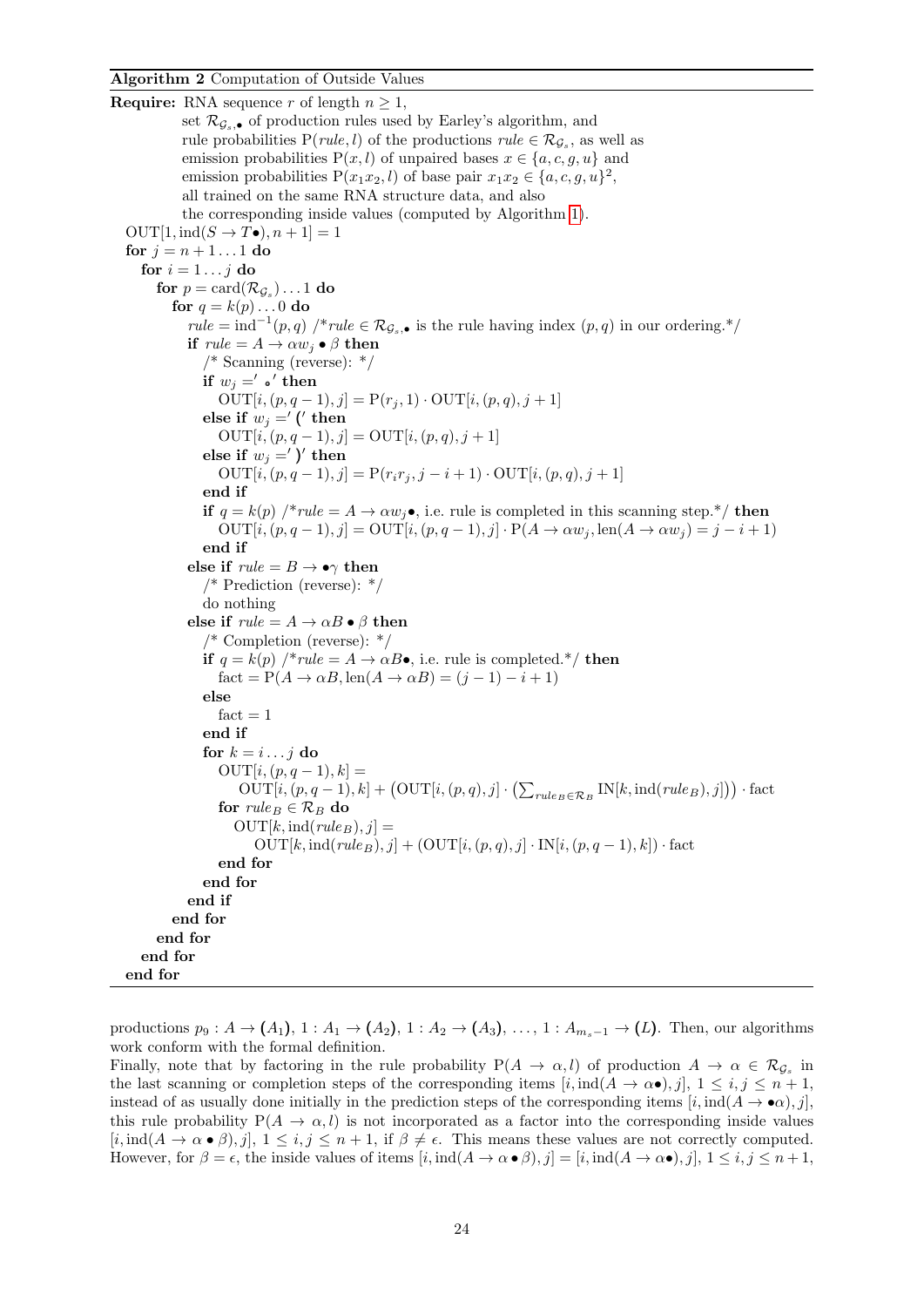are correctly calculated.

### Sm-I.4 Deriving the Needed Inside and Outside Probabilities

Since for a given sequence r of length n, an item of the form  $[i, ind(A \rightarrow \alpha \bullet), j + 1], 1 \le i, j \le n$ , asserts that  $A \Rightarrow \alpha \stackrel{*}{\Rightarrow} r_i \dots r_j$ , we have

$$
\alpha_A(i,j) = \sum_{rule \in \mathcal{R}_A} \text{IN}[i,\text{ind}(rule),j+1]
$$

and

$$
\beta_A(i,j) = \max_{rule \in \mathcal{R}_A} \text{OUT}[i, \text{ind}(rule), j+1].
$$

For details, we refer to [\[NSar\]](#page-20-0). It should be noted, however, that for any given RNA sequence  $r$  of size n, the considered inside values of items of the form  $[i, \text{ind}(A \to \gamma \bullet), j + 1]$ , that is of items  $[i, \text{ind}(rule \in \text{dim}])$  $\mathcal{R}_A$ ,  $j + 1$ , for each intermediate symbol  $A \in \mathcal{I}_{\mathcal{G}_s}$  and  $1 \leq i, j \leq n$ , are always correctly calculated (see above). Hence, the corresponding traditional inside probabilities  $\alpha_A(i,j)$  are accurately derived. The same holds for the corresponding outside values.

Finally, we observe that the modifications that led to Algorithms [1](#page-0-1) and [2](#page-0-1) do not imply a significant additional computation effort. Therefore, for a sequence  $r$  of size  $n$ , there still results cubic time complexity and quadratic memory requirement in the worst case for the computation of all inside and outside probabilities  $\alpha_A(i,j)$  and  $\beta_A(i,j)$ ,  $A \in \mathcal{I}_{\mathcal{G}_s}$  and  $1 \leq i, j \leq n$ .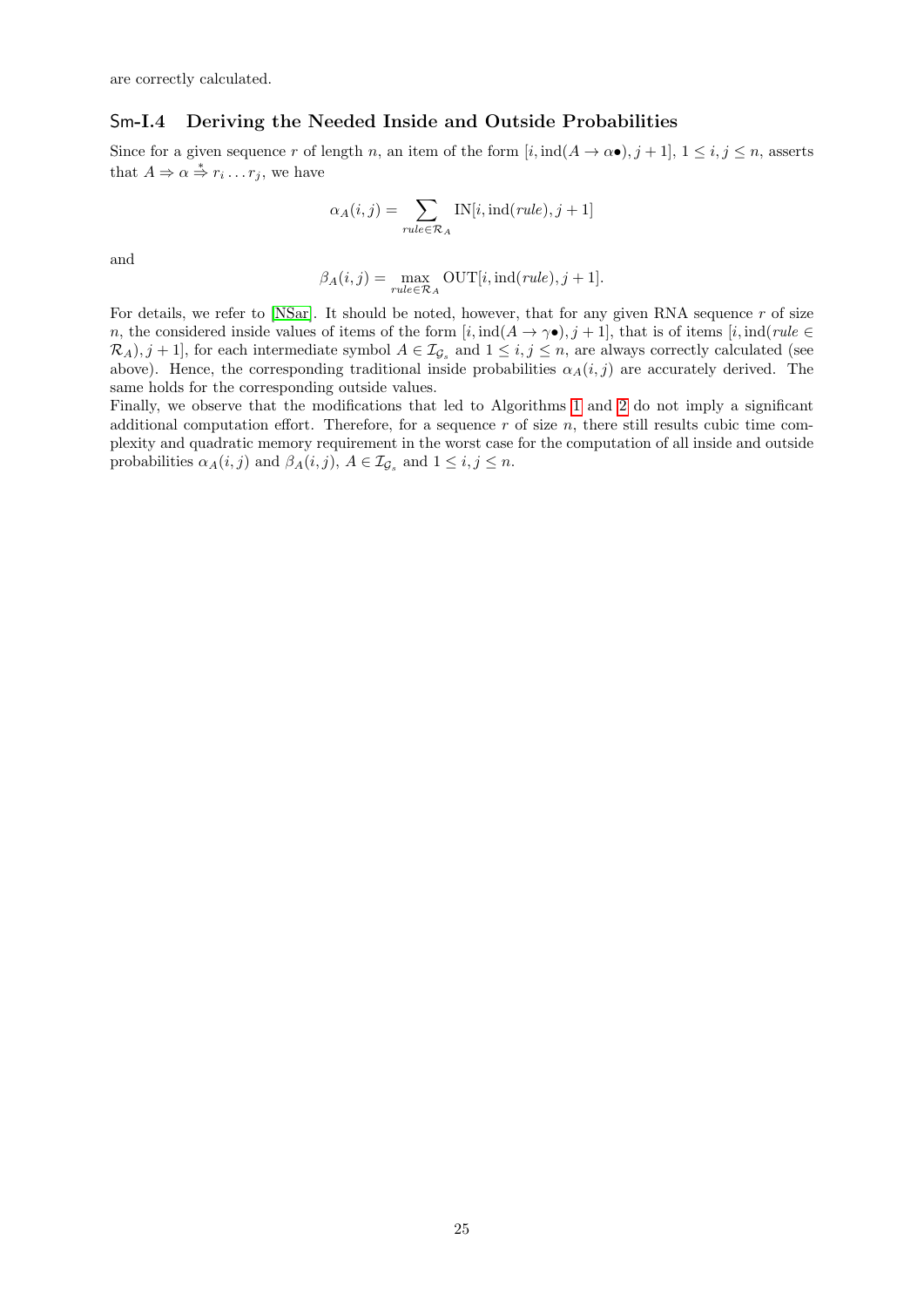# <span id="page-25-0"></span>Sm-II Tables and Figures

| $\overline{\mathbb{V}[\cdot]}$ | tRNA                    | 5S rRNA                 | $S-151Rfam$            |
|--------------------------------|-------------------------|-------------------------|------------------------|
| $p_1$                          | U                       | 0                       | 0                      |
| $p_2$                          | $5.747\times10^{-8}$    | $2.232 \times 10^{-6}$  | $1.613\times10^{-5}$   |
| $p_3$                          | $1.223\times10^{-7}$    | $6.635 \times 10^{-6}$  | $8.673\times10^{-6}$   |
| p <sub>4</sub>                 | $3.745 \times 10^{-8}$  | $2.718 \times 10^{-6}$  | $1.012\times10^{-5}$   |
| $p_5$                          | $9.954\times10^{-7}$    | $3.437 \times 10^{-6}$  | $1.983\times10^{-5}$   |
| $p_6$                          | $9.579\times10^{-7}$    | $1.697\times10^{-6}$    | $4.120 \times 10^{-5}$ |
| p <sub>7</sub>                 | $8.853 \times 10^{-6}$  | $2.849 \times 10^{-5}$  | $7.766\times10^{-6}$   |
| $p_8$                          | $8.853\times10^{-6}$    | $2.849 \times 10^{-5}$  | $7.766\times10^{-6}$   |
| $p_9$                          | $\Omega$                | 0                       | 0                      |
| $p_{10}$                       | 0                       |                         |                        |
| $p_{11}$                       | $4.541\times10^{-9}$    | $1.385\times10^{-9}$    | $1.362\times10^{-6}$   |
| $p_{12}$                       | $2.645\times10^{-8}$    | $8.330 \times 10^{-8}$  | $2.264\times10^{-6}$   |
| $p_{13}$                       | $8.500\times10^{-9}$    | $6.674 \times 10^{-8}$  | $4.074 \times 10^{-6}$ |
| $p_{14}$                       | $6.762 \times 10^{-10}$ | $3.464 \times 10^{-10}$ | $3.270\times10^{-7}$   |
| $p_{15}$                       | 0                       | 0                       | $\Omega$               |
| $p_{16}$                       | $1.234\times10^{-8}$    | $7.211 \times 10^{-9}$  | $5.812\times10^{-6}$   |
| $p_{17}$                       | $1.234\times10^{-8}$    | $7.211\times10^{-9}$    | $5.812\times10^{-6}$   |
| $p_{18}$                       | $\Omega$                | $1.152\times10^{-6}$    | $5.352\times10^{-5}$   |
| $p_{19}$                       | $\Omega$                | $3.919 \times 10^{-7}$  | $2.957\times10^{-5}$   |
| $p_{20}$                       | $\Omega$                | $4.502 \times 10^{-7}$  | $8.094\times10^{-5}$   |
| $p_{21}$                       | $2.695 \times 10^{-3}$  | $2.997 \times 10^{-8}$  | $4.429 \times 10^{-5}$ |
| $p_{22}$                       | $2.695 \times 10^{-3}$  | $2.997 \times 10^{-8}$  | $4.429 \times 10^{-5}$ |
| $p_{23}$                       | 0                       | 0                       | 0                      |
| $p_{24}$                       | $\overline{0}$          | 0                       | 0                      |
| $p_{25}$                       | $\overline{0}$          | 0                       | $1.333\times10^{-4}$   |
| $p_{26}$                       | $\Omega$                | 0                       | $1.333\times10^{-4}$   |
| $p_{27}$                       | $4.052 \times 10^{-7}$  | $1.561 \times 10^{-7}$  | $1.347\times10^{-4}$   |
| $p_{28}$                       | $4.052\times10^{-7}$    | $1.561 \times 10^{-7}$  | $1.347\times10^{-4}$   |
| $p_{29}$                       | $\overline{0}$          | $\overline{0}$          | $\overline{0}$         |

Table 13: Truncated variances of grammar parameters (transition probabilities), derived from 100 iterations of training the traditional (length-independent) SCFG  $\mathcal{G}_s$  on random subsets containing 90 percent of the original data, respectively, under the assumption of  $\min_{HL} = 3$  and  $\min_{hel} = 2$ .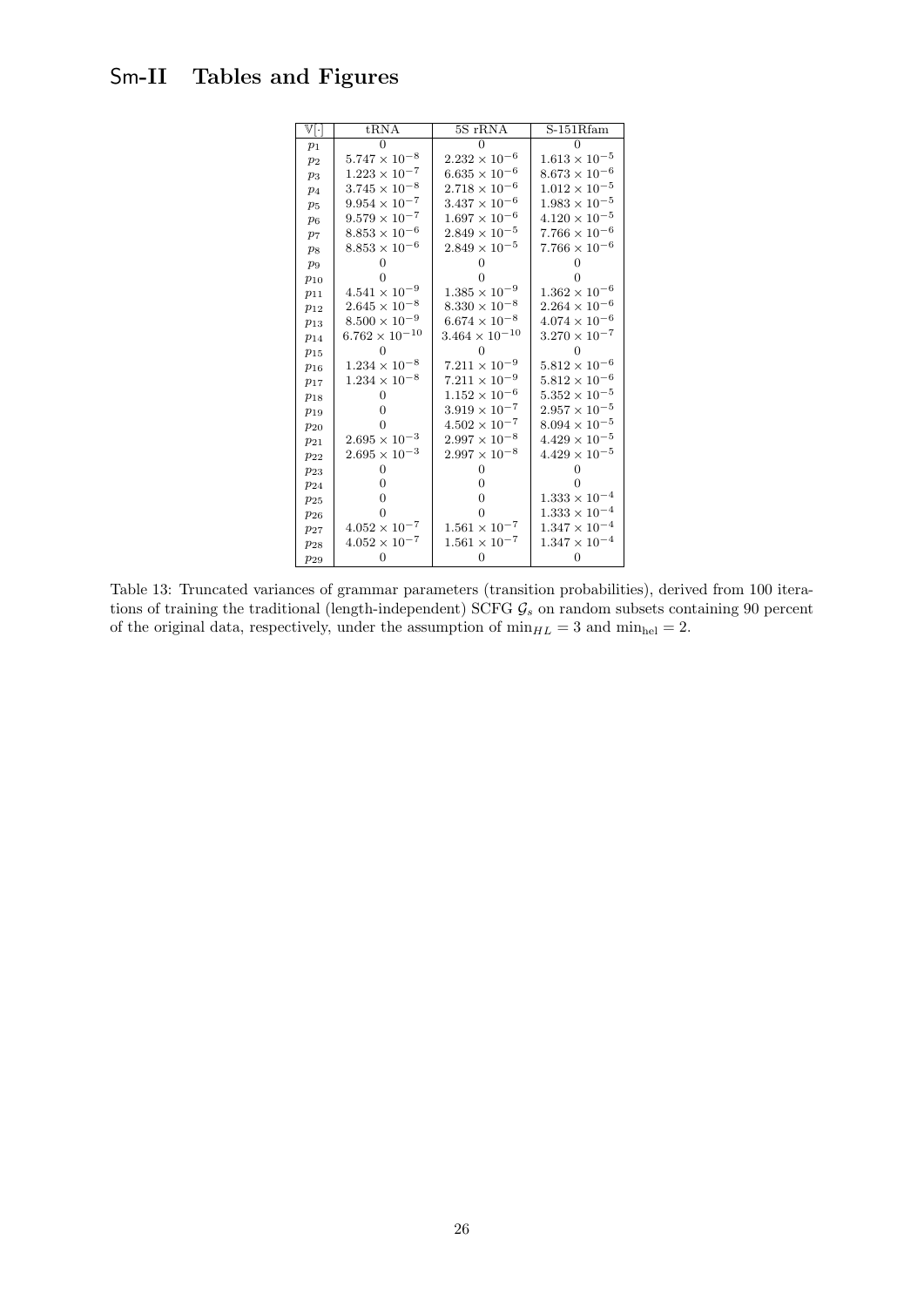| Approach    | Parameters                         | Shape Level        |        |                |        |        |        |  |  |
|-------------|------------------------------------|--------------------|--------|----------------|--------|--------|--------|--|--|
|             |                                    | $\left( \right)$   |        | $\mathfrak{D}$ | 3      | 4      | 5      |  |  |
| PF          | $\max_{BL} = 30$                   | 0.0633             | 0.1216 | 0.2071         | 0.2117 | 0.2639 | 0.3694 |  |  |
| <b>SCFG</b> | $\min_{HL} = 1, \min_{hel} = 1$    | 0.2099             | 0.3699 | 0.5594         | 0.5594 | 0.5599 | 0.6302 |  |  |
|             | $\min_{HL} = 1$ , $\min_{hel} = 2$ | 0.2187             | 0.3833 | 0.5830         | 0.5830 | 0.5835 | 0.6607 |  |  |
|             | $\min_{HL} = 3, \min_{hel} = 1$    | 0.2450             | 0.4448 | 0.6417         | 0.6417 | 0.6422 | 0.7356 |  |  |
|             | $\min_{HL} = 3, \min_{hel} = 2$    | 0.2409             | 0.4364 | 0.6399         | 0.6399 | 0.6403 | 0.7379 |  |  |
| LSCFG       | $\min_{HL} = 1$ , $\min_{hel} = 1$ | $\parallel 0.3278$ | 0.4896 | 0.6565         | 0.6570 | 0.6570 | 0.7341 |  |  |
|             | $\min_{HL} = 1, \min_{hel} = 2$    | 0.2936             | 0.4018 | 0.6792         | 0.6792 | 0.6796 | 0.7642 |  |  |
|             | $\min_{HL} = 3, \min_{hel} = 1$    | 0.3440             | 0.5137 | 0.6805         | 0.6805 | 0.6810 | 0.7628 |  |  |
|             | $\min_{HL} = 3, \min_{hel} = 2$    | 0.2982             | 0.4124 | 0.6963         | 0.6963 | 0.6967 | 0.7873 |  |  |

<span id="page-26-0"></span> $\mathrm{CSP}_\mathrm{freq}$  (selection principle MF struct.):

 $\mathrm{CSP}_\mathrm{freq}$  (selection principle MEA struct.):

| Approach     | Parameters                                                    |                    |               |                | Shape Level |        |        |
|--------------|---------------------------------------------------------------|--------------------|---------------|----------------|-------------|--------|--------|
|              |                                                               | $\Omega$           |               | $\mathfrak{D}$ |             | 4      | 5      |
| PF           | $\max_{BL} = 30$                                              | 0.0416             | 0.1049        | 0.1923         | 0.1960      | 0.2496 | 0.3559 |
| <b>SCFG</b>  | $\min_{HL} = 1$ , $\min_{hel} = 1$                            | 0.0555             | 0.2094        | 0.4193         | 0.4193      | 0.4207 | 0.4679 |
|              | $\min_{HL} = 1$ , $\min_{hel} = 2$                            | 0.0656             | 0.2446        | 0.4961         | 0.4961      | 0.4984 | 0.5613 |
|              | $\min_{HL} = 3, \min_{hel} = 1$                               | 0.0772             | 0.2510        | 0.4928         | 0.4928      | 0.4942 | 0.5497 |
|              | $\min_{HL} = 3$ , $\min_{hel} = 2$                            | $\parallel 0.1008$ | 0.2917        | 0.5525         | 0.5525      | 0.5543 | 0.6241 |
| <b>LSCFG</b> | $\min_{HL} = 1, \min_{hel} = 1$                               | $\parallel 0.1854$ | 0.3574 0.4919 |                | 0.4919      | 0.4919 | 0.5465 |
|              | $\min_{HL} = 1, \min_{hel} = 2$                               | $\mid 0.1956$      | 0.4013        | 0.6824         | 0.6824      | 0.6829 | 0.7712 |
|              | $\min_{HL} = 3, \min_{hel} = 1$                               | 0.1951             | 0.3676        | 0.4979         | 0.4984      | 0.4979 | 0.5552 |
|              | $\min_{HL} = 3, \min_{hel} = 2 \parallel 0.2053 \quad 0.4115$ |                    |               | 0.6958         | 0.6958      | 0.6963 | 0.7869 |

 $\mathrm{CSP}_\mathrm{freq}$  (selection principle Centroid):

| Approach    | Parameters                                                                                              | Shape Level |                                              |                |                   |        |        |  |  |
|-------------|---------------------------------------------------------------------------------------------------------|-------------|----------------------------------------------|----------------|-------------------|--------|--------|--|--|
|             |                                                                                                         | $\theta$    |                                              | $\mathfrak{D}$ |                   |        | 5      |  |  |
| PF          | $\max_{BL} = 30$                                                                                        | 0.0264      | 0.0800                                       |                | $0.1595$ $0.1627$ | 0.1932 | 0.2677 |  |  |
| <b>SCFG</b> | $\min_{HL} = 1$ , $\min_{hel} = 1$   0.0374 0.1276 0.2973 0.2973 0.2978                                 |             |                                              |                |                   |        | 0.3130 |  |  |
|             | $\min_{HL} = 1$ , $\min_{hel} = 2$                                                                      |             | $0.0485$ $0.1623$ $0.3791$ $0.3791$ $0.3800$ |                |                   |        | 0.4097 |  |  |
|             | $\min_{HL} = 3$ , $\min_{hel} = 1$   0.0536 0.1665 0.3773 0.3773 0.3778                                 |             |                                              |                |                   |        | 0.4060 |  |  |
|             | $\min_{HL} = 3$ , $\min_{hel} = 2 \parallel 0.0758$ 0.2150 0.4563 0.4563 0.4568                         |             |                                              |                |                   |        | 0.5003 |  |  |
| LSCFG       | $\min_{HL} = 1, \min_{hel} = 1 \parallel 0.1729 \quad 0.3158 \quad 0.4300 \quad 0.4300$                 |             |                                              |                |                   | 0.4300 | 0.4762 |  |  |
|             | $\min_{HL} = 1$ , $\min_{hel} = 2 \parallel 0.1877 \quad 0.3768 \quad 0.6362 \quad 0.6362 \quad 0.6366$ |             |                                              |                |                   |        | 0.7157 |  |  |
|             | $\min_{HL} = 3$ , $\min_{hel} = 1$   0.1812 0.3199 0.4304 0.4304 0.4304                                 |             |                                              |                |                   |        | 0.4780 |  |  |
|             | $\min_{HL} = 3$ , $\min_{hel} = 2 \parallel 0.1956 \quad 0.3824 \quad 0.6426 \quad 0.6426 \quad 0.6431$ |             |                                              |                |                   |        | 0.7240 |  |  |

Table 14: Results related to the shapes of selected predictions, obtained from our tRNA database (by 10-fold cross-validation procedures, using sample size 1000).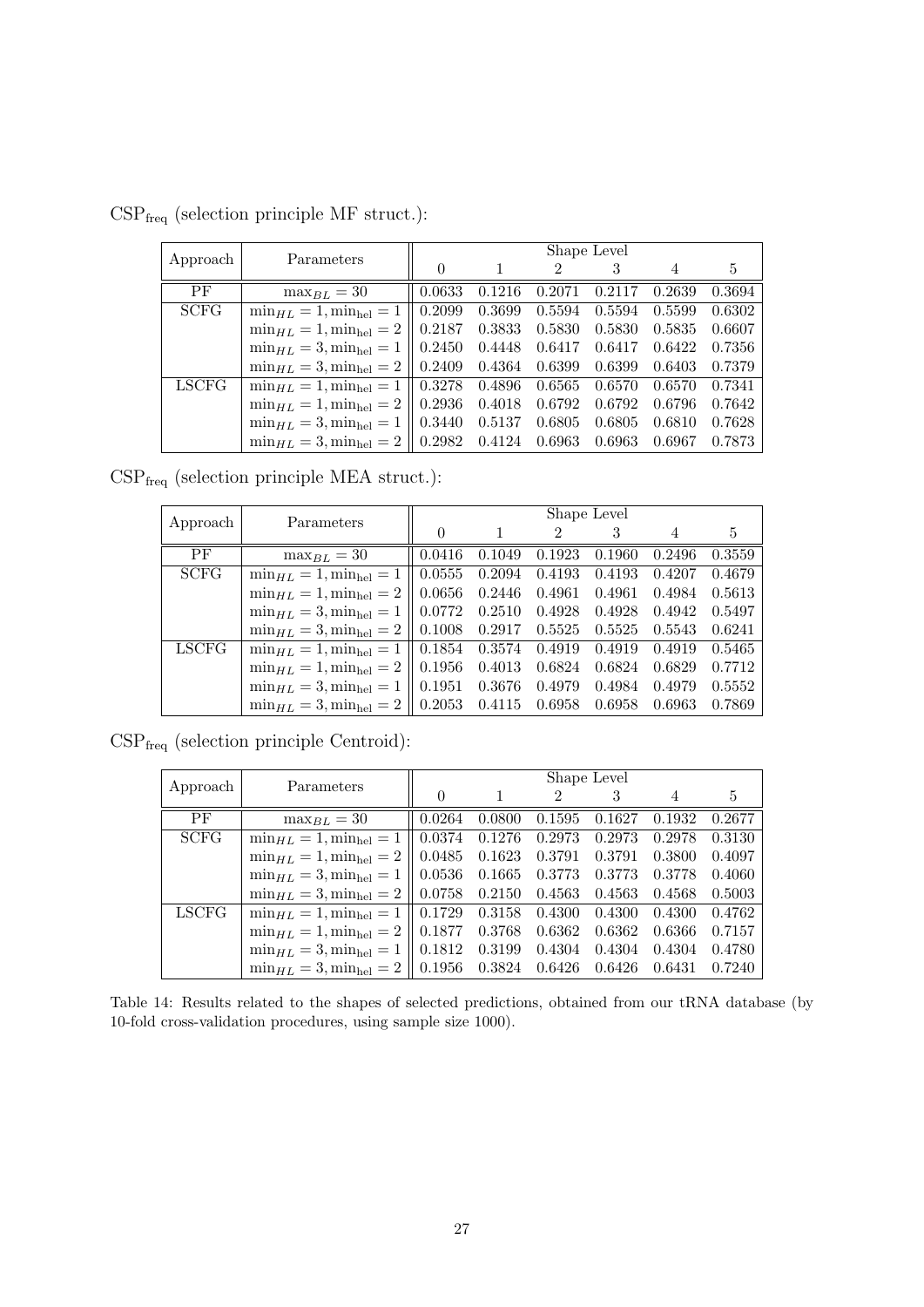# CSOfreq:

|             | Parameters                                       | Shape Level |        |        |        |        |        |  |  |
|-------------|--------------------------------------------------|-------------|--------|--------|--------|--------|--------|--|--|
| Approach    |                                                  | $\Omega$    |        | 2      | 3      |        | 5      |  |  |
| PF          | $\max_{BL} = 30$                                 | 0.5196      | 0.6740 | 0.8160 | 0.8239 | 0.8798 | 0.9556 |  |  |
| <b>SCFG</b> | $\min_{HL} = 1$ , $\min_{hel} = 1$               | 0.6838      | 0.9459 | 0.9903 | 0.9903 | 0.9908 | 0.9995 |  |  |
|             | $\min_{HL} = 1$ , $\min_{hel} = 2$               | 0.6806      | 0.9006 | 0.9630 | 0.9635 | 0.9640 | 0.9991 |  |  |
|             | $\min_{HL} = 3, \min_{hel} = 1$                  | 0.7148      | 0.9459 | 0.9875 | 0.9880 | 0.9885 | 0.9991 |  |  |
|             | $\min_{HL} = 3, \min_{hel} = 2 \parallel 0.7111$ |             | 0.8997 | 0.9677 | 0.9681 | 0.9686 | 0.9995 |  |  |
| LSCFG       | $\min_{HL} = 1, \min_{hel} = 1$                  | 0.8234      | 0.9288 | 0.9723 | 0.9750 | 0.9727 | 0.9986 |  |  |
|             | $\min_{HL} = 1$ , $\min_{hel} = 2$               | 0.5479      | 0.8100 | 0.9006 | 0.9011 | 0.9011 | 0.9963 |  |  |
|             | $\min_{HL} = 3$ , $\min_{hel} = 1$               | 0.8391      | 0.9441 | 0.9778 | 0.9783 | 0.9783 | 0.9986 |  |  |
|             | $\min_{HL} = 3, \min_{hel} = 2 \parallel 0.5479$ |             | 0.8160 | 0.9015 | 0.9015 | 0.9020 | 0.9963 |  |  |

# $CS_{num}$ :

|              | Parameters                          | Shape Level |        |        |        |        |                |  |  |
|--------------|-------------------------------------|-------------|--------|--------|--------|--------|----------------|--|--|
| Approach     |                                     |             |        | 2      |        |        | $\mathfrak{h}$ |  |  |
| <b>PF</b>    | $\max_{BL} = 30$                    | 21.073      | 58.200 | 136.67 | 140.63 | 205.54 | 328.56         |  |  |
| <b>SCFG</b>  | $\min_{H/L} = 1$ , $\min_{hel} = 1$ | 16.202      | 98.357 | 327.26 | 327.27 | 327.51 | 418.80         |  |  |
|              | $\min_{HL} = 1, \min_{hel} = 2$     | 25.205      | 142.50 | 453.03 | 453.03 | 453.10 | 527.04         |  |  |
|              | $\min_{HL} = 3, \min_{hel} = 1$     | 24.883      | 130.04 | 392.78 | 392.79 | 393.05 | 494.79         |  |  |
|              | $\min_{HL} = 3, \min_{hel} = 2$     | 34.898      | 173.73 | 513.05 | 513.06 | 513.08 | 595.26         |  |  |
| <b>LSCFG</b> | $\min_{HL} = 1, \min_{hel} = 1$     | 101.69      | 326.26 | 708.52 | 708.94 | 709.42 | 805.87         |  |  |
|              | $\min_{HL} = 1, \min_{hel} = 2$     | 101.77      | 294.14 | 717.92 | 717.92 | 718.37 | 811.29         |  |  |
|              | $\min_{HL} = 3$ , $\min_{hel} = 1$  | 102.65      | 331.18 | 717.08 | 717.54 | 718.10 | 818.76         |  |  |
|              | $\min_{HL} = 3, \min_{hel} = 2$     | 104.09      | 300.04 | 730.09 | 730.09 | 730.54 | 826.21         |  |  |

# $\mathrm{DS}_{\mathrm{num}}$  :

| Approach     | Parameters                                          | Shape Level      |        |        |        |        |        |  |  |
|--------------|-----------------------------------------------------|------------------|--------|--------|--------|--------|--------|--|--|
|              |                                                     | $\left( \right)$ |        | 2      |        |        | 5      |  |  |
| PF           | $\max_{BL} = 30$                                    | 355.32           | 130.22 | 81.796 | 33.125 | 22.585 | 4.8848 |  |  |
| <b>SCFG</b>  | $\min_{HL} = 1$ , $\min_{hel} = 1$                  | 802.27           | 244.52 | 60.504 | 60.030 | 59.916 | 28.764 |  |  |
|              | $\min_{HL} = 1, \min_{hel} = 2$                     | 652.75           | 125.69 | 24.687 | 24.687 | 24.687 | 16.019 |  |  |
|              | $\min_{HL} = 3$ , $\min_{hel} = 1$                  | 752.71           | 208.65 | 48.257 | 47.797 | 47.691 | 21.838 |  |  |
|              | $\min_{HL} = 3$ , $\min_{hel} = 2$                  | 592.84           | 103.04 | 18.921 | 18.921 | 18.921 | 12.053 |  |  |
| <b>LSCFG</b> | $\min_{H L} = 1, \min_{\text{hel}} = 1$             | 238.30           | 15.045 | 5.6854 | 5.4122 | 5.1806 | 3.2274 |  |  |
|              | $\min_{HL} = 1, \min_{hel} = 2$                     | 125.37           | 8.2070 | 2.6736 | 2.6736 | 2.6736 | 2.4123 |  |  |
|              | $\min_{HL} = 3, \min_{hel} = 1$                     | 244.62           | 16.121 | 6.1883 | 5.8268 | 5.6244 | 3.1974 |  |  |
|              | $\min_{HL} = 3$ , $\min_{hel} = 2 \parallel 126.84$ |                  | 8.2815 | 2.7296 | 2.7296 | 2.7296 | 2.3869 |  |  |

Table 15: Results related to the shapes of sampled structures, obtained from our tRNA database (by 10-fold cross-validation procedures, using sample size 1000).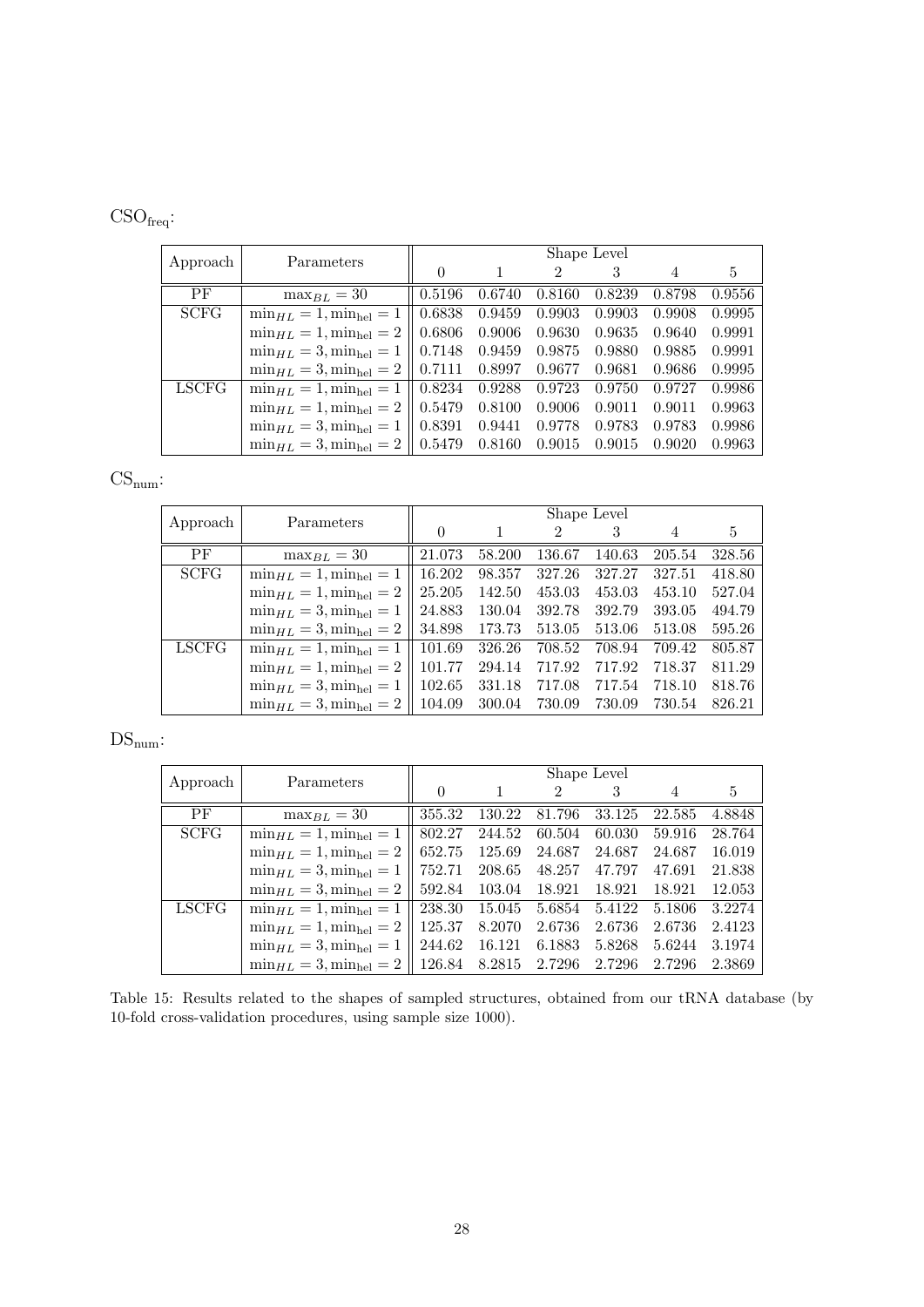| Approach     | Parameters                         |                    |        |                | Shape Level |        |        |
|--------------|------------------------------------|--------------------|--------|----------------|-------------|--------|--------|
|              |                                    | $\theta$           |        | $\mathfrak{D}$ | 3           | 4      | 5      |
| PF           | $\max_{BL} = 30$                   | 0.0000             | 0.0009 | 0.0078         | 0.0513      | 0.0261 | 0.6353 |
| <b>SCFG</b>  | $\min_{HL} = 1, \min_{hel} = 1$    | 0.0000             | 0.0026 | 0.0052         | 0.0131      | 0.0357 | 0.7128 |
|              | $\min_{HL} = 1$ , $\min_{hel} = 2$ | 0.0000             | 0.0052 | 0.0139         | 0.0331      | 0.0522 | 0.7502 |
|              | $\min_{HL} = 3$ , $\min_{hel} = 1$ | 0.0000             | 0.0044 | 0.0113         | 0.0314      | 0.0766 | 0.7781 |
|              | $\min_{HL} = 3, \min_{hel} = 2$    | 0.0009             | 0.0096 | 0.0244         | 0.0609      | 0.1027 | 0.8207 |
| <b>LSCFG</b> | $\min_{HL} = 1$ , $\min_{hel} = 1$ | $\mid 0.2002 \mid$ | 0.4239 | 0.4700         | 0.4857      | 0.9426 | 0.9861 |
|              | $\min_{HL} = 1, \min_{hel} = 2$    | 0.0000             | 0.0087 | 0.0087         | 0.0522      | 0.9321 | 0.9948 |
|              | $\min_{HL} = 3, \min_{hel} = 1$    | 0.1984             | 0.4221 | 0.4710         | 0.4857      | 0.9391 | 0.9835 |
|              | $\min_{HL} = 3, \min_{hel} = 2$    | 0.0000             | 0.0087 | 0.0087         | 0.0522      | 0.9313 | 0.9948 |

 $\mathrm{CSP}_\mathrm{freq}$  (selection principle MF struct.):

 $\mathrm{CSP}_\mathrm{freq}$  (selection principle MEA struct.):

| Approach     | Parameters                                       |                    |        |                | Shape Level |        |        |
|--------------|--------------------------------------------------|--------------------|--------|----------------|-------------|--------|--------|
|              |                                                  |                    |        | $\mathfrak{D}$ |             | 4      | 5      |
| PF           | $\max_{BL} = 30$                                 | 0.0000             | 0.0052 | 0.0139         | 0.0835      | 0.0696 | 0.6640 |
| <b>SCFG</b>  | $\min_{HL} = 1$ , $\min_{hel} = 1$               | 0.0000             | 0.0000 | 0.0000         | 0.0000      | 0.0261 | 0.3820 |
|              | $\min_{HL} = 1$ , $\min_{hel} = 2$               | 0.0000             | 0.0009 | 0.0009         | 0.0035      | 0.0566 | 0.4769 |
|              | $\min_{HL} = 3, \min_{hel} = 1$                  | 0.0000             | 0.0000 | 0.0000         | 0.0009      | 0.0261 | 0.3977 |
|              | $\min_{HL} = 3, \min_{hel} = 2$                  | 0.0000             | 0.0009 | 0.0009         | 0.0035      | 0.0557 | 0.5387 |
| <b>LSCFG</b> | $\min_{H} L = 1, \min_{\text{hel}} = 1$          | $\parallel 0.1062$ | 0.3891 | 0.4290         | 0.4378      | 0.9051 | 0.9835 |
|              | $\min_{HL} = 1$ , $\min_{hel} = 2$               | 0.0000             | 0.0078 | 0.0078         | 0.0514      | 0.9078 | 0.9957 |
|              | $\min_{HL} = 3, \min_{hel} = 1$                  | $ 0.1062\rangle$   | 0.4065 | 0.4456         | 0.4535      | 0.8990 | 0.9835 |
|              | $\min_{HL} = 3, \min_{hel} = 2 \parallel 0.0000$ |                    | 0.0078 | 0.0078         | 0.0540      | 0.9078 | 0.9948 |

 $\mathrm{CSP}_\mathrm{freq}$  (selection principle Centroid):

| Approach    | Parameters                         |        |        |        | Shape Level |        |        |
|-------------|------------------------------------|--------|--------|--------|-------------|--------|--------|
|             |                                    |        |        | 2      |             |        | 5      |
| PF          | $\max_{B} I_{\ell} = 30$           | 0.0000 | 0.0026 | 0.0104 | 0.0775      | 0.0731 | 0.7214 |
| <b>SCFG</b> | $\min_{HL} = 1, \min_{hel} = 1$    | 0.0000 | 0.0000 | 0.0000 | 0.0000      | 0.0104 | 0.1097 |
|             | $\min_{HL} = 1$ , $\min_{hel} = 2$ | 0.0000 | 0.0000 | 0.0000 | 0.0000      | 0.0148 | 0.1279 |
|             | $\min_{HL} = 3$ , $\min_{hel} = 1$ | 0.0000 | 0.0000 | 0.0000 | 0.0000      | 0.0078 | 0.1236 |
|             | $\min_{HL} = 3$ , $\min_{hel} = 2$ | 0.0000 | 0.0000 | 0.0000 | 0.0009      | 0.0139 | 0.1549 |
| LSCFG       | $\min_{HL} = 1$ , $\min_{hel} = 1$ | 0.0966 | 0.2916 | 0.3238 | 0.3316      | 0.8703 | 0.9686 |
|             | $\min_{HL} = 1$ , $\min_{hel} = 2$ | 0.0000 | 0.0061 | 0.0061 | 0.0426      | 0.8982 | 0.9887 |
|             | $\min_{HL} = 3, \min_{hel} = 1$    | 0.0949 | 0.2951 | 0.3281 | 0.3386      | 0.8660 | 0.9712 |
|             | $\min_{HL} = 3$ , $\min_{hel} = 2$ | 0.0000 | 0.0070 | 0.0070 | 0.0453      | 0.8982 | 0.9861 |

Table 16: Results related to the shapes of selected predictions, obtained from our 5S rRNA database (by 10-fold cross-validation procedures, using sample size 1000).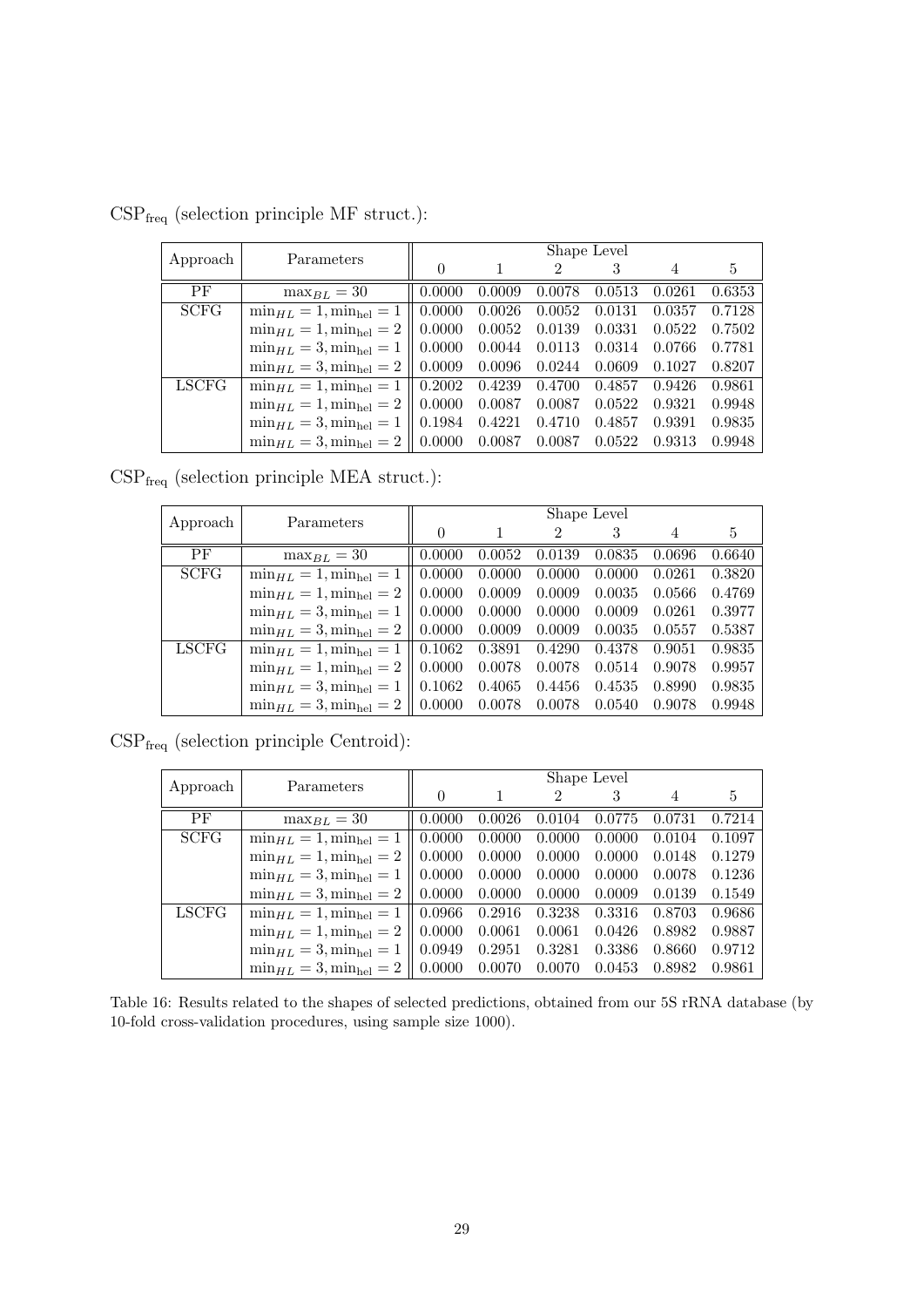# CSOfreq:

|             | Parameters                         | Shape Level        |        |                             |        |        |        |  |  |
|-------------|------------------------------------|--------------------|--------|-----------------------------|--------|--------|--------|--|--|
| Approach    |                                    |                    |        | $\mathcal{D}_{\mathcal{L}}$ |        |        | 5      |  |  |
| PF          | $\max_{BL} = 30$                   | 0.0009             | 0.1662 | 0.3063                      | 0.7580 | 0.6883 | 0.9817 |  |  |
| <b>SCFG</b> | $\min_{HL} = 1$ , $\min_{hel} = 1$ | 0.0000             | 0.2855 | 0.4526                      | 0.9852 | 0.9974 | 1.0000 |  |  |
|             | $\min_{HL} = 1, \min_{hel} = 2$    | 0.0017             | 0.4135 | 0.5754                      | 0.9861 | 0.9983 | 0.9991 |  |  |
|             | $\min_{HL} = 3$ , $\min_{hel} = 1$ | 0.0000             | 0.3308 | 0.4883                      | 0.9904 | 0.9974 | 1.0000 |  |  |
|             | $\min_{HL} = 3, \min_{hel} = 2$    | $\mid 0.0026 \mid$ | 0.4509 | 0.6372                      | 0.9904 | 0.9974 | 0.9991 |  |  |
| LSCFG       | $\min_{HL} = 1$ , $\min_{hel} = 1$ | 0.6258             | 0.8912 | 0.9295                      | 0.9504 | 0.9948 | 1.0000 |  |  |
|             | $\min_{HL} = 1, \min_{hel} = 2$    | 0.0000             | 0.0374 | 0.0392                      | 0.5588 | 0.9957 | 1.0000 |  |  |
|             | $\min_{HL} = 3, \min_{hel} = 1$    | $\mid 0.6197 \mid$ | 0.8938 | 0.9286                      | 0.9547 | 0.9948 | 1.0000 |  |  |
|             | $\min_{HL} = 3, \min_{hel} = 2$    | 0.0000             | 0.0435 | 0.0453                      | 0.5822 | 0.9948 | 1.0000 |  |  |

# $CS_{num}$ :

|              | Parameters                                          | Shape Level        |        |        |        |        |        |  |  |
|--------------|-----------------------------------------------------|--------------------|--------|--------|--------|--------|--------|--|--|
| Approach     |                                                     | $\theta$           |        | 2      |        | 4      | 5      |  |  |
| PF           | $\max_{B} I_{\ell} = 30$                            | 0.0009             | 0.7571 | 3.4207 | 36.641 | 30.288 | 600.35 |  |  |
| <b>SCFG</b>  | $\min_{HL} = 1$ , $\min_{hel} = 1$                  | 0.0000             | 0.5432 | 1.1811 | 20.640 | 51.834 | 573.72 |  |  |
|              | $\min_{HL} = 1, \min_{hel} = 2$                     | 0.0017             | 1.1428 | 2.6615 | 32.051 | 64.332 | 608.06 |  |  |
|              | $\min_{HL} = 3$ , $\min_{hel} = 1$                  | 0.0000             | 0.6651 | 1.4309 | 22.983 | 54.635 | 569.80 |  |  |
|              | $\min_{HL} = 3, \min_{hel} = 2$                     | $\parallel 0.0026$ | 1.3795 | 3.1949 | 36.673 | 71.080 | 609.58 |  |  |
| <b>LSCFG</b> | $\min_{HL} = 1, \min_{hel} = 1$                     | 42.599             | 347.33 | 421.29 | 455.78 | 881.11 | 983.88 |  |  |
|              | $\min_{HL} = 1$ , $\min_{hel} = 2 \parallel 0.0000$ |                    | 8.2238 | 8.3039 | 51.288 | 890.71 | 993.23 |  |  |
|              | $\min_{HL} = 3, \min_{hel} = 1$                     | 42.962             | 347.97 | 422.19 | 457.71 | 875.13 | 983.67 |  |  |
|              | $\min_{HL} = 3, \min_{hel} = 2$                     | $\parallel 0.0000$ | 8.2082 | 8.2918 | 51.573 | 884.49 | 993.06 |  |  |

# $\mathrm{DS}_{\mathrm{num}}$  :

| Approach     | Parameters                         | Shape Level      |        |        |        |        |        |  |  |
|--------------|------------------------------------|------------------|--------|--------|--------|--------|--------|--|--|
|              |                                    | $\left( \right)$ |        | 2      |        |        | 5      |  |  |
| PF           | $\max_{BL} = 30$                   | 710.75           | 333.72 | 237.71 | 93.335 | 63.661 | 7.0951 |  |  |
| <b>SCFG</b>  | $\min_{HL} = 1$ , $\min_{hel} = 1$ | 999.67           | 941.77 | 866.98 | 336.69 | 167.10 | 16.476 |  |  |
|              | $\min_{HL} = 1, \min_{hel} = 2$    | 999.18           | 884.49 | 764.79 | 249.02 | 129.35 | 14.198 |  |  |
|              | $\min_{HL} = 3, \min_{hel} = 1$    | 999.93           | 947.19 | 874.03 | 331.75 | 163.09 | 15.620 |  |  |
|              | $\min_{HL} = 3$ , $\min_{hel} = 2$ | 999.68           | 885.81 | 762.67 | 239.28 | 123.91 | 13.558 |  |  |
| <b>LSCFG</b> | $\min_{HL} = 1, \min_{hel} = 1$    | 318.99           | 24.878 | 19.283 | 8.2879 | 4.4246 | 1.2088 |  |  |
|              | $\min_{HL} = 1$ , $\min_{hel} = 2$ | 148.01           | 10.076 | 8.5355 | 4.4627 | 3.5160 | 1.1297 |  |  |
|              | $\min_{HL} = 3, \min_{hel} = 1$    | 325.18           | 26.023 | 20.266 | 8.4599 | 4.4933 | 1.2114 |  |  |
|              | $\min_{HL} = 3$ , $\min_{hel} = 2$ | 150.56           | 10.411 | 8.8139 | 4.5323 | 3.5690 | 1.1279 |  |  |

Table 17: Results related to the shapes of sampled structures, obtained from our 5S rRNA database (by 10-fold cross-validation procedures, using sample size 1000).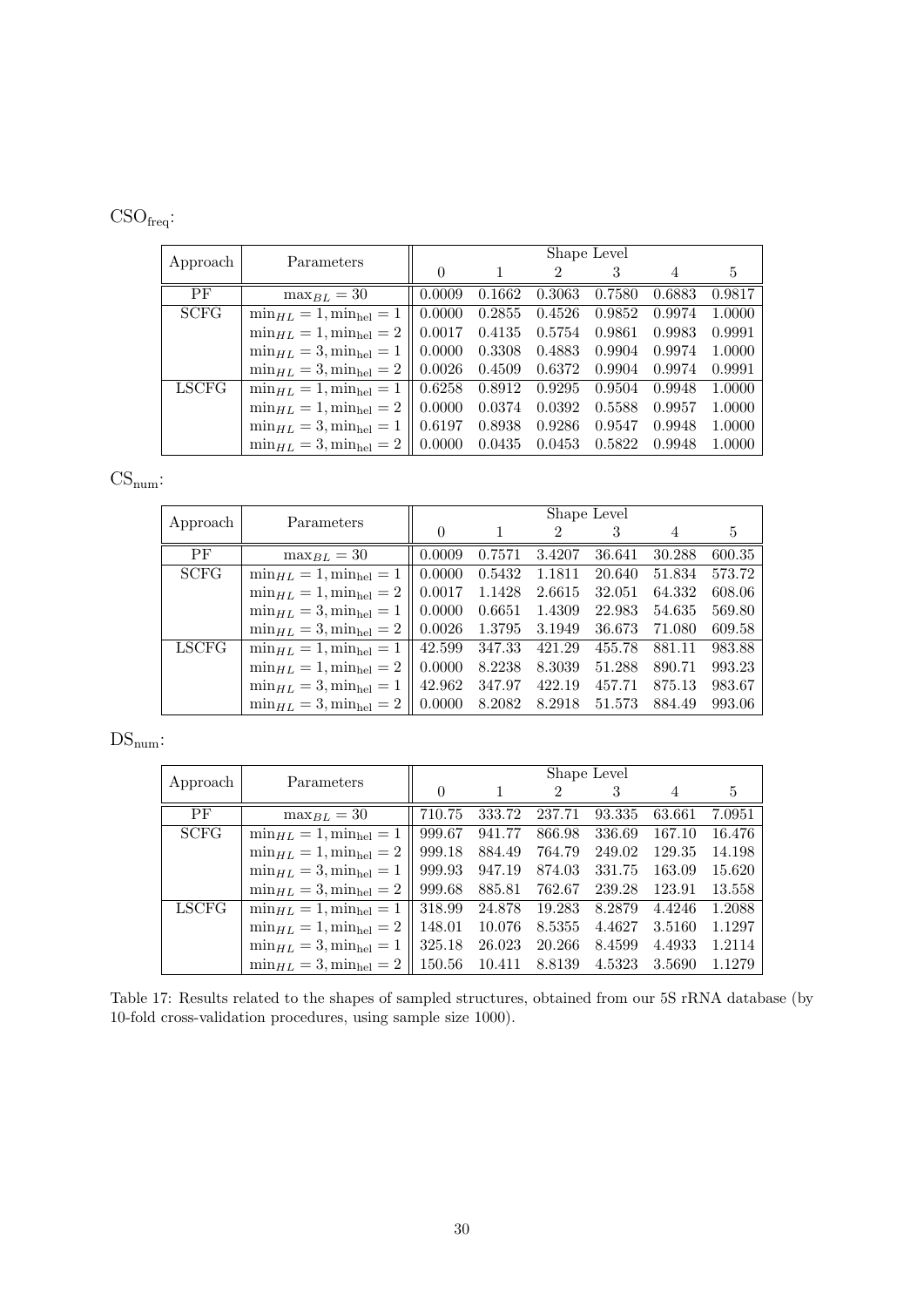| Approach     | Parameters                                                       | Shape Level        |                   |                |        |        |        |  |  |
|--------------|------------------------------------------------------------------|--------------------|-------------------|----------------|--------|--------|--------|--|--|
|              |                                                                  | $\left( \right)$   |                   | $\mathfrak{D}$ | 3      | 4      | 5      |  |  |
| PF           | $\max_{BL} = 30$                                                 | 0.0661             | 0.1255            | 0.1586         | 0.2050 | 0.2183 | 0.4834 |  |  |
| <b>SCFG</b>  | $\min_{HL} = 1$ , $\min_{hel} = 1$                               | 0.0530             | 0.0993            | 0.1191         | 0.1324 | 0.1589 | 0.3776 |  |  |
|              | $\min_{HL} = 1$ , $\min_{hel} = 2$                               | 0.0398             | 0.1193            | 0.1457         | 0.1656 | 0.1856 | 0.4106 |  |  |
|              | $\min_{HL} = 3, \min_{hel} = 1$                                  | 0.0530             | 0.1259            | 0.1390         | 0.1590 | 0.1789 | 0.4107 |  |  |
|              | $\min_{HL} = 3$ , $\min_{hel} = 2$                               | $\mid 0.0530 \mid$ | $0.1258$ $0.1522$ |                | 0.1788 | 0.1985 | 0.4240 |  |  |
| <b>LSCFG</b> | $\min_{HL} = 1, \min_{hel} = 1 \parallel 0.0199$                 |                    | $0.0465$ 0.0597   |                | 0.0663 | 0.0995 | 0.3245 |  |  |
|              | $\min_{HL} = 1, \min_{hel} = 2$                                  | $\parallel 0.0132$ | 0.0465            | 0.0532         | 0.0664 | 0.0797 | 0.2982 |  |  |
|              | $\min_{HL} = 3, \min_{hel} = 1$                                  | $\mid 0.0199$      | 0.0532            | 0.0664         | 0.0730 | 0.0995 | 0.3179 |  |  |
|              | $\min_{HL} = 3$ , $\min_{hel} = 2 \parallel 0.0132 \quad 0.0532$ |                    |                   | 0.0598         | 0.0664 | 0.0731 | 0.2916 |  |  |

 $\mathrm{CSP}_\mathrm{freq}$  (selection principle MF struct.):

 $\mathrm{CSP}_\mathrm{freq}$  (selection principle MEA struct.):

| Approach     | Parameters                         | Shape Level        |        |                |        |        |        |  |  |
|--------------|------------------------------------|--------------------|--------|----------------|--------|--------|--------|--|--|
|              |                                    | 0                  |        | $\mathfrak{D}$ |        | 4      | 5      |  |  |
| PF           | $\max_{BL} = 30$                   | 0.0660             | 0.1123 | 0.1453         | 0.1984 | 0.2051 | 0.4902 |  |  |
| <b>SCFG</b>  | $\min_{HL} = 1$ , $\min_{hel} = 1$ | 0.0264             | 0.0927 | 0.0993         | 0.1125 | 0.1325 | 0.3778 |  |  |
|              | $\min_{HL} = 1$ , $\min_{hel} = 2$ | 0.0264             | 0.1193 | 0.1391         | 0.1523 | 0.1789 | 0.4239 |  |  |
|              | $\min_{HL} = 3, \min_{hel} = 1$    | 0.0264             | 0.0927 | 0.0993         | 0.1125 | 0.1325 | 0.3777 |  |  |
|              | $\min_{HL} = 3, \min_{hel} = 2$    | $\mid 0.0197 \mid$ | 0.1127 | 0.1391         | 0.1656 | 0.2055 | 0.4109 |  |  |
| <b>LSCFG</b> | $\min_{HL} = 1$ , $\min_{hel} = 1$ | 0.0132             | 0.0397 | 0.0530         | 0.0530 | 0.0927 | 0.2118 |  |  |
|              | $\min_{HL} = 1, \min_{hel} = 2$    | 0.0000             | 0.0332 | 0.0332         | 0.0398 | 0.0663 | 0.2254 |  |  |
|              | $\min_{HL} = 3, \min_{hel} = 1$    | 0.0132             | 0.0397 | 0.0530         | 0.0596 | 0.0794 | 0.2118 |  |  |
|              | $\min_{HL} = 3$ , $\min_{hel} = 2$ | 0.0000             | 0.0398 | 0.0465         | 0.0465 | 0.0663 | 0.1854 |  |  |

 $\mathrm{CSP}_\mathrm{freq}$  (selection principle Centroid):

| Approach     | Parameters                                                    | Shape Level                                     |        |                |                 |        |        |  |  |
|--------------|---------------------------------------------------------------|-------------------------------------------------|--------|----------------|-----------------|--------|--------|--|--|
|              |                                                               | $\left( \right)$                                |        | $\mathfrak{D}$ |                 |        | 5      |  |  |
| <b>PF</b>    | $\max_{BL} = 30$                                              | 0.0793                                          | 0.1321 | 0.1653         | 0.1917          | 0.2449 | 0.5100 |  |  |
| <b>SCFG</b>  | $\min_{HL} = 1, \min_{hel} = 1$                               | $\mid 0.0197 \mid$                              | 0.0861 | 0.1059         | 0.1190          | 0.1258 | 0.3181 |  |  |
|              | $\min_{HL} = 1, \min_{hel} = 2$                               | 0.0197                                          | 0.0795 | 0.0926         | 0.1191          | 0.1192 | 0.3578 |  |  |
|              | $\min_{HL} = 3$ , $\min_{hel} = 1$                            | $\begin{array}{ c} 0.0197 & 0.0795 \end{array}$ |        | $0.0926\,$     | 0.1125          | 0.1125 | 0.3181 |  |  |
|              | $\min_{HL} = 3, \min_{hel} = 2 \parallel 0.0197 \quad 0.0927$ |                                                 |        |                | $0.1125$ 0.1390 | 0.1391 | 0.3577 |  |  |
| <b>LSCFG</b> | $\min_{HL} = 1, \min_{hel} = 1$                               | $\mid 0.0132 \mid$                              | 0.0397 | 0.0530         | 0.0530          | 0.0729 | 0.1656 |  |  |
|              | $\min_{HL} = 1, \min_{hel} = 2$                               | $\mid 0.0000 \mid$                              | 0.0265 | 0.0332         | 0.0332          | 0.0663 | 0.1590 |  |  |
|              | $\min_{HL} = 3$ , $\min_{hel} = 1$                            | $\mid 0.0066 \mid$                              | 0.0397 | 0.0530         | 0.0596          | 0.0728 | 0.1722 |  |  |
|              | $\min_{HL} = 3, \min_{hel} = 2 \parallel 0.0000$              |                                                 | 0.0332 | 0.0398         | 0.0398          | 0.0596 | 0.1590 |  |  |

Table 18: Results related to the shapes of selected predictions, obtained from the S-151Rfam database (by 2-fold cross-validation procedures, using sample size 1000).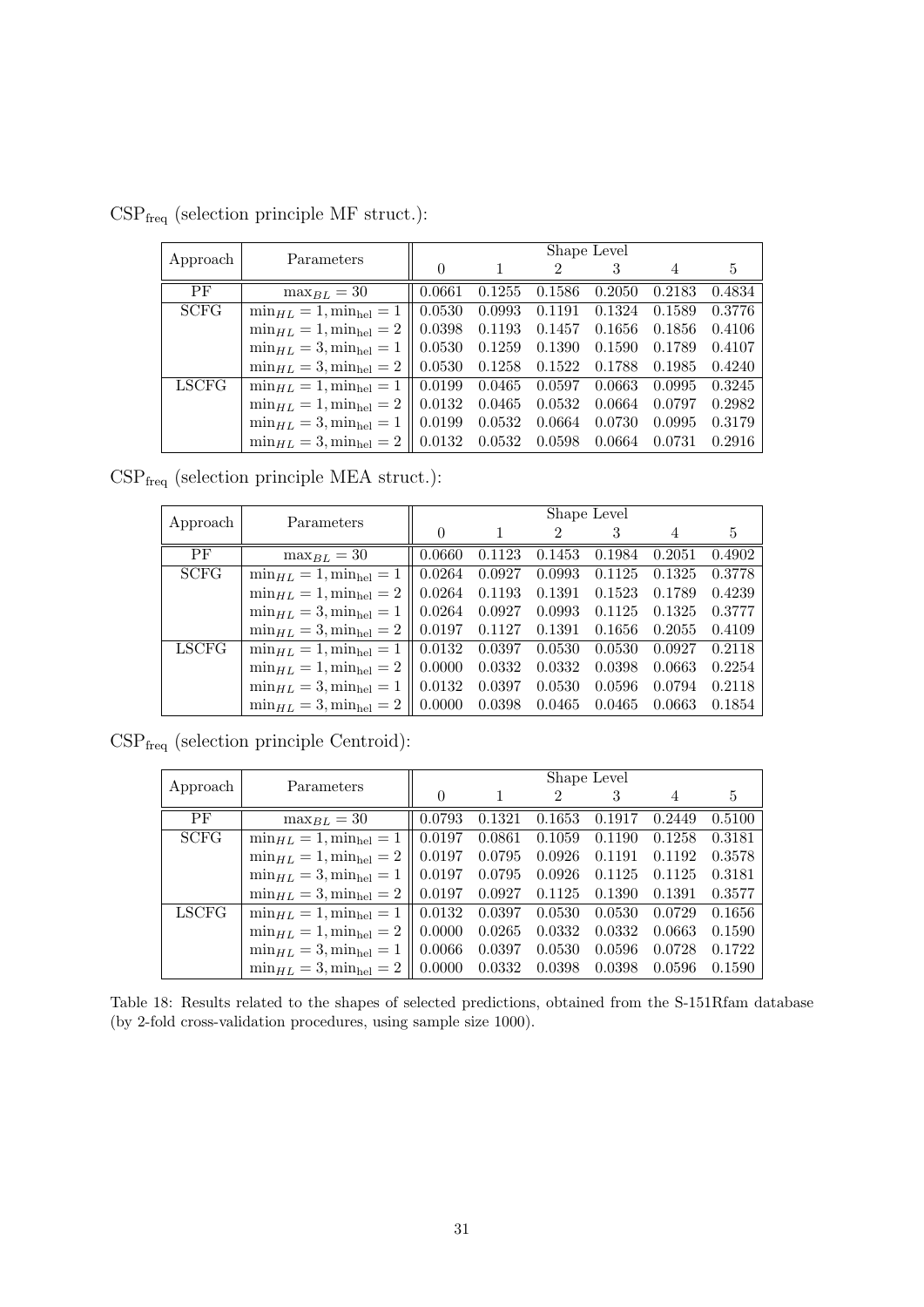# <span id="page-31-0"></span>CSOfreq:

|              | Parameters                                                    | Shape Level        |        |                             |        |        |        |  |  |
|--------------|---------------------------------------------------------------|--------------------|--------|-----------------------------|--------|--------|--------|--|--|
| Approach     |                                                               |                    |        | $\mathcal{D}_{\mathcal{L}}$ |        |        | 5      |  |  |
| PF           | $\max_{BL} = 30$                                              | 0.3638             | 0.4433 | 0.4766                      | 0.5231 | 0.6488 | 0.7947 |  |  |
| <b>SCFG</b>  | $\min_{HL} = 1$ , $\min_{hel} = 1$                            | 0.2520             | 0.5497 | 0.6095                      | 0.6888 | 0.7683 | 0.9604 |  |  |
|              | $\min_{HL} = 1, \min_{hel} = 2$                               | 0.2717             | 0.5630 | 0.6158                      | 0.7284 | 0.8079 | 0.9605 |  |  |
|              | $\min_{HL} = 3, \min_{hel} = 1$                               | 0.2518             | 0.5429 | 0.6093                      | 0.7218 | 0.7815 | 0.9472 |  |  |
|              | $\min_{HL} = 3, \min_{hel} = 2$                               | $\mid 0.2715 \mid$ | 0.5564 | 0.6027                      | 0.7087 | 0.7484 | 0.9604 |  |  |
| <b>LSCFG</b> | $\min_{HL} = 1, \min_{hel} = 1$                               | $\pm 0.0463$       | 0.2518 | 0.4041                      | 0.5496 | 0.5960 | 0.8408 |  |  |
|              | $\min_{HL} = 1, \min_{hel} = 2$                               | 0.0397             | 0.2320 | 0.3381                      | 0.4635 | 0.5033 | 0.7282 |  |  |
|              | $\min_{HL} = 3, \min_{hel} = 1$                               | 0.0463             | 0.2582 | 0.3908                      | 0.5295 | 0.5825 | 0.8075 |  |  |
|              | $\min_{HL} = 3, \min_{hel} = 2 \parallel 0.0331 \quad 0.1922$ |                    |        | 0.2982                      | 0.4305 | 0.4635 | 0.6818 |  |  |

# $CS_{num}$ :

|              | Parameters                                       | Shape Level |        |        |        |        |                |  |
|--------------|--------------------------------------------------|-------------|--------|--------|--------|--------|----------------|--|
| Approach     |                                                  |             |        | 2      |        |        | $\mathfrak{h}$ |  |
| <b>PF</b>    | $\max_{BL} = 30$                                 | 40.390      | 88.886 | 121.55 | 158.32 | 195.83 | 453.58         |  |
| <b>SCFG</b>  | $\min_{H/L} = 1$ , $\min_{hel} = 1$              | 10.743      | 47.281 | 63.587 | 97.088 | 121.64 | 362.44         |  |
|              | $\min_{HL} = 1, \min_{hel} = 2$                  | 12.968      | 58.796 | 78.776 | 115.96 | 139.09 | 387.16         |  |
|              | $\min_{HL} = 3, \min_{hel} = 1$                  | 12.468      | 51.569 | 67.603 | 104.67 | 125.50 | 365.84         |  |
|              | $\min_{HL} = 3, \min_{hel} = 2$                  | 15.059      | 63.707 | 83.965 | 125.82 | 142.99 | 391.39         |  |
| <b>LSCFG</b> | $\min_{HL} = 1, \min_{hel} = 1$                  | 4.6818      | 30.691 | 44.362 | 62.552 | 92.031 | 305.66         |  |
|              | $\min_{HL} = 1, \min_{hel} = 2$                  | 3.2041      | 36.090 | 48.338 | 62.027 | 98.212 | 293.97         |  |
|              | $\min_{HL} = 3$ , $\min_{hel} = 1$               | 4.0326      | 28.718 | 41.792 | 59.675 | 86.897 | 300.72         |  |
|              | $\min_{HL} = 3, \min_{hel} = 2 \parallel 3.3858$ |             | 35.005 | 46.601 | 57.815 | 92.288 | 286.40         |  |

# $\mathrm{DS}_{\mathrm{num}}$  :

| Approach     | Parameters                                       | Shape Level |        |        |        |        |        |  |  |
|--------------|--------------------------------------------------|-------------|--------|--------|--------|--------|--------|--|--|
|              |                                                  | $\theta$    |        | 2      |        |        | 5      |  |  |
| PF           | $\max_{BL} = 30$                                 | 540.74      | 304.36 | 255.40 | 150.89 | 117.24 | 18.795 |  |  |
| <b>SCFG</b>  | $\min_{HL} = 1$ , $\min_{hel} = 1$               | 892.14      | 600.39 | 526.36 | 368.49 | 322.88 | 99.601 |  |  |
|              | $\min_{HL} = 1, \min_{hel} = 2$                  | 849.32      | 538.56 | 466.17 | 322.99 | 286.12 | 84.480 |  |  |
|              | $\min_{HL} = 3$ , $\min_{hel} = 1$               | 888.89      | 588.97 | 516.66 | 358.72 | 315.25 | 94.603 |  |  |
|              | $\min_{HL} = 3$ , $\min_{hel} = 2$               | 840.03      | 522.53 | 452.04 | 307.61 | 273.92 | 77.536 |  |  |
| <b>LSCFG</b> | $\min_{H/L} = 1$ , $\min_{h \in \mathbb{I}} = 1$ | 729.44      | 249.69 | 201.75 | 102.87 | 78.918 | 13.381 |  |  |
|              | $\min_{HL} = 1, \min_{hel} = 2$                  | 568.66      | 172.46 | 143.60 | 72.662 | 57.327 | 9.5317 |  |  |
|              | $\min_{HL} = 3, \min_{hel} = 1$                  | 725.66      | 264.33 | 217.20 | 110.27 | 85.455 | 13.484 |  |  |
|              | $\min_{HL} = 3, \min_{hel} = 2$                  | 563.23      | 180.29 | 151.89 | 74.803 | 59.977 | 8.9805 |  |  |

Table 19: Results related to the shapes of sampled structures, obtained from the S-151Rfam database (by 2-fold cross-validation procedures, using sample size 1000).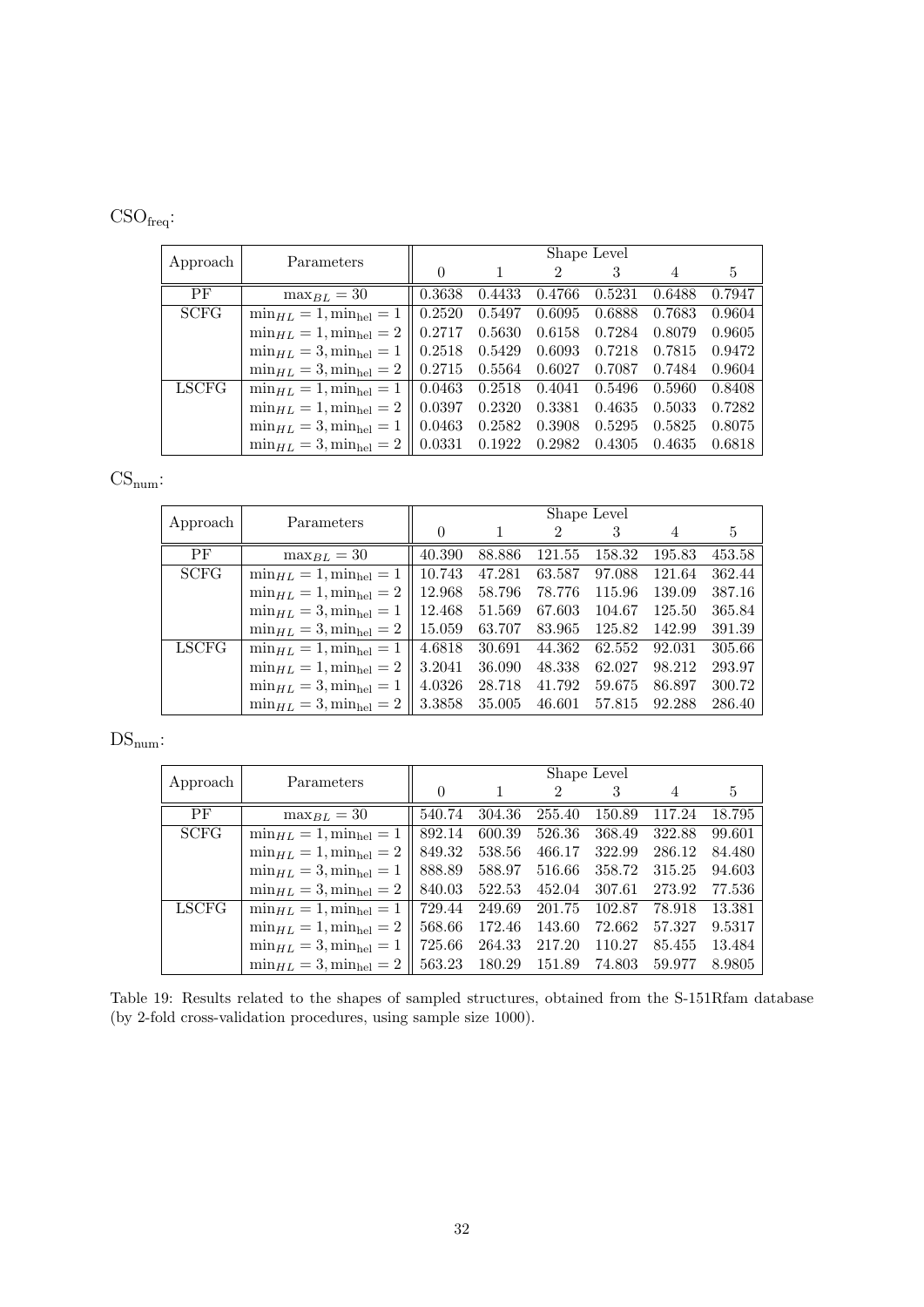

Figure 3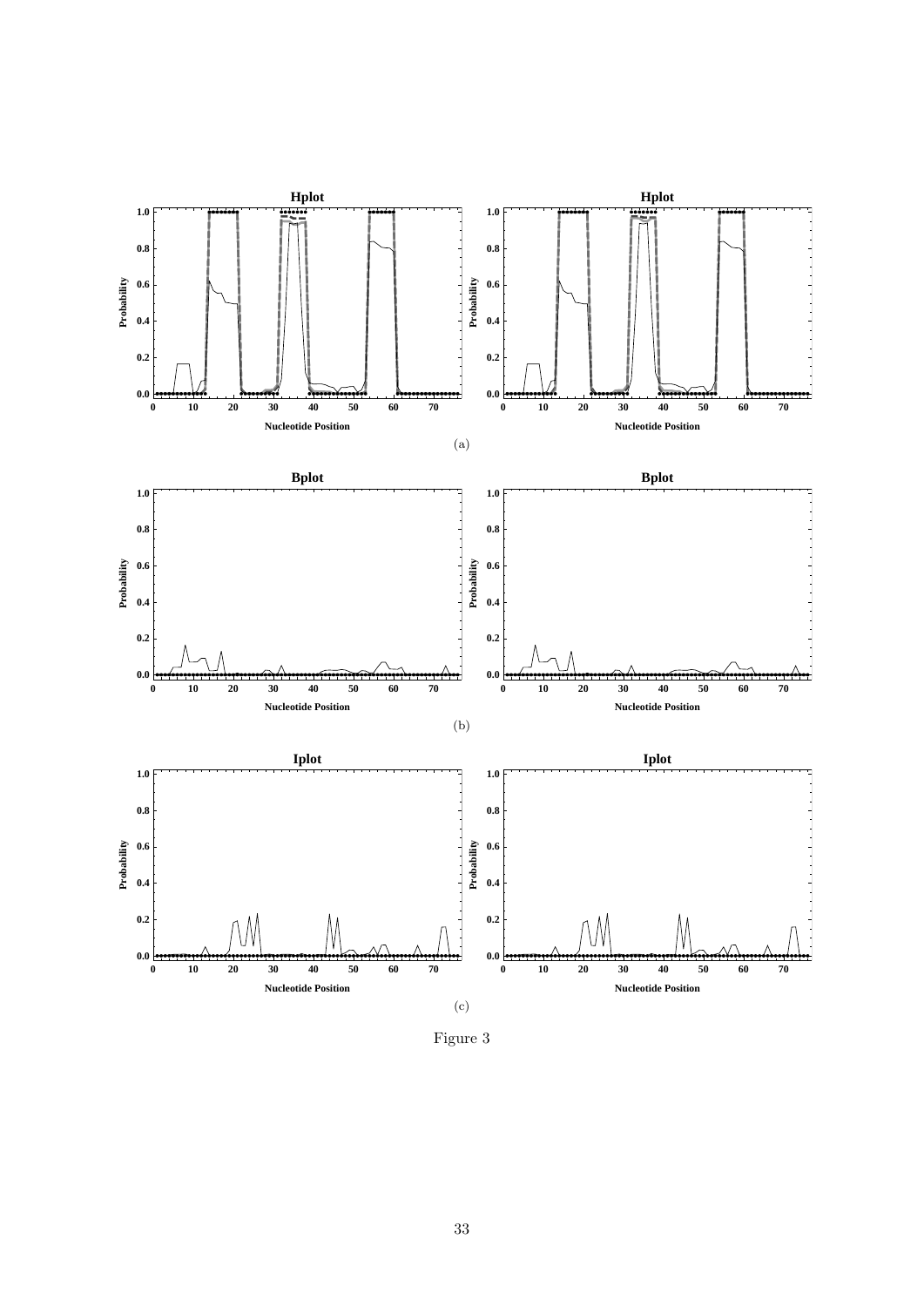<span id="page-33-0"></span>

Figure 3: Comparsion of loop profiles for  $E. coli$  tRNA<sup> $A la$ </sup>, obtained with the PF approach and the length-dependent SCFG variant. Hplot, Bplot, Iplot, Mplot and Extplot display the probability that an unpaired base lies in a hairpin, bulge, interior, multibranched and exterior loop, respectively. For each considered variant, these five probabilities are computed by a sample of 1000 structures generated by using  $\max_{BL}$  = 30. Results for the PF approach are displayed by the thin black lines. For the SCFG approach, we chose  $\min_{hel} = 1$  (thick gray lines) and  $\min_{hel} = 2$  (thick dashed darker gray lines), combined with  $\min_{HL} = 1$  (figures shown on the left) and  $\min_{HL} = 3$  (figures on the right), respectively. The corresponding probabilities for the correct structure of  $E.\text{coli tRNA}^{Ala}$  are also displayed (by black points).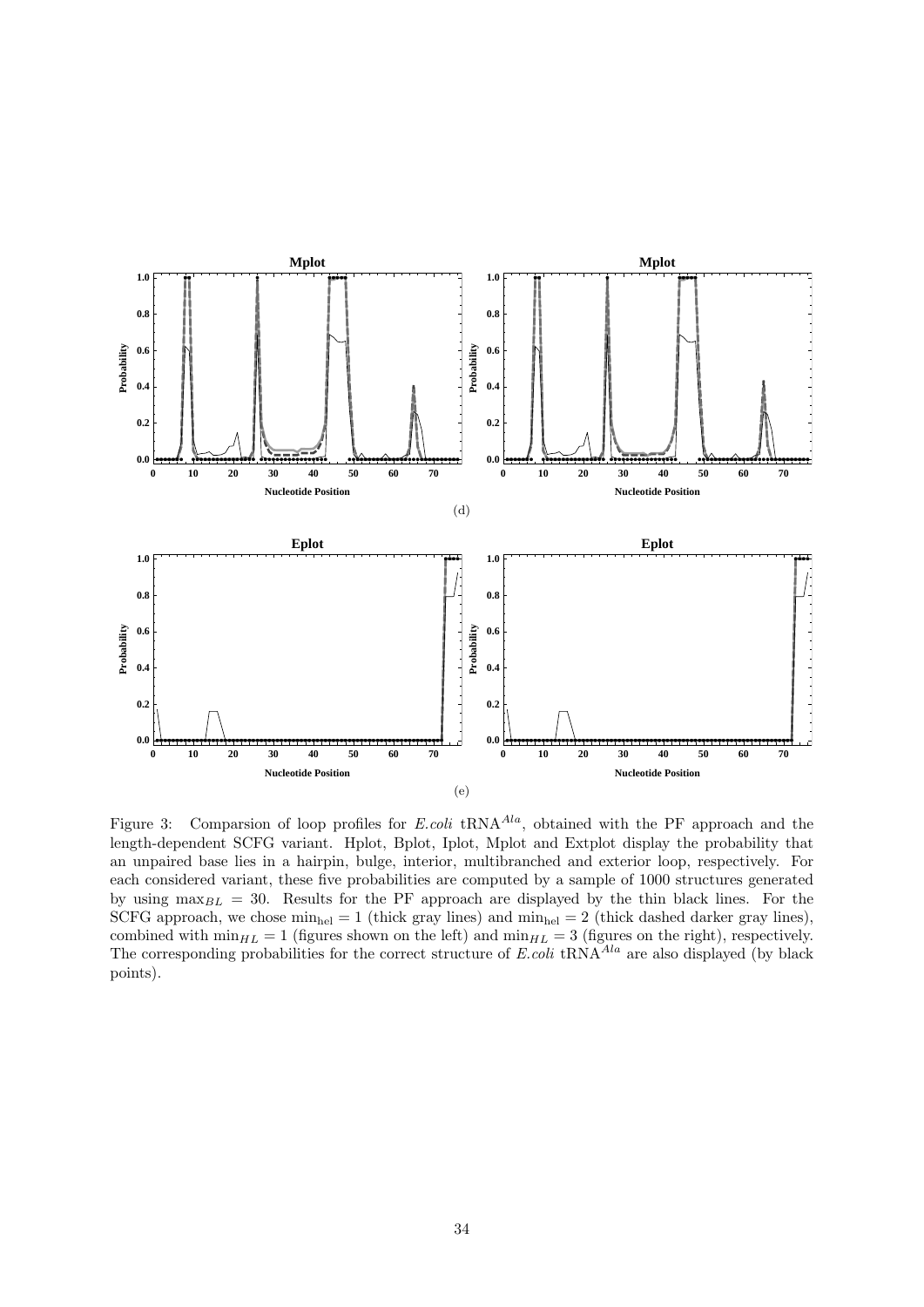

Figure 4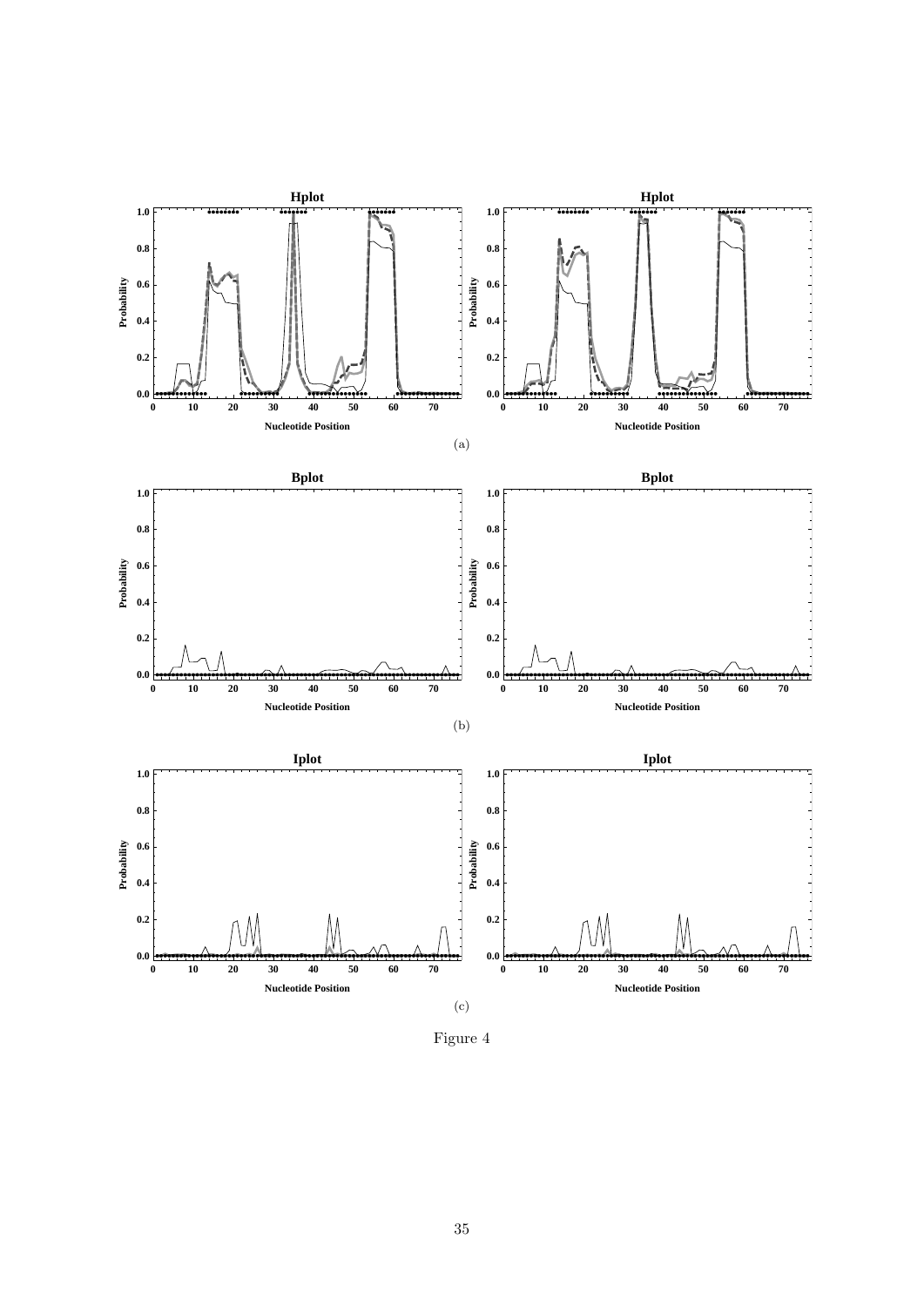<span id="page-35-0"></span>

Figure 4: Loop profiles for E.coli tRNA<sup> $A la$ </sup> corresponding to those presented in Figure [3,](#page-33-0) obtained with the PF approach and the traditional SCFG variant that does not incorporate length-dependencies.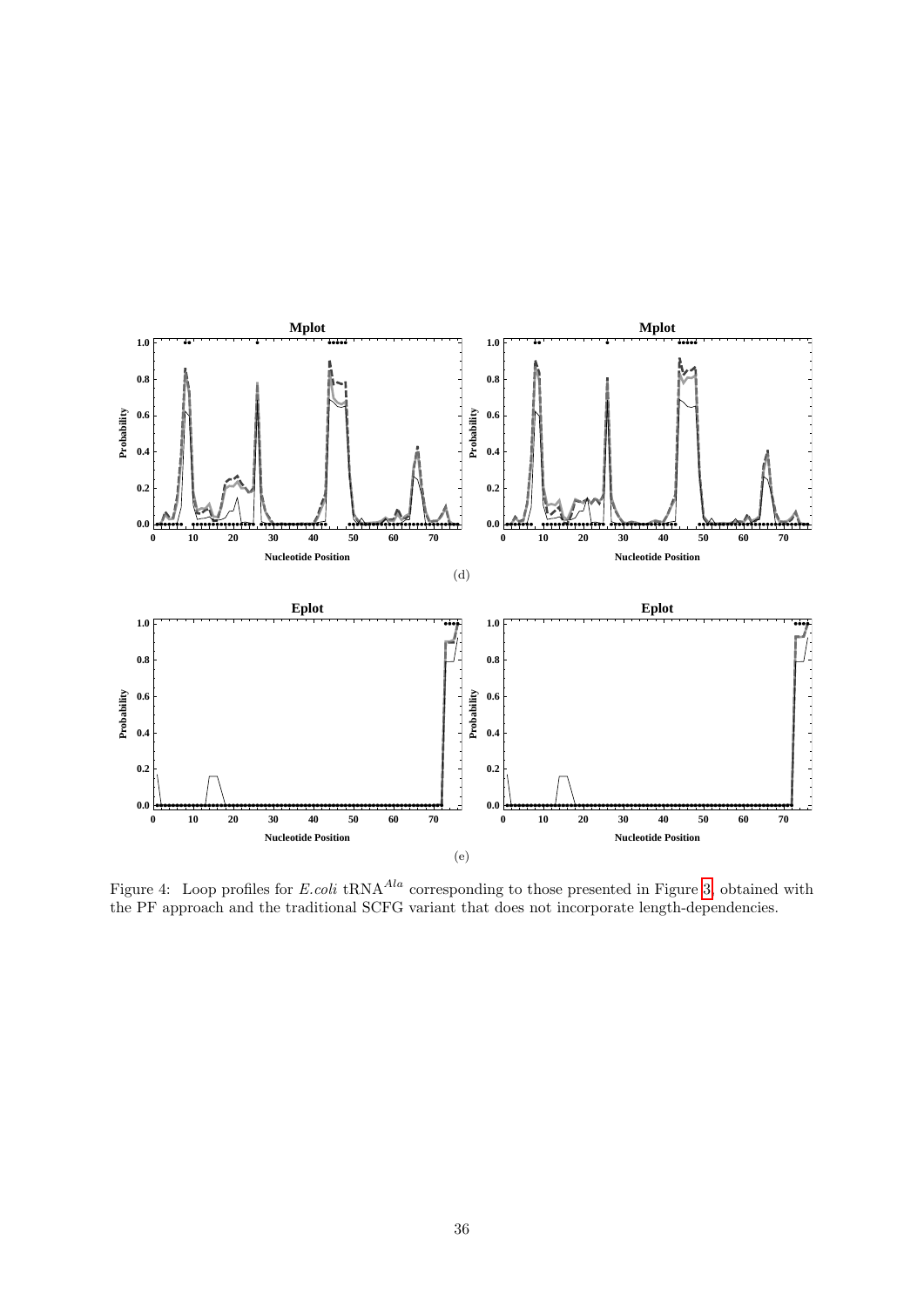<span id="page-36-0"></span>

Figure 5: Comparison of the (areas under) ROC curves obtained for our tRNA database (computed by 10-fold cross-validation procedures, using sample size 1000). For each considered sampling variant, the corresponding ROC curves are shown for prediction principle MEA structure (figure on the left) and centroid (figure on the right), respectively.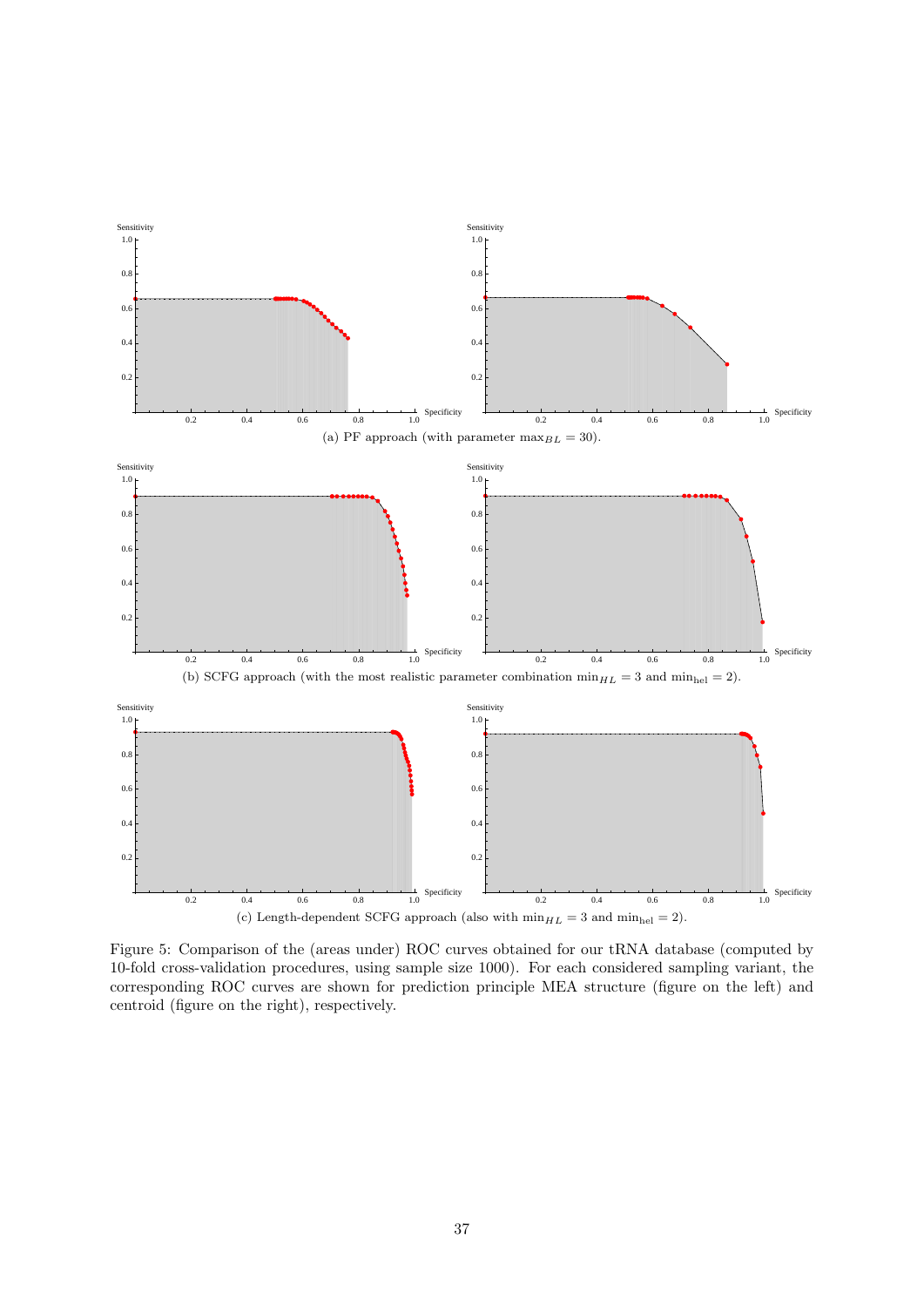<span id="page-37-0"></span>

Figure 6: Comparison of the (areas under) ROC curves obtained for our 5SrRNA database (computed by 10-fold cross-validation procedures, using sample size 1000). For each considered sampling variant, the corresponding ROC curves are shown for prediction principle MEA structure (figure on the left) and centroid (figure on the right), respectively.